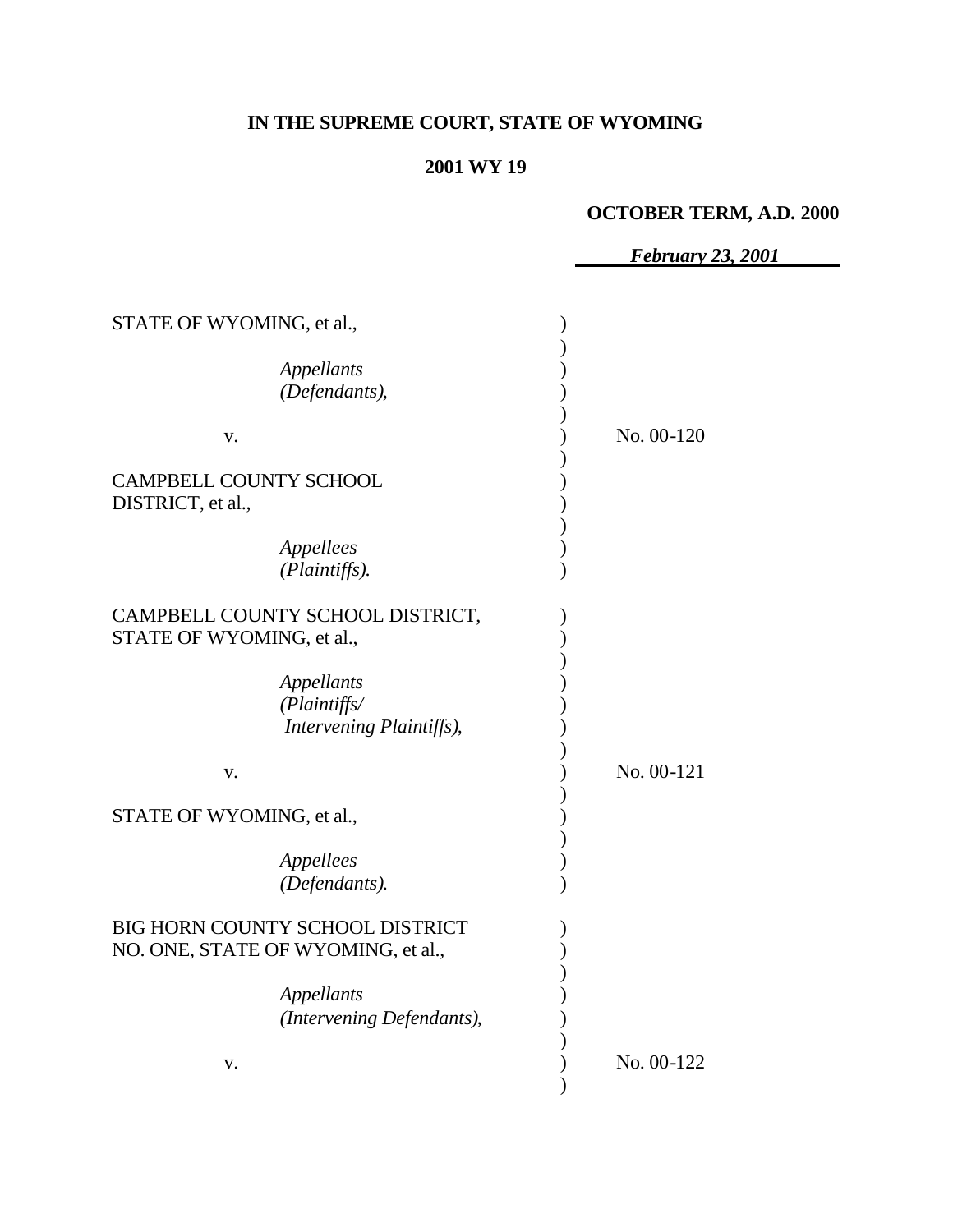| CAMPBELL COUNTY SCHOOL DISTRICT, |               |              |
|----------------------------------|---------------|--------------|
| STATE OF WYOMING, et al.,        |               |              |
|                                  |               |              |
| Appellees                        |               |              |
|                                  | (Plaintiffs). |              |
| STATE OF WYOMING, et al.,        |               |              |
|                                  |               |              |
| Appellants                       |               |              |
|                                  | (Defendants), |              |
| V.                               |               | $No. 00-123$ |
|                                  |               |              |
| CAMPBELL COUNTY SCHOOL DISTRICT, |               |              |
| STATE OF WYOMING, et al.,        |               |              |
|                                  |               |              |
| Appellees                        |               |              |
|                                  | (Plaintiffs). |              |

#### *Appeals from the District Court of Laramie County* The Honorable Nicholas G. Kalokathis, Judge

#### *Representing State of Wyoming, et al.:*

Rowena L. Heckert, Deputy Attorney General; Raymond B. Hunkins, Special Assistant Attorney General, of Jones, Jones, Vines & Hunkins, Wheatland, Wyoming; and Jack B. Speight, Robert T. McCue, and Dominique D. Y. Cone of Hathaway, Speight & Kunz, LLC, Cheyenne, Wyoming

#### *Representing Laramie County School District No. One:*

Paul J. Hickey and Richard D. Bush of Hickey, Mackey, Evans and Walker, Cheyenne, Wyoming

#### *Representing Natrona County School District No. One:*

Stuart R. Day and Kevin D. Huber of Williams, Porter, Day & Neville, P.C., Casper, Wyoming

#### *Representing Campbell County School District, Sweetwater County School District No. One, Sweetwater County School District No. Two, and Uinta County School District No. One:*

Ford T. Bussart and Marvin L. Tyler of Bussart, West, Piaia & Tyler, Rock Springs, Wyoming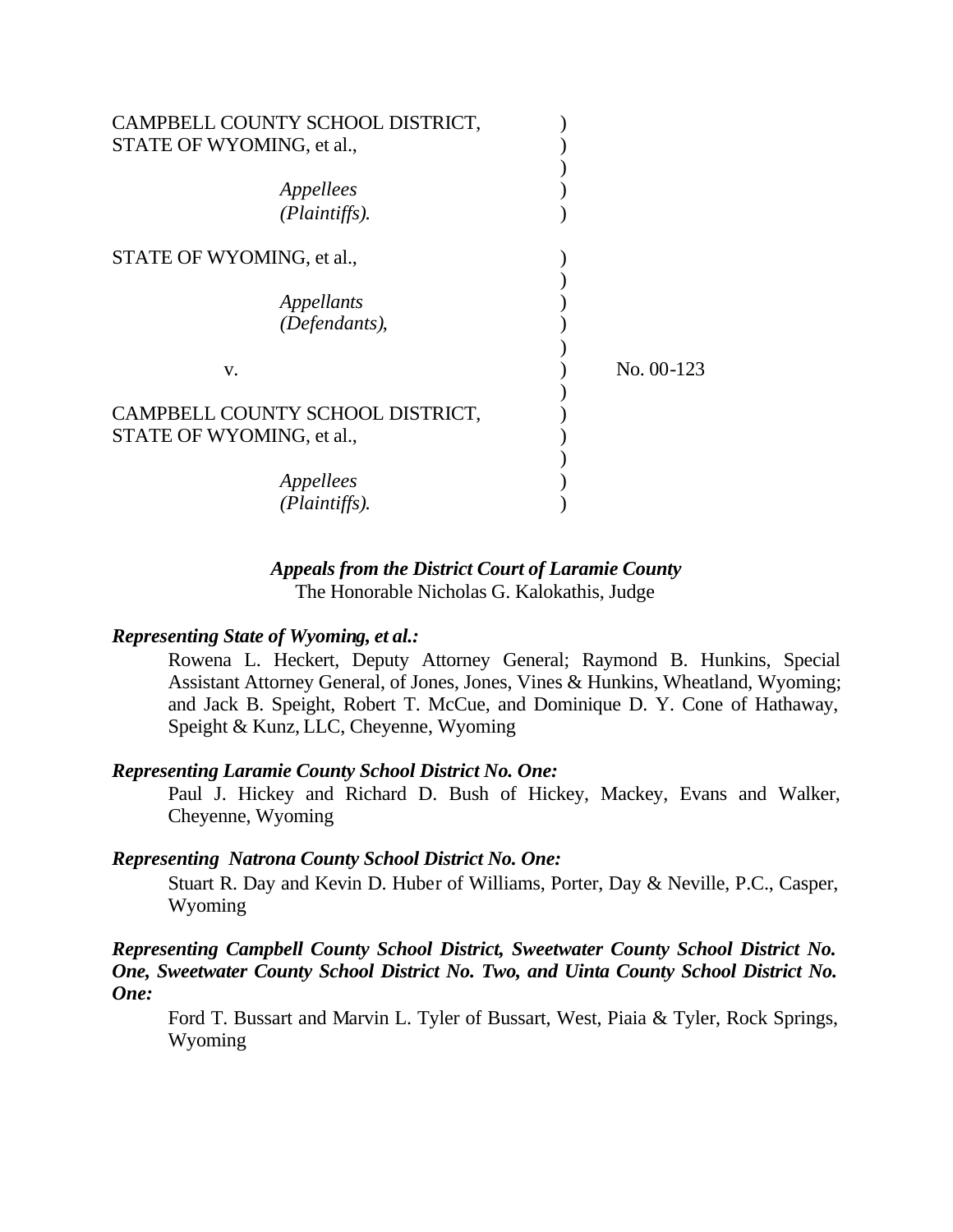#### *Representing Teton County School District No. One:*

Sara E. Van Genderen and R. Michael Mullikin of Mullikin, Larson & Swift LLC, Jackson, Wyoming

#### *Representing Big Horn County School District No. One:*

Timothy J. Kirven of Kirven and Kirven, P.C., Buffalo, Wyoming; Catherine MacPherson of MacPherson Law Offices, LLC, Rawlins, Wyoming; and Gerald R. Mason of Mason & Graham, P.C., Pinedale, Wyoming

#### *Representing Wyoming Education Association:*

Patrick E. Hacker and Gregory P. Hacker of Patrick E. Hacker, P.C., Cheyenne, Wyoming

### **Before LEHMAN, C.J.; GOLDEN and KITE, JJ.; and DAN SPANGLER, D.J. (RET.)**

**NOTICE: This opinion is subject to formal revision before publication in Pacific Reporter Third. Readers are requested to notify the Clerk of the Supreme Court, Supreme Court Building, Cheyenne, Wyoming 82002, of any typographical or other formal errors so that correction may be made before final publication in the permanent volume.**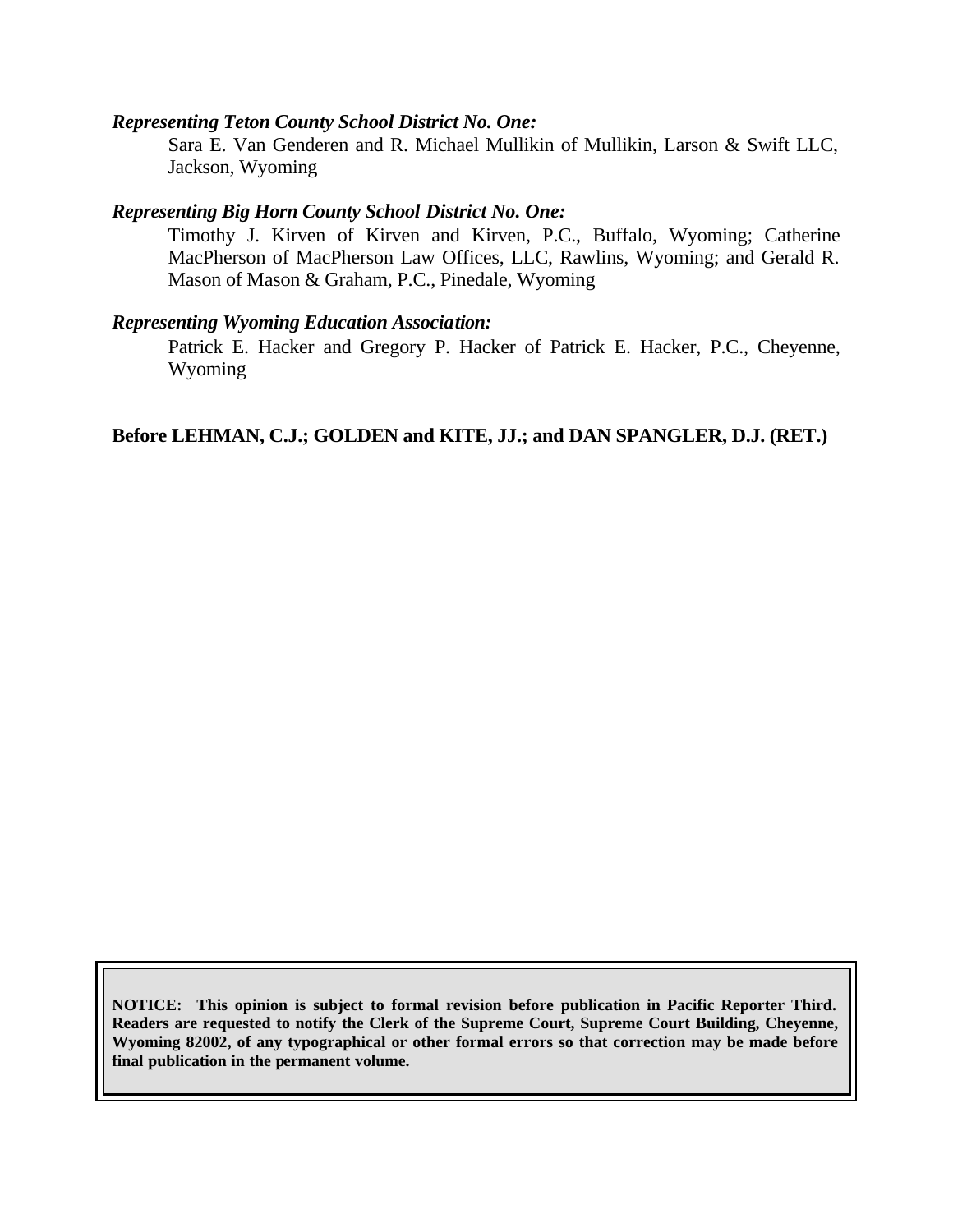## KITE, Justice.

[¶1] The school districts and the Wyoming Education Association (WEA) in these cases challenge the constitutionality of the Wyoming statutes which establish the method for financing the operation and construction of public schools. This court reluctantly concludes that, while great effort has been made by many and some improvement has been achieved, the constitutional mandate for a fair, complete, and equal education "appropriate for the times" in Wyoming has not been fully met. Although these cases were not formally consolidated, we are issuing one opinion because the legal analyses and conclusions apply similarly to the issues raised in all the cases. A single opinion will provide clarity and consistency in this court's direction to the legislative and executive branches of our state's government as those branches continue to work toward a constitutionally acceptable school financing system for Wyoming's youth.

[¶2] As will be more fully developed in the course of this opinion, we hold:

- The cost-based model approach chosen by the legislature which relies upon past statewide average expenditures is capable of supporting a constitutional school finance system.
- The funding legislation must be modified as follows, on or before July 1, 2002, in order to provide a constitutionally adequate education appropriate for our times:
	- The model and statute must be adjusted for inflation each biennium, with 1996-97 as the base year, utilizing the Wyoming cost-of-living index (WCLI), beginning in 2002-03, so long as a cost of education model using historic costs is relied upon for the basis of education funding. The legislature shall conduct a review of all components of the model in 2001 and every five years thereafter to assure it remains an accurate reflection of the cost of education.
	- ß Administrative and classified salaries must be adjusted to account for differences in experience, responsibility, and seniority.
	- ß Cost of maintenance and operation, including utility costs, must be determined by either development of a formula which uses enrollment measured by ADM, building square footage, and number of buildings in the district or actual costs fully reimbursed, subject to state oversight.
	- ß Pending future development of an accurate formula with which to distribute adequate funds, actual and necessary costs of educating economically disadvantaged youth and limited English speaking students shall be fully funded, subject to state oversight.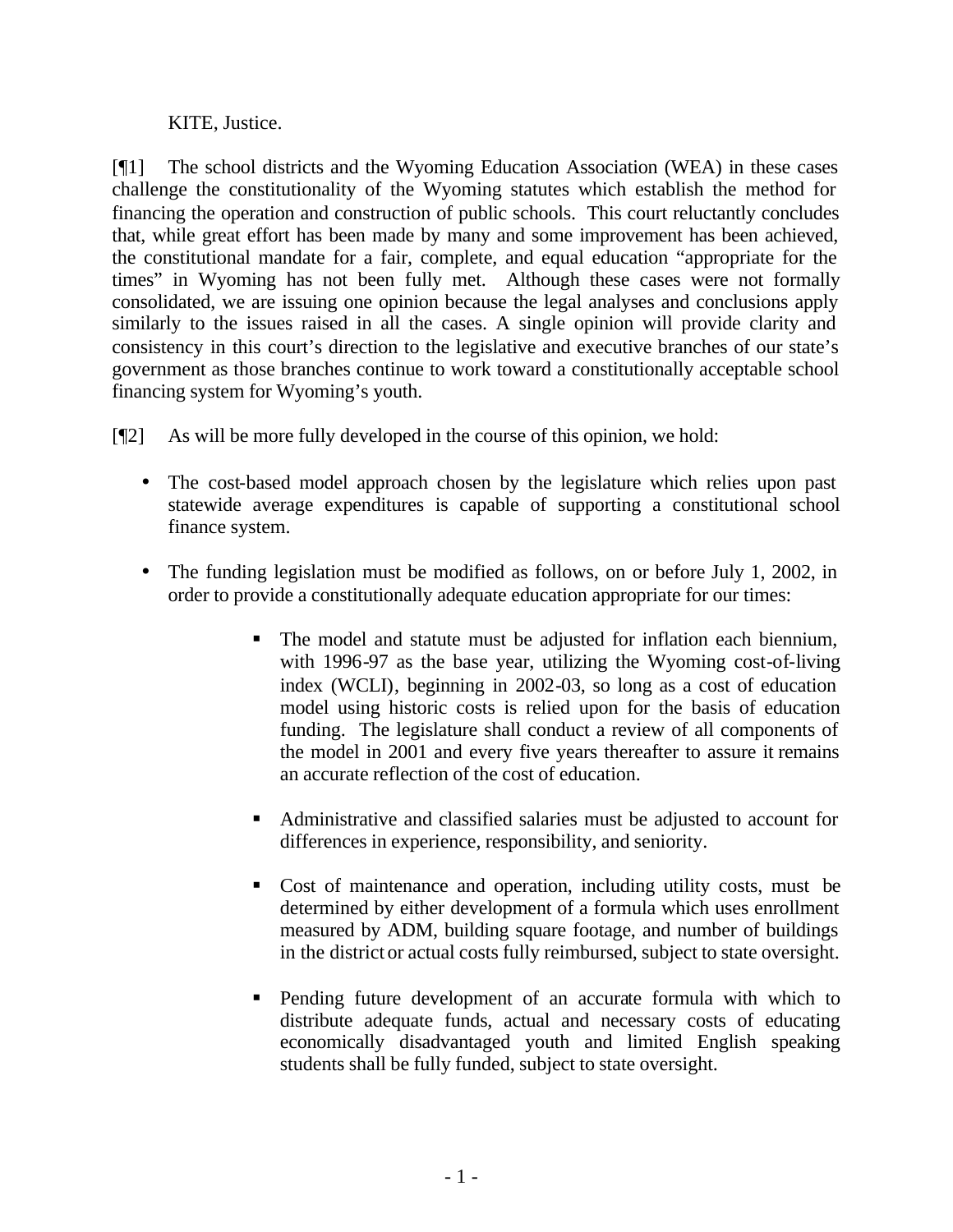- The costs of providing teachers and equipment for vocational and technical training must be included as line items in the MAP model and funded accordingly.
- Any small school adjustment must be based on actual differences in costs which are not experienced by larger schools.
- Any small school district adjustment must be based on documented shortfalls under the MAP model that are not equally suffered by larger districts.
- Statewide average costs must be adjusted for cost-of living differences using either the entire WCLI or another reasonable formula which includes a full housing component, including the rental of shelter costs, and a medical component to cover costs not included in the benefits portion of the salary component.
- Kindergarten Error The legislature, on or before July 1, 2002, shall provide a one-time supplement to fully fund each school district's 1998-99 kindergarten component cost in the total aggregate amount of the \$13,930,000 funding error.
- Capital Construction The legislature must fund the facilities deemed required by the state for the delivery of the "full basket" to Wyoming students in all locations throughout the state through either a statewide tax or other revenue raising mechanisms equally imposed on all taxpayers.
- Capital Construction All facilities must be safe and efficient. Safe and efficient facilities are those that attain a score of 90 or above for building condition, an educational suitability score and technological readiness score of 80 or above, and a score of 4 for building accessibility. The total cost of compliance is \$563,099,986. The legislature must provide a plan by July 1, 2002, to remedy these deficiencies within 6 years. "Immediate need" facilities and those facilities that fall below the square footage requirements must be remedied within two years which computes to \$164,415,836. Facilities that are deemed "inadequate" must be remedied within four years which computes to \$231,309,380. These amounts are measured in 1998 dollars which will need to be adjusted for inflation at such time as the funding is distributed.

## **ISSUES**

- [¶3] The issues raised by all the parties are summarized as follows:
	- 1. Is the cost-based block grant model a constitutionally adequate tool?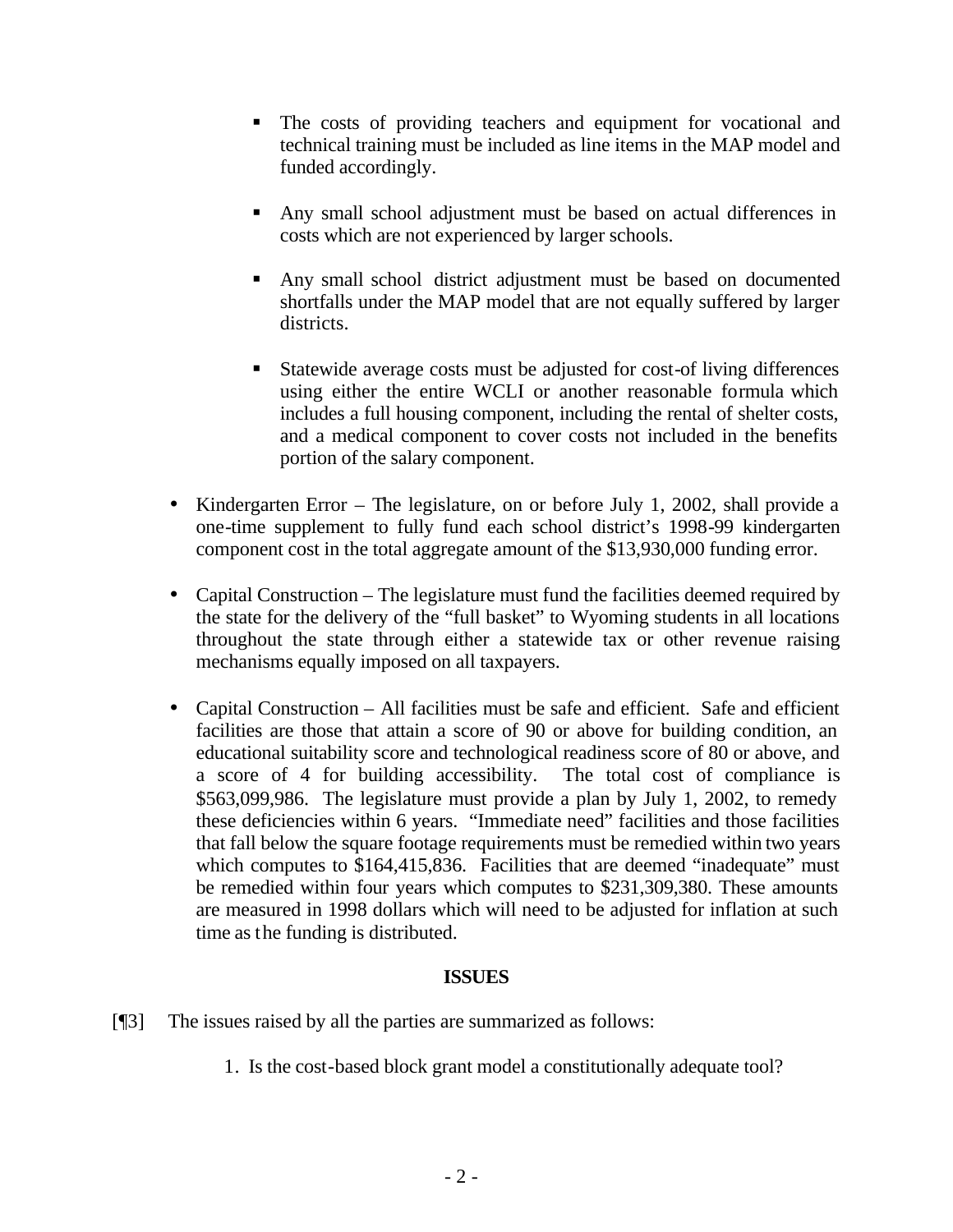2. Were the inputs and adjustments cost-based?

3. Do the statutes governing capital construction provide a constitutional means to achieve capital construction funding?

#### **FACTS**

[¶4] The battle over the school finance system in Wyoming has been waged since the l970s and continues today. Our collective inability to develop a solution to this legal, social, and political problem in a constitutionally satisfactory manner stems from the complexity of the issues, the importance of the education of our children to all our citizens, and the historical dominance of local control over public education.<sup>1</sup> Over the years, public education has been funded primarily by local property taxes with growing state general fund appropriations and some federal funding. By the l970s, the discrepancy in the level of funding across the state was striking.<sup>2</sup> Sweetwater County Planning Committee for *Organization of School Districts v. Hinkle*, 491 P.2d 1234, 1237 (Wyo. 1971). We recognized these inequities thirty years ago in *Hinkle*, which involved two school districts fighting over inclusion of the Bairoil school district in their districts in order to enhance their tax bases. Noting that such inequities were unconstitutional, this court stated:

> If ad valorem taxes for school purposes were equalized throughout the state, as required by Art. 1, § 28, Wyoming Constitution, and by the equal protection clause of the

l

*Brown v. Board of Education of Topeka*, 347 U.S. 483, 493, 74 S. Ct. 686, 98 L. Ed. 873 (1954).

<sup>&</sup>lt;sup>1</sup> What the United States Supreme Court said nearly fifty years ago remains true today:

Today, education is perhaps the most important function of state and local governments. Compulsory school attendance laws and the great expenditures for education both demonstrate our recognition of the importance of education to our democratic society. It is required in the performance of our most basic public responsibilities, even service in the armed forces. It is the very foundation of good citizenship. Today it is a principal instrument in awakening the child to cultural values, in preparing him for later professional training, and in helping him to adjust normally to his environment. In these days, it is doubtful that any child may reasonably be expected to succeed in life if he is denied the opportunity of an education. Such an opportunity, where the state has undertaken to provide it, is a right which must be made available to all on equal terms.

<sup>&</sup>lt;sup>2</sup> "Taking judicial notice of official reports of the state department of education, which we are privileged to do, we are made aware that this inequality ranges from a situation where in the Bairoil district a levy of one mill will bring in \$351 per pupil, while in the Star Valley district (Lincoln County) a levy of one mill will bring in \$4.70 per pupil." *Sweetwater County Planning Committee for Organization of School Districts v. Hinkle*, 491 P.2d 1234, 1237 (Wyo. 1971).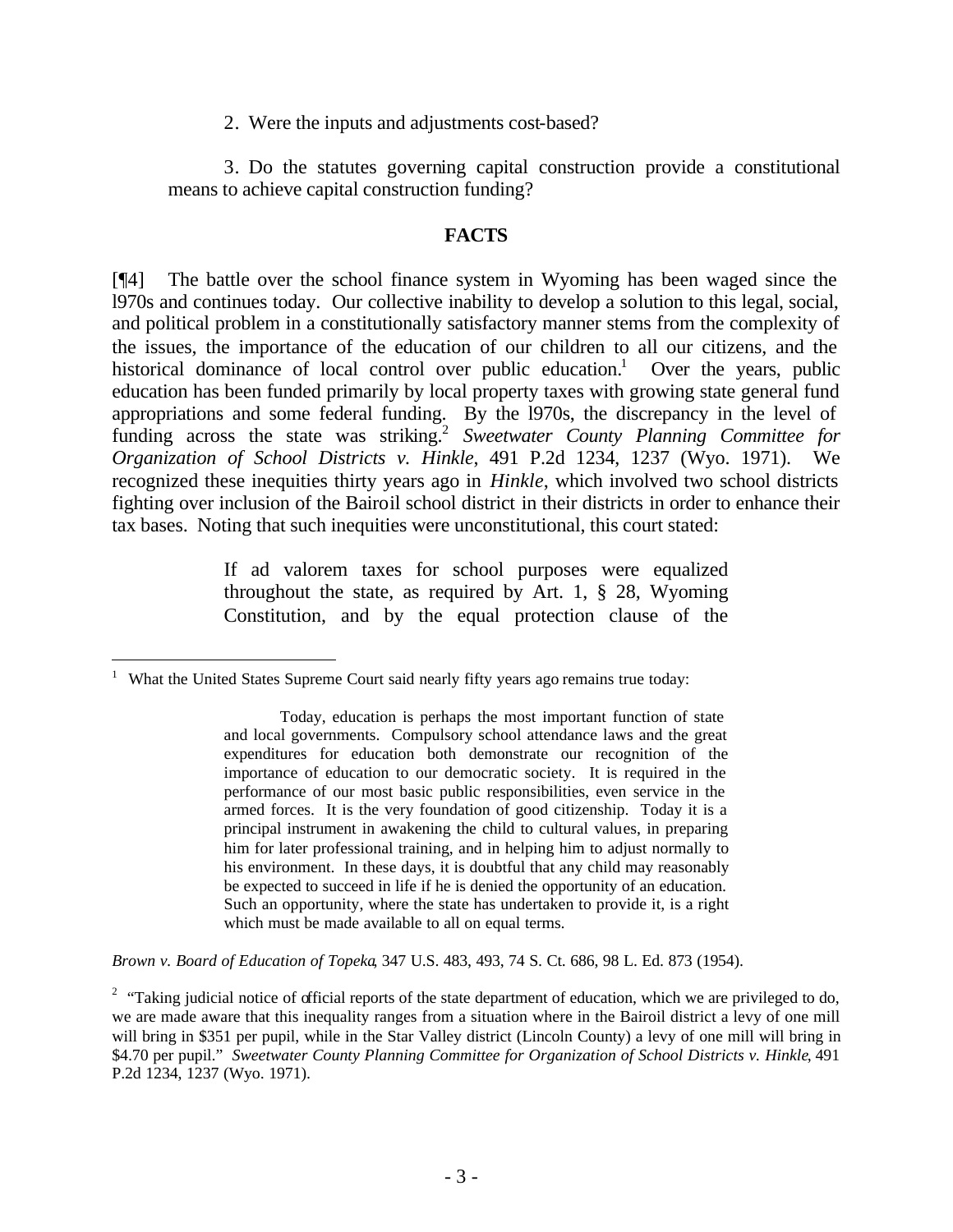Fourteenth Amendment to the United States Constitution, cases such as the one being dealt with would not arise.

491 P.2d at 1236-37 (footnote omitted).

[¶5] As long ago as *Hinkle*, this court reluctantly made suggestions to the legislature of ways in which the constitutional problems could be addressed by a statewide financing system. Almost ten years passed without improvement. By l980, the situation was actually worse, and this court declared the entire school finance system unconstitutional in *Washakie County School District Number One v. Herschler*, 606 P.2d 310 (Wyo. 1980). That decision concurred with *Hinkle* in holding that disparities were dramatic and a system based principally upon local property taxes, whereby property poor districts have less total revenue per student than property rich districts, fails to afford equal protection in violation of the state constitution. *Washakie* further determined that education was a fundamental right under the Wyoming Constitution and wealth based classifications with regard to this right were subject to the strict scrutiny test, which placed the burden on the state to prove a compelling state interest is served by the classification that cannot be satisfied by any other convenient legal structure. The court expressly held, "whatever system is adopted by the legislature, it must not create a level of spending which is a function of wealth other than the wealth of the state as a whole." *Washakie*, 606 P.2d at 336.

[¶6] Although *Washakie* was focused on operational financing, the holding was equally applicable to capital construction.

> We see no reason to give particular attention to the question of finances for the physical facilities with which to carry on the process of education. It is a part of the total educational package and tarred with the same brush of disparate tax resources. The only constitutional limitation with respect to school buildings is found in § 5, Art. XVI, Wyoming Constitution, wherein it is provided that "No school district shall in any manner create any indebtedness exceeding ten per cent (10%) on the assessed value of the taxable property therein for the purpose of acquiring land, erection, enlarging and equipping of school buildings." There is no constitutional requirement that school buildings must be built by creation of debt. There are other areas of consideration, for example, a statewide reserve fund for building construction. The point is that statewide availability from total state resources for building construction or contribution to school buildings on a parity for all school districts is required just as for other elements of the educational process. The legislature has worked in that direction. See §§ 21-15-101, et seq., W.S.1977, providing for school district capital construction entitlements.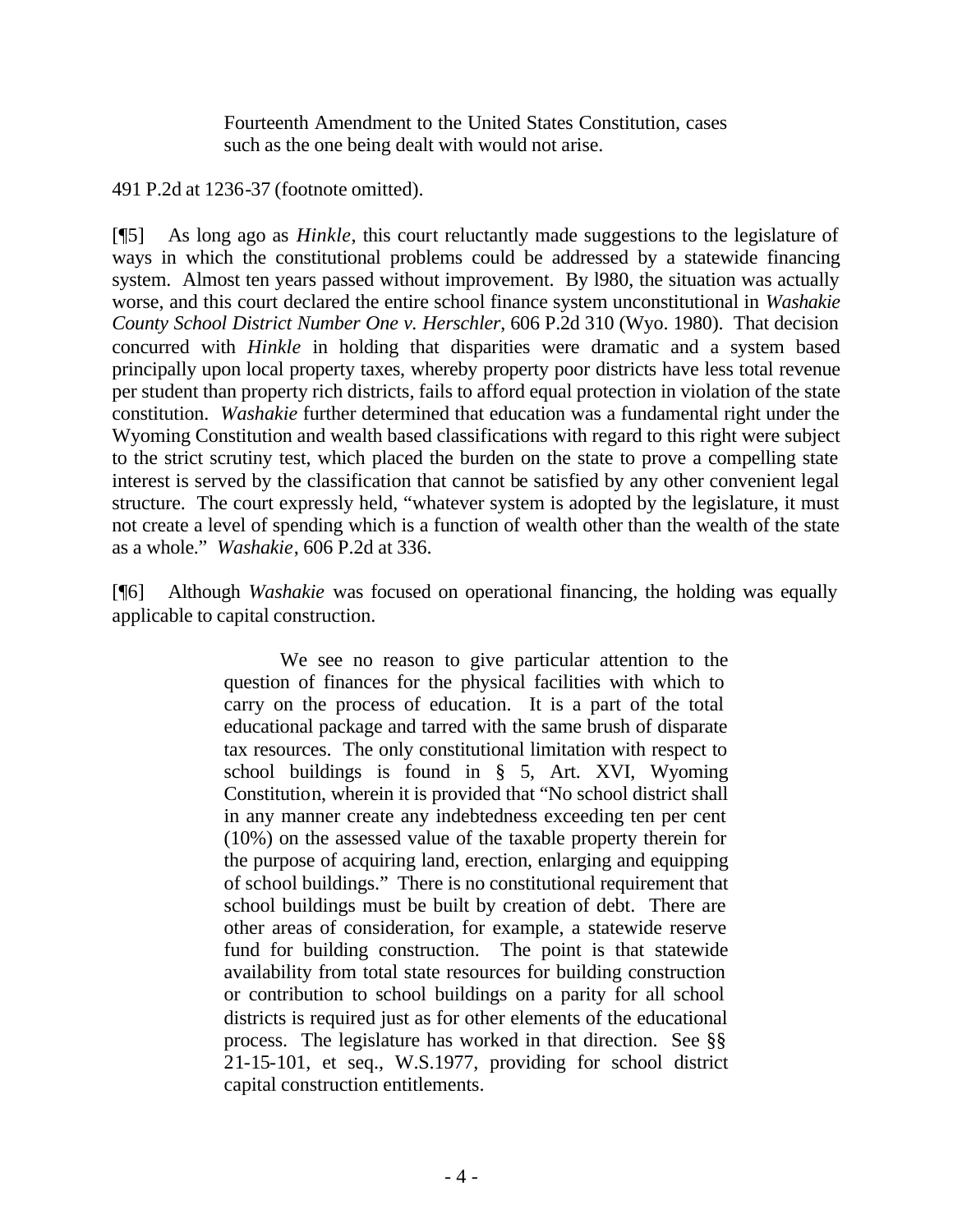606 P.2d at 337.

l

[¶7] In 1983, the legislature took action in response to *Washakie* and created a system which provided, in part, for the recapture from the districts with higher than average tax revenue and redistribution of some portion of that excess to districts with lower than average revenues.<sup>3</sup> That legislation was intended to be transitional while the legislature studied the cost of education in an attempt to achieve equality among the districts, recognizing their special needs. *Campbell County School District v. State*, 907 P.2d 1238, 1247 (Wyo. 1995). However, the 1983 system became permanent, and no cost study was ever undertaken. *Id*.

[¶8] Twelve years later, failing to achieve a legislative solution to the continued inequities in funding, the school districts again came to this court. The result was *Campbell,* 907 P.2d 1238, in which this court held, in part: 1) discrepancies in the funding and distribution formulas were not based on differences in the cost of education and, therefore, violated the equal protection and education provisions of the Wyoming Constitution; 2) the strict scrutiny standard applied to a review of all components of the school financing system; and 3) lack of financial resources is not an acceptable reason for failure to provide a constitutionally sound education system.

[¶9] With respect to capital construction financing, the court again made no distinction concerning the constitutional mandate. The court noted its directive in *Washakie,* which provided "statewide availability from total state resources for building construction . . . on a parity for all school districts," had been "virtually ignored." *Campbell,* 907 P.2d at 1275. The court further held that "[s]afe and efficient physical facilities . . . are a necessary element of the total educational process. State funds must be readily available for those needs." *Id.* The finance system for capital facilities construction was included in *Campbell*'s finding of unconstitutionality.

 [¶10] The court rejected the claim that a judicial determination of the nature and extent of the constitutional right to a quality education violates the separation of powers doctrine and concluded its proper role is to interpret the constitution "in order to determine the duties those provisions impose upon the legislature." 907 P.2d at 1265. Accordingly, having determined the 1983 statutory scheme to be unconstitutional, this court directed the legislature to

> first design the best educational system by identifying the "proper" educational package each Wyoming student is entitled to have whether she lives in Laramie or in Sundance. The cost of that educational package must then be determined and the legislature must then take the necessary action to fund that

<sup>3</sup> A complete summary of the legislative changes post-*Washakie* is contained in *Campbell County School District v. State*, 907 P.2d 1238 (Wyo. 1995).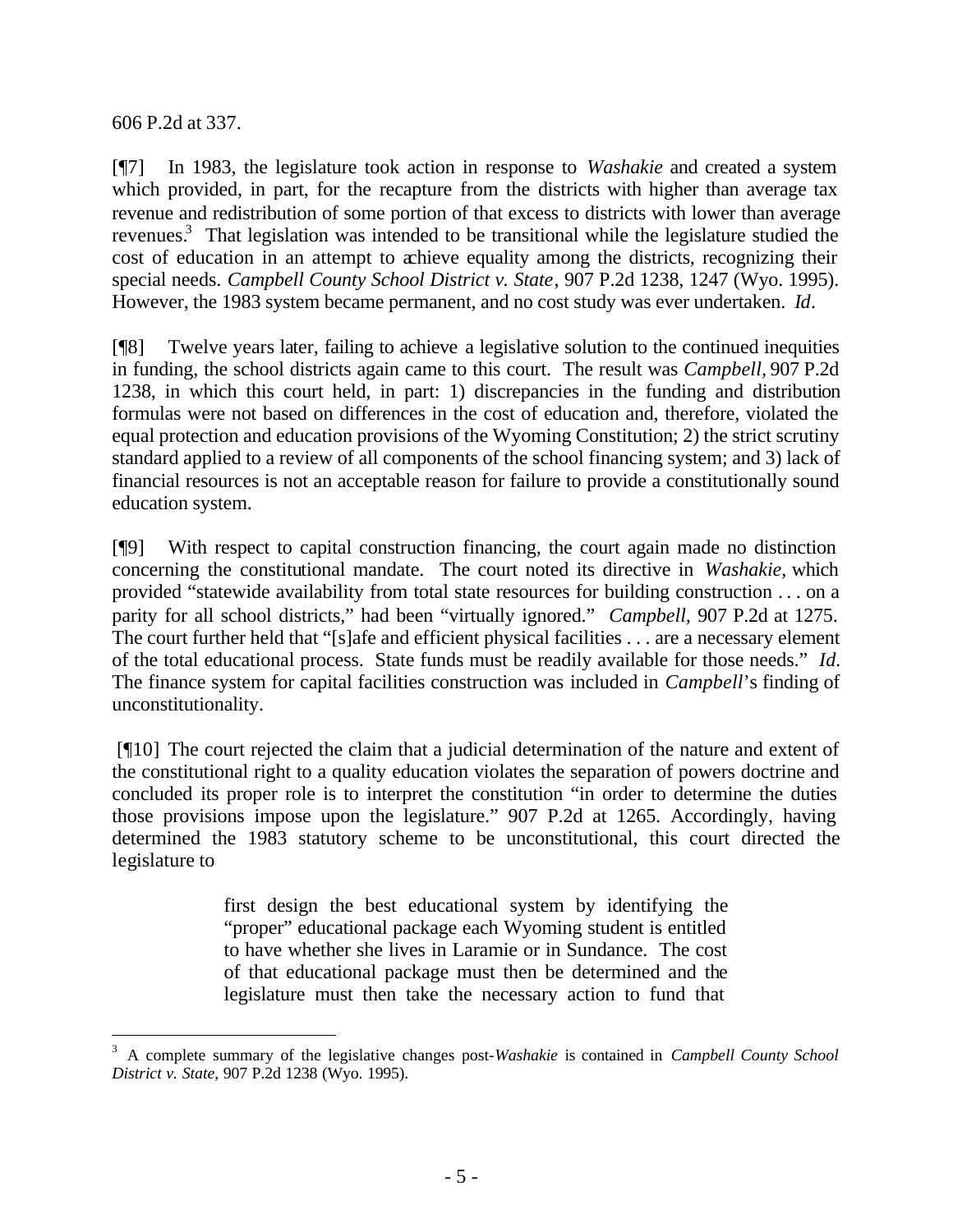package. Because education is one of the state's most important functions, lack of financial resources will not be an acceptable reason for failure to provide the best educational system. All other financial considerations must yield until education is funded.

907 P.2d at 1279. The court provided a deadline of July 1, l997, by which the legislature should accomplish its directive. 907 P.2d at 1280.

## **I. Operational Financing**

l

[¶11] The legislature began immediately to respond to the *Campbell* decision.<sup>4</sup> It retained the services of Management Analysis & Planning Associates, L.L.C. (MAP), a well recognized and credentialed consulting firm with expertise in public school finance, to assist in developing a school operation financing system which would meet the constitutional standard established by this court. MAP's task was to develop a revenue distribution model which would assure adequate resources were distributed to provide a proper education for every Wyoming child based on the cost of education. It chose a block grant model to preserve as much local control as possible. The concept was that the model would produce the cost per average daily membership (ADM) and that cost would then be multiplied by an individual district's ADM to determine that district's allocation of funds. The first step was to identify the educational mission Wyoming had chosen, which came to be called the "basket of goods and services," that must be available to all Wyoming school children and which the legislature codified as a list of core knowledge and skill areas. Wyo. Stat. Ann. § 21-9-101(b) (LEXIS 1999). The second step was to identify the instructional components necessary to deliver the prescribed goods and services. In the third step, MAP was to determine the cost of the various components required, and the final step was the development of any adjustments which would be necessary for particular districts or students.

[¶12] To determine the components of the delivery system, MAP relied upon professional literature, advice from professional associations, effective practices in other states, the professional judgment of groups of expert Wyoming educators randomly selected from various sized schools and school districts, and its own professional judgment. From all this information, MAP developed prototypical model schools capable of delivering the "basket" of educational goods and services required by the legislature. These model schools were to be the tools necessary to calculate the per pupil cost of educating Wyoming students.

 $[13]$  MAP then set out to accomplish the most difficult part of its task – determining the cost of providing the various components of the delivery system. It attempted to determine

<sup>&</sup>lt;sup>4</sup> A detailed summary of the legislature's actions is contained in the trial court's Findings of Fact, Conclusions of Law, and Order dated December 31, 1997.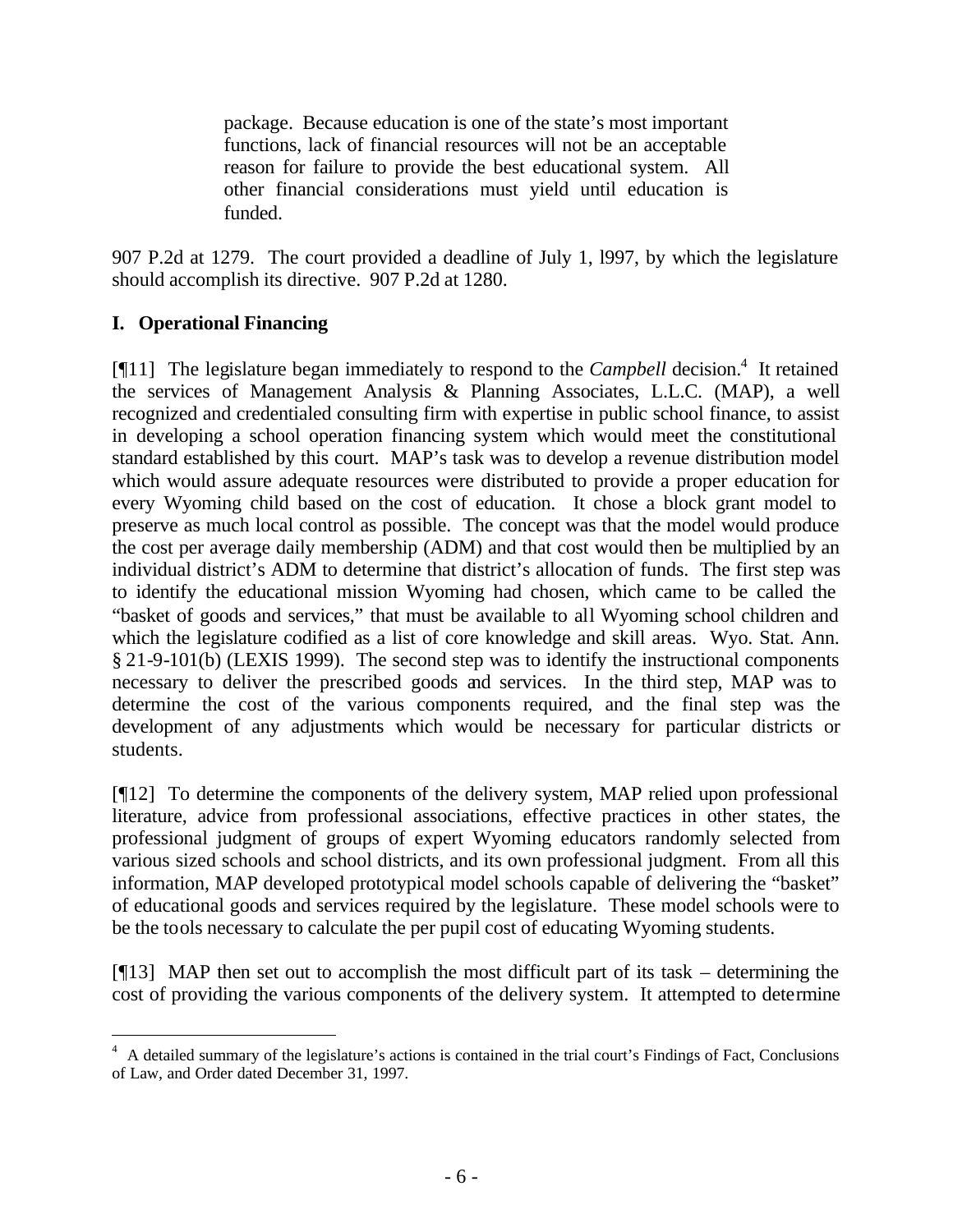what providing the "basket of goods and services" *should* cost a school district in Wyoming. Over 80 percent of the school district costs are for personnel, primarily classroom teachers. To determine what it should cost to provide those classroom teachers, MAP looked at the counties where the greatest competition existed for professional jobs, Albany and Laramie. Teacher salaries in those counties were slightly lower than the statewide average. MAP chose the higher statewide average of \$20,573 as the starting teacher salary for the model. Statewide average increases for advanced education and greater experience were then added to the beginning salary for a total prototype salary of \$31,758. The average salary figures used by MAP were based upon the  $1996-97^5$  school year.

[¶14] The MAP study was presented to the legislature in 1997 with four computer simulations of various funding scenarios including Example 3 (MAP 3) which was the result of consultation with the Wyoming experts concerning class size and the required number of teachers. MAP 3 was not funded by the legislature, and to do so would have cost an additional \$75,000,000.<sup>6</sup> The budget actually adopted by the legislature resulted in fewer teachers and larger classrooms for middle and high schools than provided for in the MAP 3 model.

[¶15] Following the 1997 legislative session, various school districts and the Wyoming Education Association (WEA) filed suit challenging the constitutionality of the legislature's actions. The trial court held the MAP model was based on a valid cost of education study and the state carried its burden to prove the level of funding for elementary schools was adequate to deliver the required educational goods and services to those schools. However, the court expressed concerns that numerous technical adjustments contained in the model were not cost-based. In addition, the court concluded the state had failed to carry its burden of proof that funding for the middle and high schools was adequate to deliver the required "basket." Consequently, the court found the system, in part, unconstitutional. The court, in recognition of the legislature's continuing work, reserved ruling on several issues including capital construction, which was not included in the MAP effort, pending the 1998 special and budget legislative session. The deadline for the completion of the capital construction portion of the financing system was extended to July 1, 1999.

<sup>&</sup>lt;sup>5</sup> There is a disputed fact in the evidence as to whether the average salary figures used by MAP were based upon the actual school expenditures for 1995-96 or 1996-97. The trial court found the 1996-97 actual expenditures were utilized to determine the component costs. We defer to this finding. *Brown v. State*, 944 P.2d 1168, 1170 (Wyo. 1997).

 $6$  The total budget figure of \$76,368,331 represents permanent plan funding without the cap of 115 percent and hold harmless floor of 90 percent as contemplated by the MAP 3 model transition plan funding. If applied as proposed by MAP, the cap would have prevented any district from receiving more than 115 percent of its previous year funding, and the 90 percent hold harmless floor would have prevented any district from receiving less than 90 percent of its previous year funding. The transition plan total budget figure, with the cap and floor applied, would have been \$60,763,354. The transition period would be complete, and caps and hold harmless floor provisions would no longer be effective, in year 2000-2001.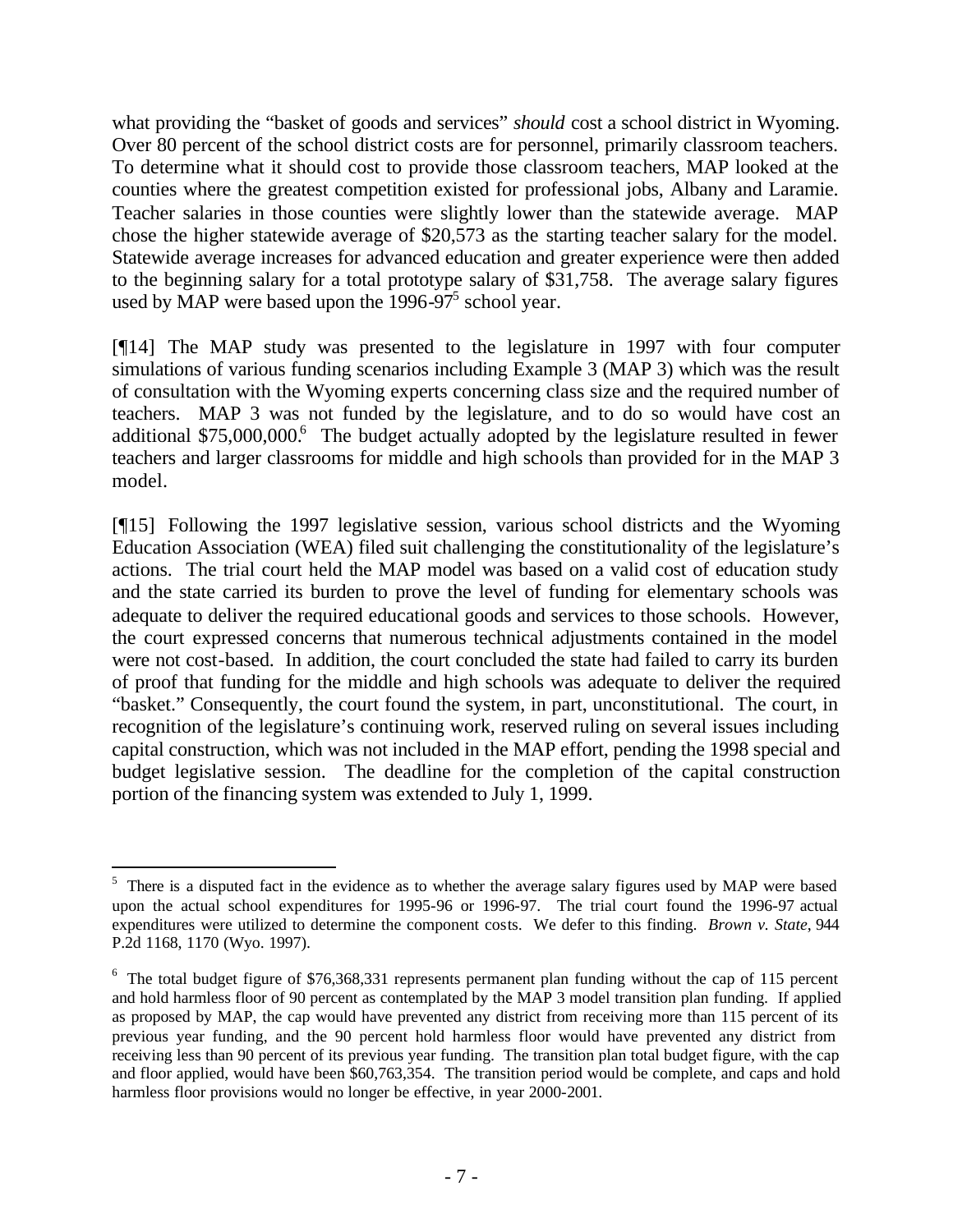[¶16] Additional legislation was enacted during the 1998 special and budget legislative session which addressed the budget for middle and high schools, the small school adjustment, and other technical adjustments. A second trial commenced, which was in essence a continuation of the first, with most of the same parties involved. A coalition of small school districts, satisfied with the legislature's actions, had reached a settlement with the state.

[¶17] Following the trial court's initial 1997 finding that the funding for the middle and high schools failed to meet the constitutional standard for providing the necessary funding for the full "basket" as determined by the legislature, two developments occurred. First, the legislature increased funding for middle schools from \$5,770/ADM to \$6,174/ADM and for high schools from \$6,050/ADM to \$6,405/ADM. *See* Wyo. Stat. Ann. §21-13-309(m)(ii) (LEXIS Supp. 2000); 1997 Wyo. Spec. Sess. Laws ch. 3, § 303; 1998 Wyo. Sess. Laws ch. 2, § 701; 1999 Wyo. Sess. Laws ch. 110, § 102. This resulted in slightly more teachers and smaller class sizes than the 1997 legislation. However, the class size remained larger, and the number of teachers remained smaller, than MAP 3.

[¶18] Second, the legislature conducted the Wyoming Education Funding Adequacy Study in March 1998 in an effort to demonstrate the funding was adequate. A panel of professional educators from around the region was selected, specifically excluding any Wyoming educators. The educators were divided into teams and generally asked to review the resources contained in MAP 3, the 1997 legislation funding (HEA 2), and the 1998 legislation funding (SEA 2) to determine if the basket could be successfully delivered to every student. The teams were told to make numerous factual assumptions including the assumption that salaries were adequate to attract and retain qualified faculty. All the teams concluded that each of the resource levels provided adequate funds to deliver "the basket." Importantly, however, they uniformly manipulated the models to add funds in some categories at the expense of others and decreased class sizes by adding additional teachers to the models. The same exercise was conducted in 1999 to consider the increased funding provided by the legislature that year, with the same result.

[¶19] As additional evidence of the adequacy of funding, the state argued the districts that were litigating were also fully accredited under the existing financing. There was conflicting testimony by those districts whether they individually believed they were fully providing the "basket of goods and services" with existing financing.

[¶20] After the second trial, the trial court concluded the constitution and the ruling in *Campbell* did "not demand perfection, but only that the level of funding be reasonably calculated to deliver an adequate education to students regardless of location." After considering all the evidence, the court found in general that "the State has met its burden of proving that the revised school funding system is adequate to provide the basket of educational goods and services to Wyoming's students." With regard to the technical issues and adjustments, the trial court approved of some and held others unconstitutional. Those remaining before this court on appeal include: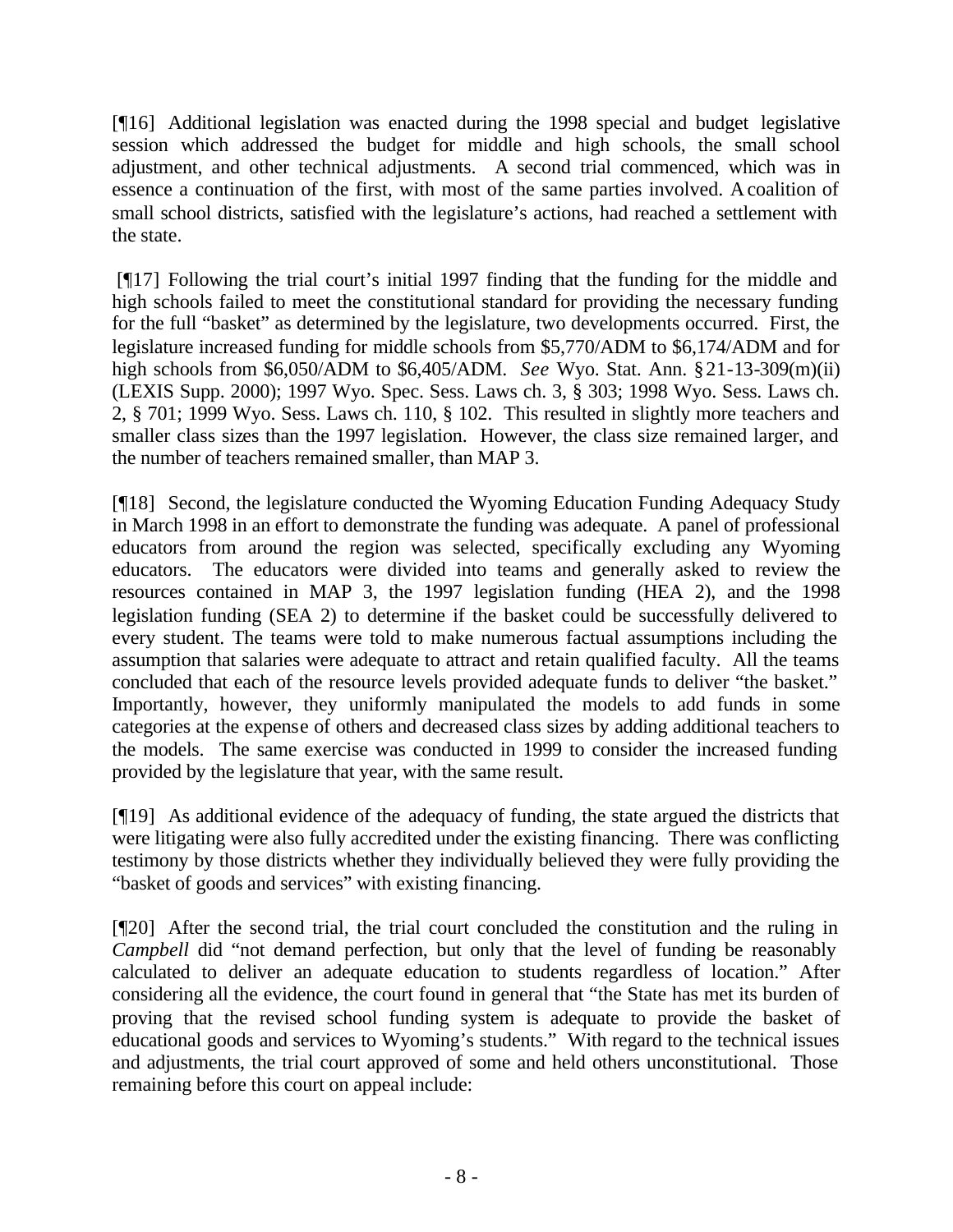## **1. Kindergarten Error**

[¶21] Both the MAP model and the funding legislation for the 1998-99 school year contained an error in the ADM calculation for kindergarten students. Kindergarten students were counted as full ADMs rather than one-half ADMs, which had the effect of reduced funding. That error was corrected in the 1999 budget. Wyo. Stat. Ann. § 21-13-309(m)(i), (p), (s) (LEXIS Supp. 2000). The school districts claim they were entitled to reimbursement for the amount they should have received during the 1998-99 school year had kindergarten students been properly included in the calculation. The trial court held that, absent proof the shortcoming impacted the school districts' ability to deliver the "basket," their claim was denied.

# **2. External Cost Adjustment**<sup>7</sup>

[¶22] The MAP models used cost data based on the 1996-97 school year. The school districts contend the model was outdated from the beginning, and the state contends other inclusions in the budget, which were not required by the cost-based model, offset any shortcoming.<sup>8</sup>

[¶23] Since the model is based on data from past years, the trial court recognized inflationary cost increases will, at some point, cause funding levels to become unconstitutionally inadequate. The legislature addressed this problem in Wyo. Stat. Ann. § 21-13-309(r) (LEXIS Supp. 2000), which provides:

> (r) The joint appropriations interim committee shall submit a recommendation to the legislature and governor, not later than November 1 of each year, regarding whether an external cost adjustment should be made, and if so, the amount of the adjustment.

Neither the legislature nor the governor is required to act on such a recommendation. The joint appropriations interim committee recommended that the school finance formula for school year 2000-2001 be adjusted 1.3 percent for new inflation. The adjustment was adopted pursuant to Wyo. Stat. Ann.  $\S$  21-13-309(o)(i)(A) (LEXIS Supp. 2000), but the provision specifically excluded any inflation adjustment for the years preceding the 2000- 2001 school year. *See* § 21-13-309(o)(i)(A)(II). The trial court recognized that at some

l  $7$  External cost adjustment is an adjustment made for inflation. In the course of this opinion, references to these two concepts will be used interchangeably.

<sup>&</sup>lt;sup>8</sup> The state has argued that the additional funding of \$60 million accounted for inflation. However, it also claims the increased funding resulted in smaller classes and more teachers than originally provided in the 1997 legislation. The state cannot have it both ways. Since all the parties and the trial court credited the state with the smaller class size, we will do the same and consider the additional funding as accomplishing that result.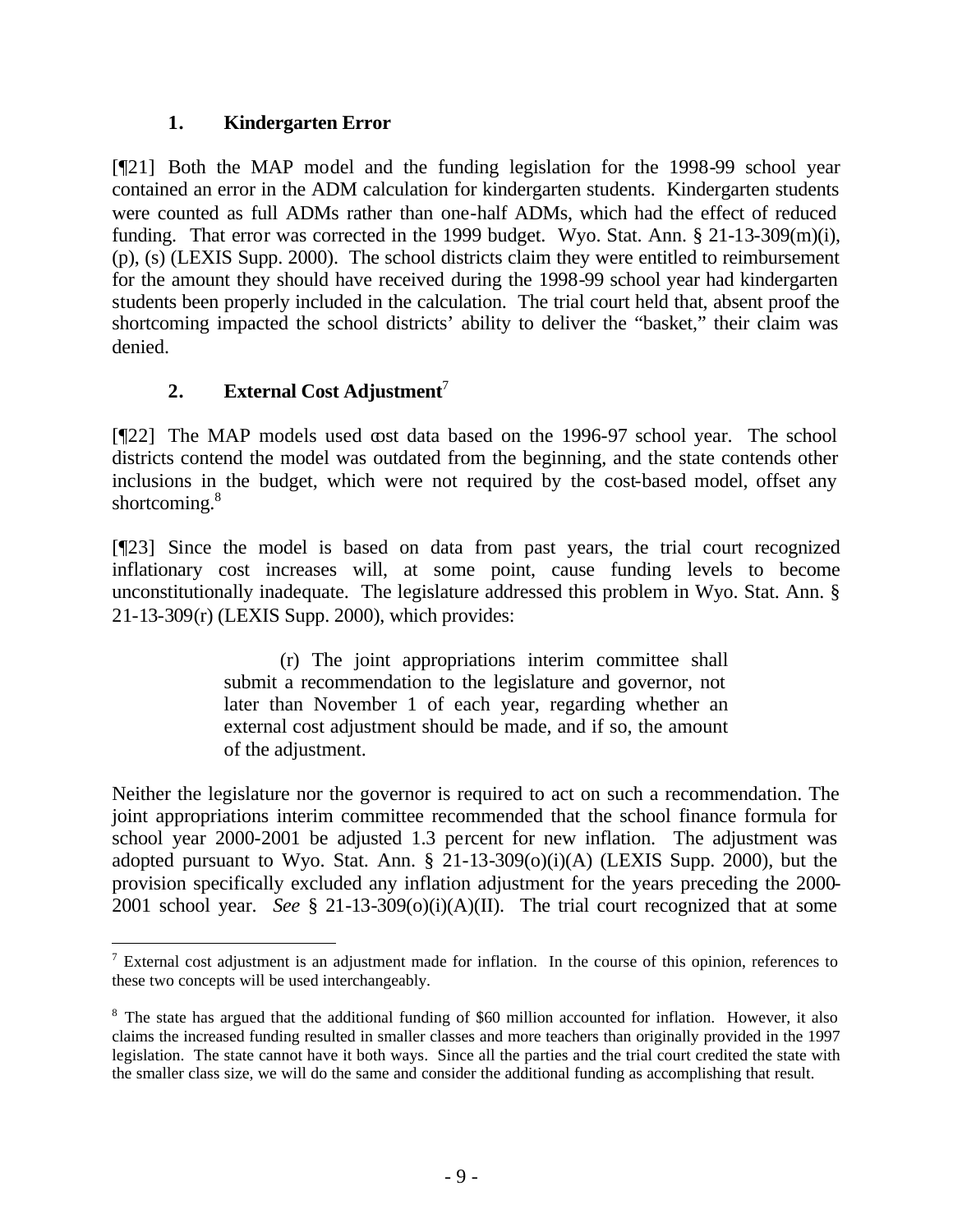point the failure to adjust for inflation would cause schools to be unable to deliver the full "basket," but concluded that point had not yet been reached.

# **3. Small School Adjustment**

[¶24] All parties agreed some type of small school adjustment is warranted because small schools face higher fixed costs per ADM than larger schools and cannot take advantage of economies of scale assumed in the model. In the 1997 process of developing the prototypes, MAP recommended a graduated adjustment because the marginal costs decline with the increase in students. For example, as students are added to a base of 30 for elementary schools, the cost of providing an adequate education declined from approximately \$9,000 per ADM to approximately \$6,000. These adjustments are made for elementary schools (K-8) of 200 or less and high schools (9-12) of 400 or less. In these small schools, additional adjustments are provided to fully reimburse the actual costs of student activities, food services, and utilities. The trial court concluded the evidence did not support the state's position that these adjustments were based upon actual cost differences, the legislature had consistently ignored its own experts on this point, and the small school adjustment was unconstitutional. Although the trial court agreed a small school adjustment is necessary to assure equality in education despite school size, it held such adjustments must reflect actual additional costs.

# **4. Small School District Adjustment**

[¶25] Neither the original MAP report nor the 1997 legislation provided for a small school district adjustment, and the MAP expert testified such an adjustment was not justified by the data. However, prior to the 1999 legislative session, the small school districts proposed adjustments (known as the "small school settlement") in exchange for their withdrawal from the litigation. After modification by MAP experts, the proposal, ultimately adopted by the legislature, provided adjustments for small school districts which were defined as those with 1,350 ADM or less. Wyo. Stat. Ann. § 21-13-328(a) (LEXIS 1999). Qualifying districts receive \$50,000 for each attendance center in addition to the one in which the district office is located. Wyo. Stat. Ann. § 21-13-328(b) (LEXIS 1999). For districts with less than 900 ADM, an additional amount is provided for administration and additional funds are provided for maintenance and operations costs for districts with fewer than 1,100 ADM. Wyo. Stat. Ann. § 21-13-328(c), (d) (LEXIS 1999). The trial court determined that the state did not establish these adjustments were cost-based.

# **5. Funding for Special Needs Students**

[¶26] The 1999 legislation made adjustments allowing additional funds based on a concentration of certain special needs students in a district. The challengers claim that these adjustments are not cost-based and consequently result in either underfunding or no funding at all the actual costs of educating these students.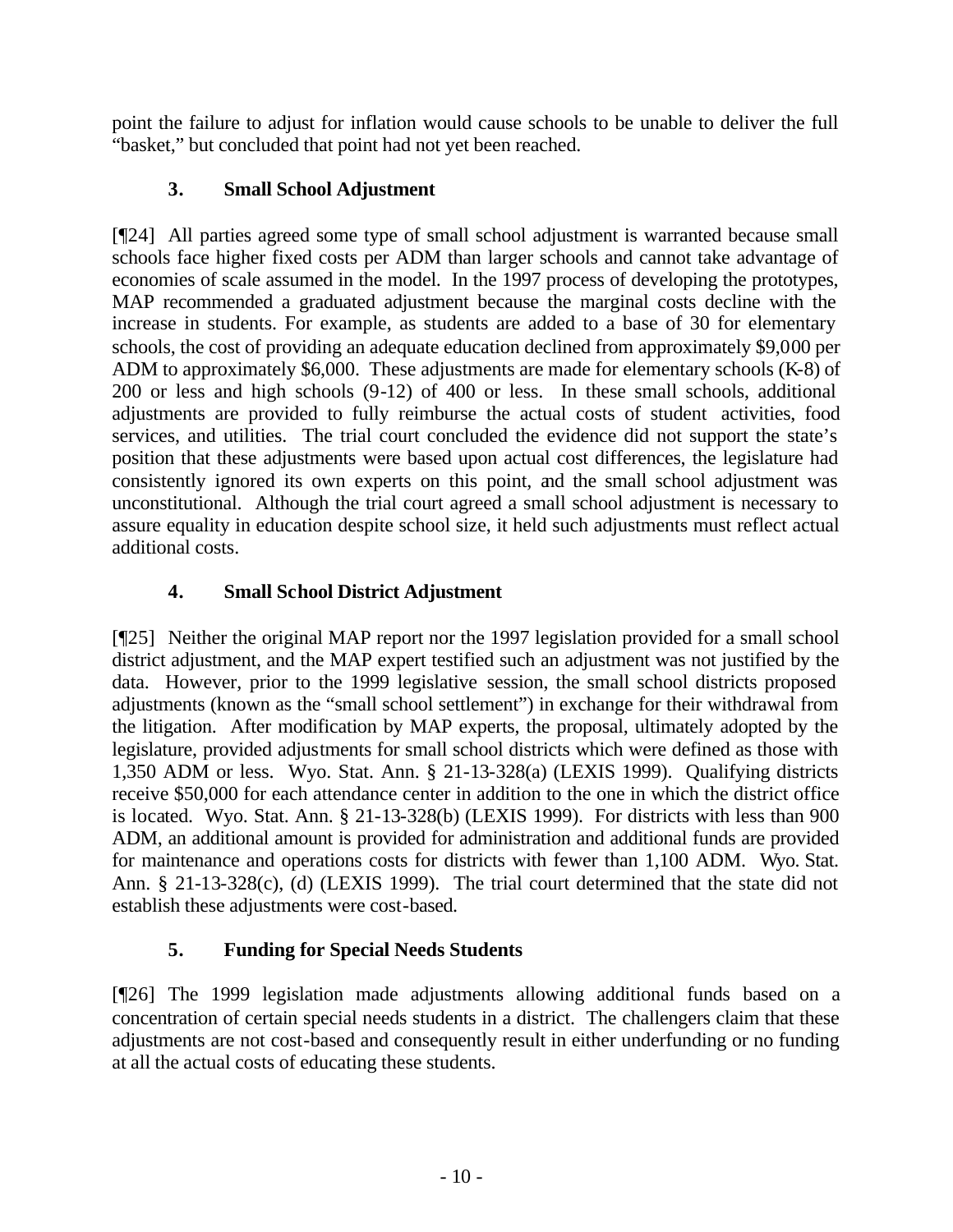## **a.** *Limited English Speaking Students – Wyo. Stat. Ann. § 21-13-325 (LEXIS 1999)*

[¶27] If a district has a concentration of limited English speaking students equal to or in excess of 5 percent of its total ADM, it receives 15 percent more funding than the model provides for that grade level for each identified student. No evidence was provided to indicate what additional costs are actually incurred due to higher concentrations of limited English speaking students.

## **b***. Economically Disadvantaged Students – Wyo. Stat. Ann. § 21-13-322 (LEXIS 1999)*

[¶28] If a district has economically disadvantaged students (measured by those enrolling in the federally subsidized lunch program) in excess of 150 percent of the statewide average, it receives \$500 per economically disadvantaged student. The challengers contend the enrollment is not an accurate measurement of economically disadvantaged students, particularly at the middle and high school levels, the 150% trigger is arbitrary, and the additional \$500 per student funding was not cost-based.

# **c.** *Gifted and Talented Students*

[¶29] No specific adjustment was made for gifted and talented students. MAP contended the model adequately provided funds for those students by assuming that 3 percent of the student population is gifted and providing an additional \$9 per ADM.

[¶30] The trial court found, while none of these adjustments was based on actual cost data, they were the product of professional judgment and, as such, were adequate. The court also relied upon MAP's contention that the small class size in its model would allow the flexibility to deal with these special needs students as well as behaviorally disordered students.

# **6. Seniority Adjustment**

[¶31] Wyo. Stat. Ann. § 21-13-323 (LEXIS 1999) provides an adjustment for teacher seniority based on the aggregate years of experience the teachers in the district have for the prior school year multiplied by the statewide average annual increase in salary for the designated base year of 1996-97. The school districts contend this adjustment does not reflect the actual cost for the district, which is correct. However, the trial court concluded that every district was treated the same and subjected to the same fiscal controls and the seniority adjustment did not violate the constitutional restrictions.

[¶32] No adjustments are made for seniority for classified and administrative staff. The trial court concluded these items should be dealt with like all components which will experience inflation, recognizing at some point unadjusted funding will prevent the districts from fulfilling the constitutional mandate but that point had not yet been reached.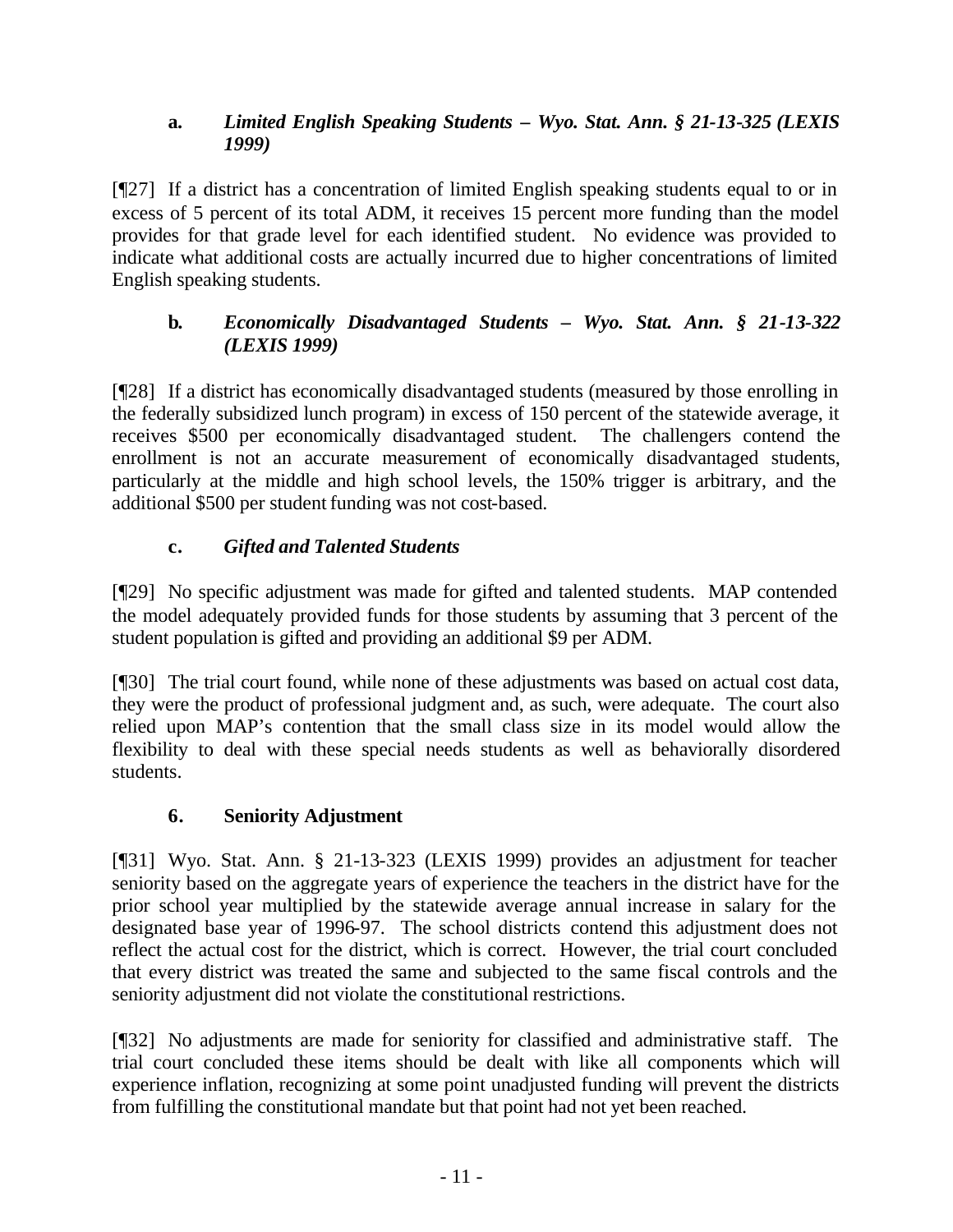## **7. Regional Cost Adjustment**

[¶33] Pursuant to MAP's recommendation, the legislature provided a regional cost-of-living adjustment to be applied to the model. Wyo. Stat. Ann. § 21-13-309(o)(ii) (LEXIS Supp. 2000), provides as follows:

> (ii) The amount, after the adjustment under paragraph (o)(i) of this subsection has been made, shall be further adjusted for regional cost of living differences. The adjustment for regional cost of living differences shall be based upon the Wyoming cost-of-living index, with the medical component omitted and with the housing component included but modified by excluding the price for rental of shelter subcomponent, as computed by the division of economic analysis, department of administration and information under rules promulgated by it with respect to the methodology under which the index shall be computed. The version of the index used shall be the average of the six (6) consecutive semi-annual index reports completed by January 1 prior to the school year for which it is to be used.

The statute is based on the WCLI which provides data on 140 commodities throughout the state weighted based on the percentage of individual income spent on the item. Housing represents 40.9 percent, and the shelter portion of the housing component is over 30 percent, of the total 100 percent. MAP recommended removing the rental of shelter and medical portion of the index. It rationalized that, if housing were more expensive, districts would be located where other amenities exist and a full housing adjustment would overcompensate teachers. The medical costs were excluded from the index because monies to cover health insurance costs were included in the salary/benefits component of the model. The trial court disagreed and concluded that regional cost-of-living adjustments were appropriate but the modified index was inappropriate, did not accurately reflect the actual disparity in the cost of hiring teachers in various locations throughout the state, and was unconstitutional.

# **8. Special Education and Transportation**

[¶34] In 1999, the legislature provided an adjustment of the cost of special education and transportation, which reimbursed the districts for 100 percent of the amount actually expended during the previous school year. Wyo. Stat. Ann. § 21-13-321(b) (LEXIS 1999). However, if the ratio of special education or transportation spending to total district spending increases, the state reduces the funding by "the excess which is over one hundred percent (100%) but less than one hundred ten percent (110%)." Section 21-13-321(b)(ii)(C). That reduction is then refunded to the districts during the succeeding year if the Department of Education (DOE) "finds those excess expenditures were necessary to provide essential special education services for the school year in which they occurred." Section 21-13-  $321(b)(ii)(D)$ . The court concluded this approach was acceptable even though it did not provide full reimbursement in the same year and found "administrative oversight does not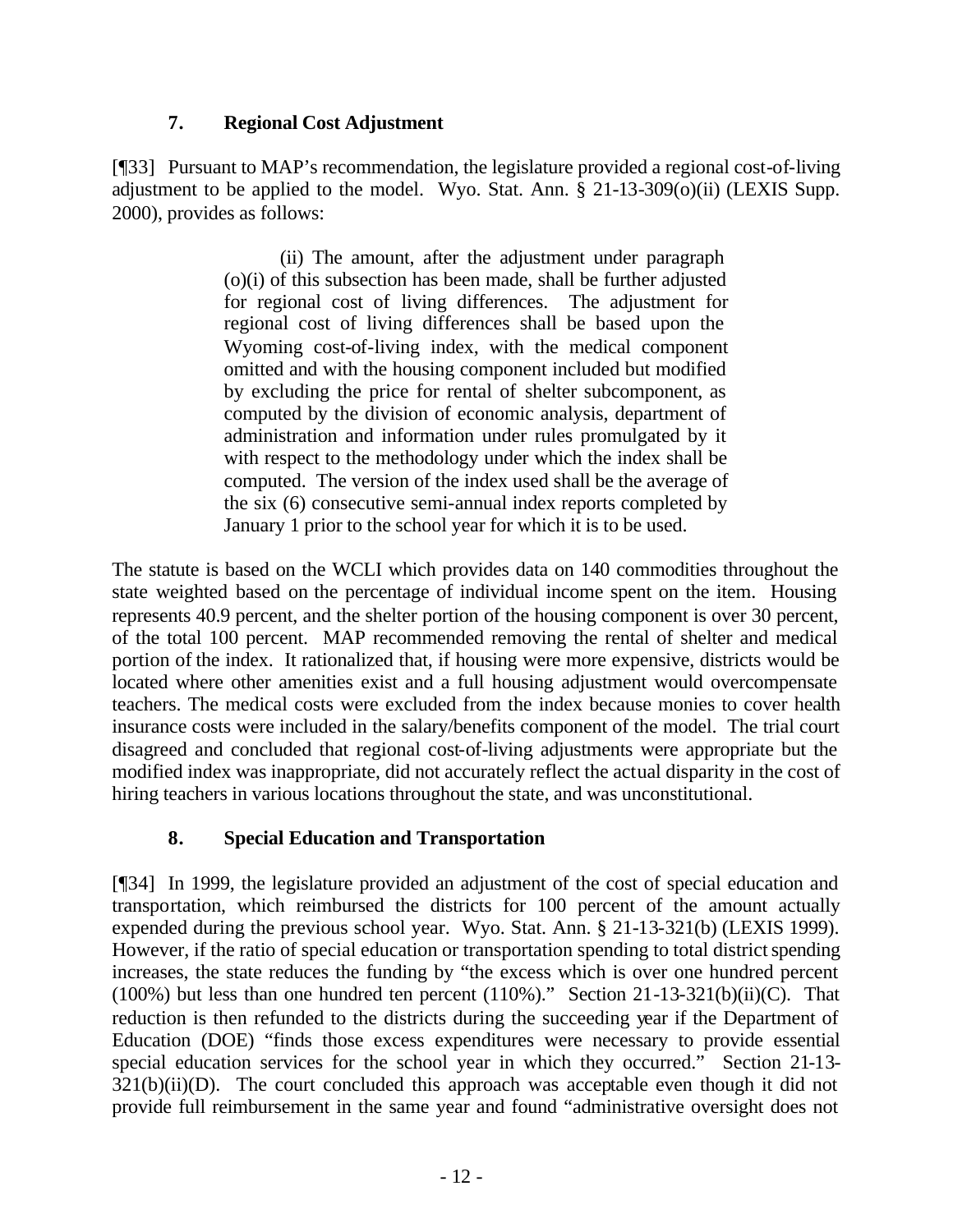constitute a penalty. Nor does the delay deprive the district of the ability to deliver the basket to special education students."

# **9. Other Adjustments**

[¶35] The school districts also complain there were no adjustments for the actual cost of vocational and technical education, extra-duty pay, additional education for certified personnel, and routine maintenance. Again, the trial court found these items were either considered in the development of the model or were not significant enough to result in a district's inability to deliver the "basket of goods and services."

[¶36] In conclusion, the trial court found the small school adjustment, the small school district adjustment, and the regional cost-of-living adjustment unconstitutional and the balance of the 1999 revised school finance system constitutional.

# **II. Capital Construction**

l

[¶37] The legislature finally enacted legislation in the 1999 general session regarding the financing of capital construction of school facilities. In the 1999 trial, two school districts<sup>9</sup> and the WEA challenged the constitutionality of the statutory system for financing capital construction. The trial court granted judgment for the plaintiffs at the close of the state's case and found the system unconstitutional.

[¶38] The primary source of revenue for major capital facilities renovation and construction is the sale of bonds paid for out of mills levied against a school district's assessed valuation. The Wyoming Constitution prohibits a school district from bonding beyond 10 percent of the assessed value of the school district. Wyo. Const. art. 16, § 5. Prior to *Campbell*, the statutes provided two mechanisms to assist counties with low assessed valuations in financing needed school facilities. First, a mill levy supplement program allowed the "equalization" of mills after two mills were levied. The result was that any additional mills were equalized to the level of 100 percent of the statewide average per ADM. No one contends that this provision enhanced the funds available to the poorer counties. The provision only allowed districts to pay off their bonds more quickly and thereby eased the effect of the constitutional limit. Second, the state had a grant fund to provide to needy districts so long as they had reached 80 percent of their bonding capacity. However, those funds were often diverted into the foundation program and were wholly insufficient to address the needs.<sup>10</sup> Despite those two provisions, the court in *Campbell* found the system unconstitutional.

<sup>&</sup>lt;sup>9</sup> Laramie County School District No. One and Natrona County School District No. One.

<sup>&</sup>lt;sup>10</sup> At the time of *Campbell*, the state had reported needs of \$275 million in capital construction and only \$5 million had been designated by the state at that time for capital construction. *Campbell*, 907 P.2d at 1254.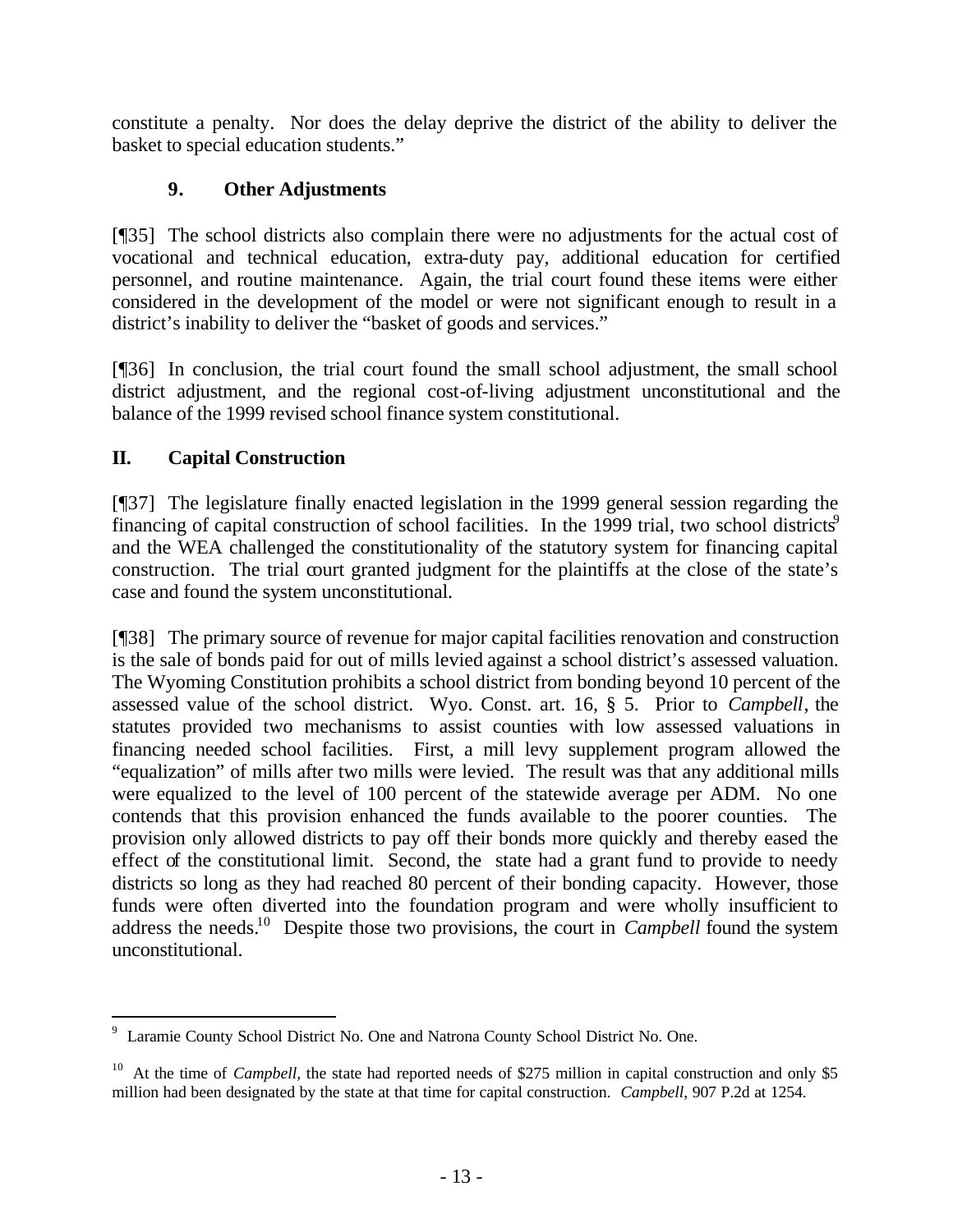[¶39] In 1999, the legislature responded to *Campbell* by continuing the mill levy supplement program and revising the grant program. Districts must now reach 90 percent of their bonding capacity and demonstrate that the proposed capital construction projects will remedy or replace facilities which have been determined to be not only "inadequate" but also "in need of immediate capital construction." Wyo. Stat. Ann. § 21-15-111(c), (e) (LEXIS 1999). Districts with sufficient local wealth can construct capital facilities without meeting the definition of "inadequate" or "immediate need." The statute also required the DOE to adopt regulations setting certain standards for capital facilities, conduct an assessment of capital construction needs, and define "deficient facilities." Wyo. Stat. Ann. §21-15-107 (LEXIS 1999). If a facility is deemed "inadequate" *and* "in immediate need," the DOE reports the same to two legislative committees which must make recommendations to the governor and the legislature who then may or may not act to appropriate funds. Section 21- 15-107(h), (k). The trial court held this system did not address the constitutional infirmities struck down in *Campbell*.

## **Submission Subsequent to Oral Argument**

[¶40] Subsequent to oral argument, the state submitted a memo discussing Article 15, Section 17 of the Wyoming Constitution as "additional authority" to address information it quotes from the Legislative Service Office. The challengers responded and claimed this was an attempt by the state to present additional evidence rather than additional authority and requested this court to ignore the memo. We agree with the challengers and decline to consider the memo.

### **STANDARD OF REVIEW**

[¶41] "When a trial court in a bench trial makes express findings of fact and conclusions of law, we review the factual determinations under a clearly erroneous standard and the legal conclusions *de novo*." *Rennard v. Vollmar*, 977 P.2d 1277, 1279 (Wyo. 1999). A finding is clearly erroneous when, although there is evidence to support it, the reviewing court on the entire evidence is left with the definite and firm conviction that a mistake has been committed. *Hopper v. All Pet Animal Clinic, Inc.*, 861 P.2d 531, 538 (Wyo. 1993). Stated in the alternative: "[A] determination that a finding is against the great weight of the evidence means a finding will be set aside even if supported by substantial evidence." *Id.*

[¶42] Because education is a fundamental right and our citizens are entitled to equal protection under our state constitution, all aspects of the school finance system are subject to strict scrutiny, and statutes establishing the school financing system are not entitled to any presumption of validity. The standard of review has been clear for almost 20 years.

> Among other valuable lessons, *Washakie* teaches that this court will review any legislative school financing reform with strict scrutiny to determine whether the evil of financial disparity, from whatever unjustifiable cause, has been exorcized from the Wyoming educational system. *Washakie*, 606 P.2d at 335. The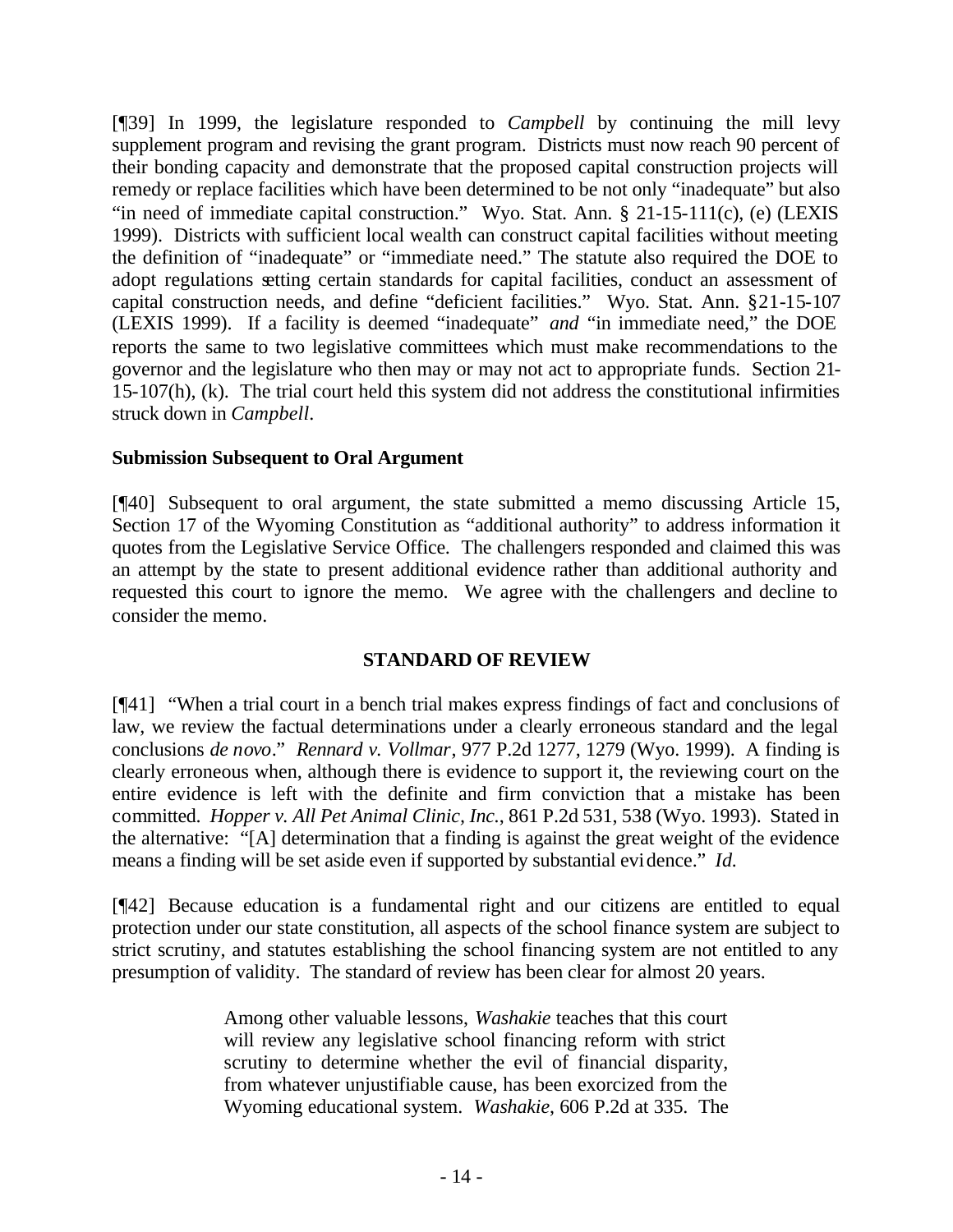triggering issue in *Washakie* was wealth-based disparities; however, we now extend that decision beyond a wealth-based disparity to other types of causes of disparities.

Because the right to an equal opportunity to a proper public education is constitutionally recognized in Wyoming, any state action interfering with that right must be closely examined before it can be said to pass constitutional muster. Such state action will not be entitled to the usual presumption of validity; rather, the state must establish its interference with that right is forced by some compelling state interest and its interference is the least onerous means of accomplishing that objective. *Miller v. City of Laramie*, 880 P.2d 594, 597 (Wyo. 1994).

The level of scrutiny to be applied was decided in 1980 in *Washakie*. The evidence of this trial concerning the interaction of the various finance components revealed the necessity that the system as a whole be reviewed under one level of scrutiny.

## *Campbell,* 907 P.2d at 1266-67.

[¶43] While the state concedes that strict scrutiny is the standard to be applied to the general structure of the system of fund allocation, it argues that the details of that system, or the inputs and adjustments to the MAP model, need only meet the rational basis test requiring the challengers to prove harm. We disagree. This court plainly recognized in *Campbell* "the interaction of the various finance components revealed the necessity that the system as a whole be reviewed under one level of scrutiny." 907 P.2d at 1267. The interdependence of the various components is even more prominent under the revised system, which relies upon a model literally built upon those components. The state suggests an inconsistency exists within the trial court's order finding the MAP cost-based model constitutional while not a "perfect" system of measuring costs and yet questioning individual adjustments as not costbased and, therefore, unconstitutional. We do not observe any such inconsistency. The trial court's conclusion was simply that the model was capable of providing the "basket" of goods. That conclusion certainly does not logically foreclose a simultaneous conclusion that individual adjustments resulted in unacceptable disparities in funding not based upon cost. The existence of acceptable disparities based upon costs in a constitutional system does not mean, as the state suggests, all disparities are then cost-based. While perhaps no longer dependent on wealth differences alone, disparities under the MAP model may be due to political decisions or a failure to adequately measure differences in cost because of time constraints or gaps in the data, and those reasons are no more acceptable than wealth differences.

[¶44] The state argues that *Lincoln County School District No. One v. State*, 985 P.2d 964 (Wyo. 1999), stands for the proposition that the rational basis test should be used to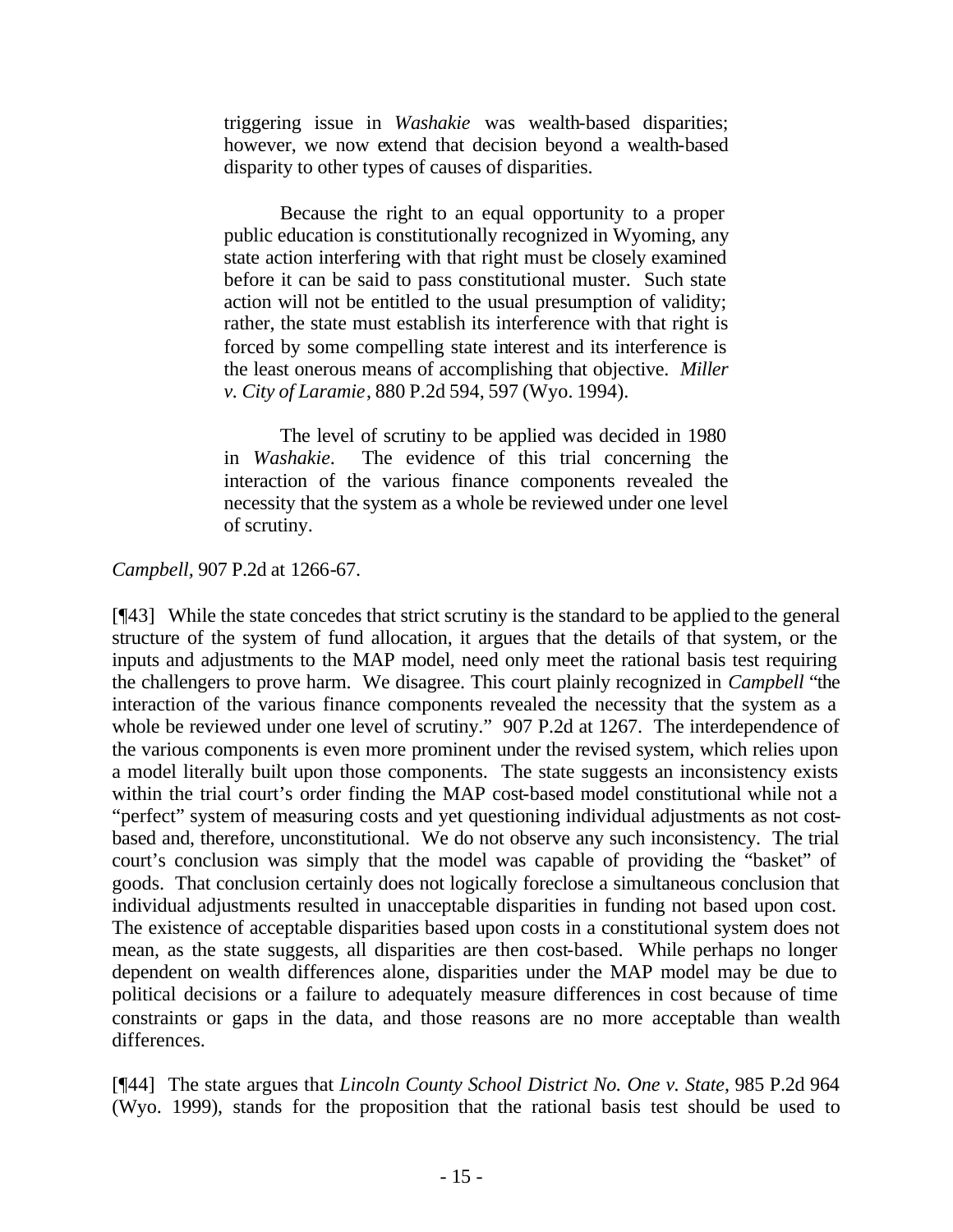determine if the details of the school finance system result in a cost-based system. The issue in that case was whether the statute allowing wealth-based discrepancies to continue during the transition to the new financing system should be reviewed on a rational basis rather than strict scrutiny standard. We held that transitional funding did not interfere with educational rights because it allowed funding *above* costs to continue for a time. Here we are considering whether or not a permanent system is funding the actual cost of education. If it fails to do so, the constitutional right to an equal and adequate education is obviously compromised, and the strict scrutiny standard is appropriate.

[¶45] The legislation is not entitled to a presumption of constitutionality and withstands the test of strict scrutiny only if, when a disparity in funding is proven, it can prove that a compelling state interest justifies the disparity and the methods chosen to protect that state interest result in the least possible limitation upon the constitutional right in question*. Campbell*, 907 P.2d at 1266.

> The state bears the burden of proving funding disparities are cost-justified or a compelling reason justifies disparity. Where the evidence establishes funding and spending disparities unjustified by educational cost differentials, the challengers are not burdened with proving disparity of educational quality or educational opportunity; those disparities are presumed.

907 P.2d at 1276. We hold this test applies to the complete system for distribution of funds for operating public schools as well as for construction of the necessary facilities in which to operate them.

## **DISCUSSION**

## **I. Operation Financing**

[¶46] Following this court's decision in *Campbell*, the legislature retained the services of MAP to assist the state in developing a school finance distribution model which would purportedly assure adequate resources were distributed, with any disparities in funding based solely on cost, to provide a proper education for every child in Wyoming. To do so, MAP proposed, in its response to the Request for Qualifications issued by the legislature, it would first be necessary to determine the cost of the delivery of the goods and services contemplated by the "basket" in each economic region of Wyoming by going "shopping" for them. MAP contemplated the "shopping" as follows:

> "Shopping" in this context will involve determining salary and other compensation rates for professionals with training and experience comparable to teachers, counselors, administrators, etc., wage rates for classifications of employee skills utilized by school districts (e.g., craftspersons, secretaries, and food service workers), and the costs of consumable items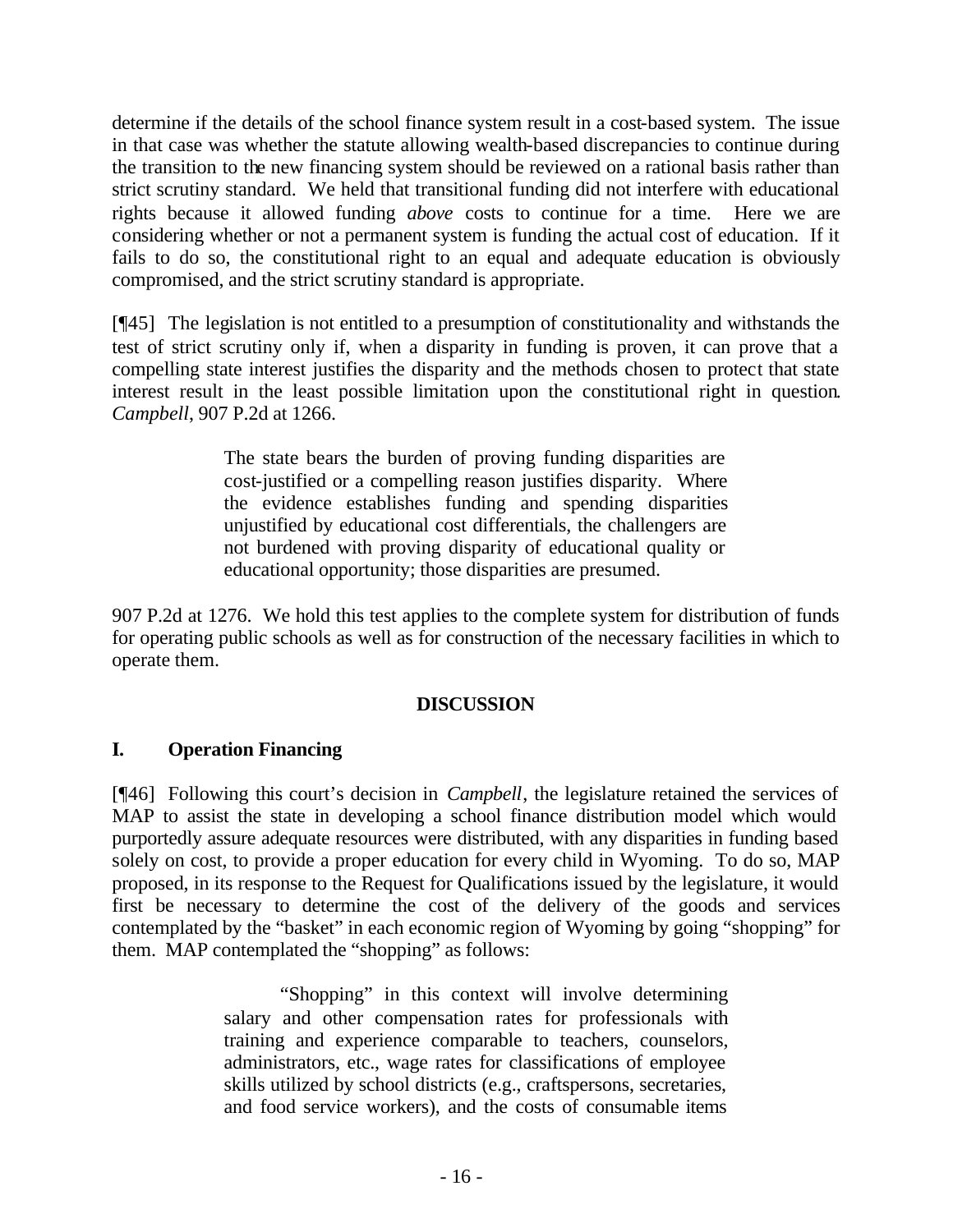and services used by schools (e.g., petroleum, instructional materials, utilities, selected maintenance and repair items, food).

[¶47] However, MAP did not undertake that effort. Apparently concerned about the cost and time necessary to obtain the information, MAP chose instead to determine the "costs" to be included in the model based on statewide averages of past school district expenditures and professional judgment. Those costs would then be adjusted to reflect differences in student populations and cost of living throughout the state. This approach raises three fundamental questions this court must resolve to uphold the constitutionality of the system. First, can a system which attempts to estimate the actual cost of education, rather than measure it, meet the standard established by *Campbell*? Second, does MAP's approach accurately estimate the actual costs a school district should incur to deliver the educational system deemed adequate by the legislature? A corollary of this second issue is whether the disparities from district to district are based upon differences in accurately estimated costs or mere arbitrary assumptions. If the answer to the first two questions is in the affirmative, the final question arises: Did the legislation actually adopted adequately fund those estimated costs?

[¶48] With regard to the first question, it seems to us that actual measurement of the costs, "shopping" in the words of MAP, would have been far preferable. Certainly, such an approach would have avoided many of the complex questions and confusion presented in this litigation and would have minimized the need for our scrutiny of the system. However, we cannot say reliance on professionally developed estimates, based upon sound evidence including average past expenditures, results in an unconstitutional system. In addition, even the challengers do not argue the use of a model as a proxy for the cost of education is, in and of itself, improper. Consequently, we conclude the cost-based model approach chosen by the legislature is capable of supporting a constitutional school finance system. Surprisingly, we note the model has resulted in a similar magnitude of funding disparities as existed with the old wealth-based system. Prior to the new legislation, schools experienced an \$8,133 per student difference between the highest and lowest funded districts. Today, the same districts (Sheridan County School District No. 3 which is the highest district and Park County School District No. 6 which is the lowest district) experience even a larger disparity of  $$10,016$ .<sup>11</sup> Supposedly, this disparity is now due to cost differences and not wealth differences. That conclusion can only be tested by strict scrutiny of the reasons for those differences in per student funding which is a task we are constitutionally obligated to undertake.

[¶49] The second question is much more difficult to answer. The challengers argue a system built upon average past expenditures is necessarily flawed because the existing system was declared unconstitutional and, they argue, was already inadequately funding education. However, while *Campbell* concluded the old system had resulted in

<sup>&</sup>lt;sup>11</sup> Under the old funding system for 1995-96, Sheridan County School District No. 3 received \$13,031 per student while Park County School District No. 6 received \$4,898 per student. Under the current system for 1999-2000, Sheridan County School District No. 3 receives \$16,219 per student while Park County School District No. 6 receives \$6,203 per student.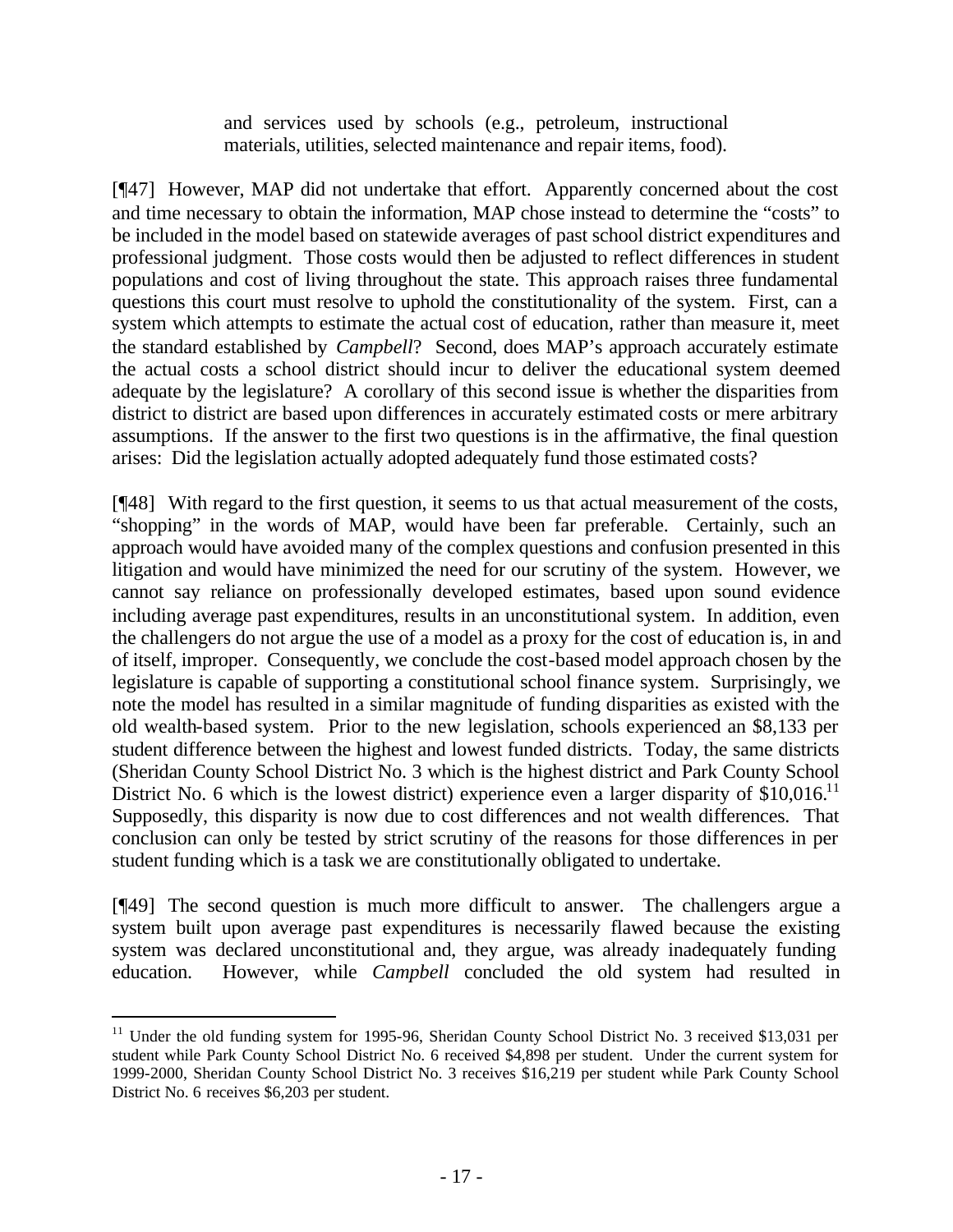unconstitutional disparities between districts, absent was a holding that the system, as a whole, was underfunding education. Certainly, some districts were underfunded as a result of low assessed property valuations. At the same time, other districts were "wealthy." The record in this case does not compel the conclusion that statewide average costs would necessarily fall below the cost of providing a constitutionally sound education.

[¶50] While the situation is not ideal, MAP and the legislature had to start somewhere and trying to "shop" the actual costs of a system not yet fully implemented has as many inherent problems in attaining accuracy as does use of existing expenditures in a system currently delivering an education not deemed, as a whole, adequate. In general, we conclude use of past statewide average expenditures to estimate the cost of education was appropriate.

[¶51] This leads us to the third question as to the adequacy of the legislation in funding the estimated costs. In addition to holding the constitution requires an equal educational opportunity for all Wyoming children, this court, in *Campbell,* held our constitution commands the legislature "to provide and fund an education system which is of a quality 'appropriate for the times'" and that command goes

> well beyond simply allowing the legislature to dispense a minimal level of elementary and secondary education and then fund it as best it can amidst other competing priorities. Supporting an opportunity for a complete, proper, quality education is the legislature's paramount priority; competing priorities not of constitutional magnitude are secondary, and the legislature may not yield to them until constitutionally sufficient provision is made for elementary and secondary education.

> > . . . The constitution requires it be the *best* we can do.

907 P.2d at 1279. This court made it clear it is the job of the legislature to "design the best educational system by identifying the 'proper' educational package each Wyoming student is entitled to have." *Id.* Almost all states' highest appellate courts have considered challenges to school finance systems, and eighteen have concluded that the finance system was either unequal or inadequate, or both, under their state constitutions. Arizona, Ohio, and New York revisited and overturned decisions upholding school finance systems. Unlike the majority of states which emphasized additional funding, equalized funding, or basic education, Wyoming views its state constitution as mandating legislative action to provide a thorough and uniform education of a quality that is both visionary and unsurpassed. To that end, this court required the legislature to consider education as a paramount priority over all other considerations and has identified class space, class size, teacher quality, and local innovation as factors critical to its determination that the legislature is providing a quality education. *Campbell*, 907 P.2d 1238; *Washakie*, 606 P.2d 310; *see also* Joseph S. Patt, *School Finance Battles: Survey Says? It's All Just a Change in Attitudes*, 34 Harv. C.R.-C.L. L. Rev. 547, 548-49 (1999); *Campaign for Fiscal Equity*, 2001 WL 96215. Based upon the expert testimony in *Campbell*, we identified some aspects of a quality education, which included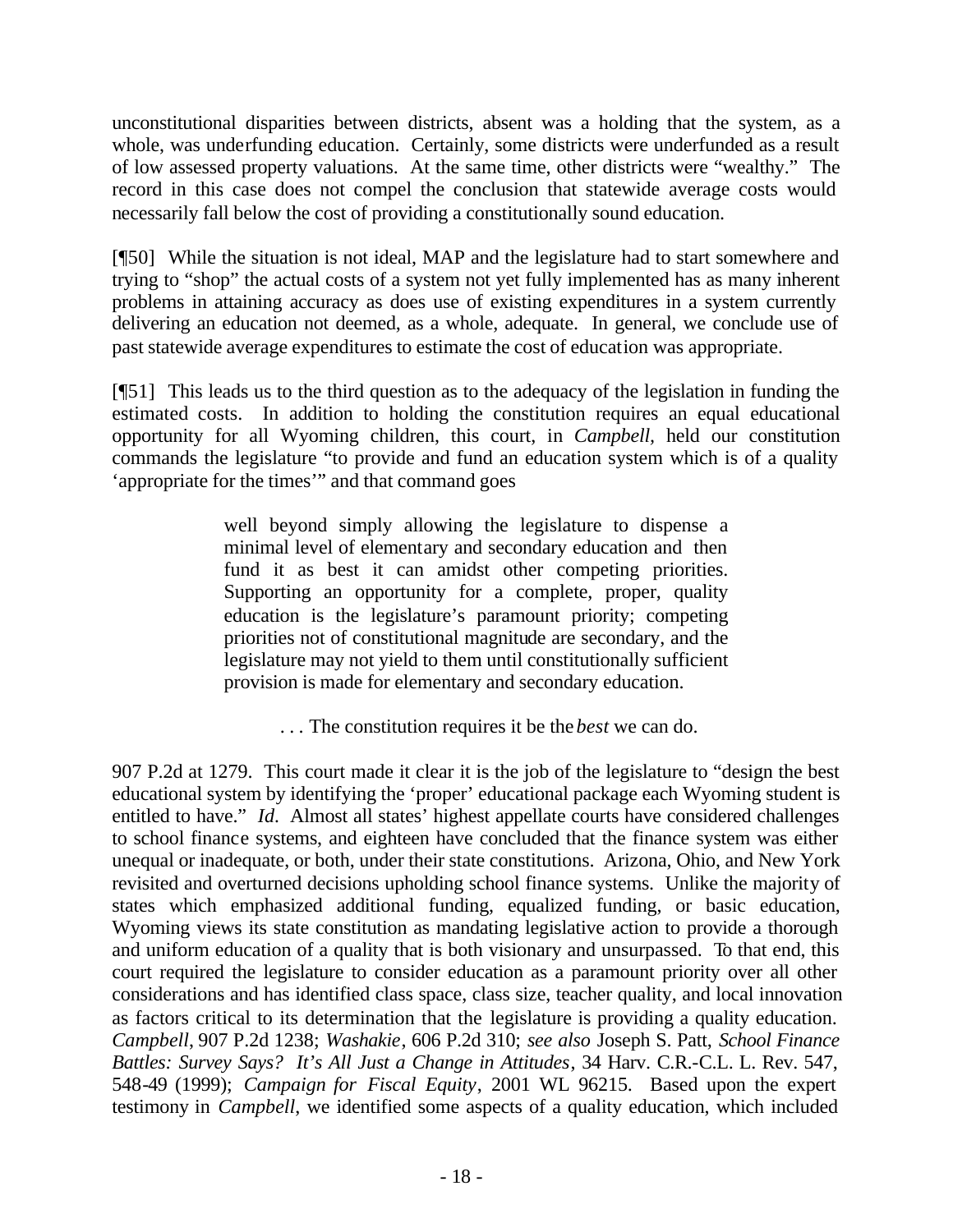small classes and low pupil/teacher ratios for both rural and urban schools and ample, appropriate provisions for at-risk students and talented students. We are now faced with the difficult and unwelcomed task of determining whether the funding adopted by the legislature in 1999 meets the constitutional standard of the "*best* we can do."

[¶52] The trial court concluded the funding was adequate for two reasons: 1) five of the challenging school districts had been accredited by the DOE, indicating to the court the "basket" was being delivered with the funding provided; and 2) the "adequacy studies" convened by the state had concluded the funding was adequate. We are not persuaded the accreditation of five school districts is helpful in determining whether the "basket," only recently identified by the legislature, can be provided over the long term.<sup>12</sup>

[¶53] After the trial court found in the first trial the state had not carried its burden of proving the funding for the middle and high schools met the constitutional standard, the state undertook two different studies with panels of out-of-state experts to prove the funding, although less than MAP would have provided, could be deemed adequate to deliver the "basket." Eighteen out-of-state experts were utilized to remove any bias and were told they were undertaking a theoretical exercise without identifying the location of the schools. They were divided into four panels<sup>13</sup> and asked: "Granted a fixed level of resources but with the freedom to use those resources as you see fit, can you design and staff a program that you believe would successfully deliver the basket to every student?" Each team received three different "fixed levels of resources," the resources contained in MAP 3, the 1997 legislation funding (HEA 2), and the 1998 legislation funding (SEA 2). They were provided the legislative list of the skills and knowledge areas constituting the "basket" but were not provided Wyoming's graduation standards, which are to be phased in over the next five years. Instead, they used varying curriculum standards from schools with which the panel members had experience.<sup>14</sup> The fourteen assumptions imposed are critical to evaluating the relevancy of the conclusions because some were not consistent with the Wyoming legislation. Those inaccurate assumptions included: l) assume all special education costs were fully reimbursed when there is a year delay in those reimbursements; 2) assume all transportation, utilities, and food services were fully reimbursed when such reimbursement is also subject to a year delay in certain circumstances or unless the small school adjustment applies; 3) assume salaries are adequate to attract and retain qualified employees when that is disputed if unadjusted for inflation; and 4) assume the district was free to shift resources

<sup>&</sup>lt;sup>12</sup> Graduation standards are phased in over the next five years presumably because schools have not been providing students with the education necessary to meet these standards and need time to adjust their programs accordingly.

<sup>&</sup>lt;sup>13</sup> Three panels (red, white, and blue panels) reviewed three funding levels for large middle schools of 300 students and high schools of 600 students. The fourth panel (green panel) reviewed the legislative funding as existed for small schools.

<sup>&</sup>lt;sup>14</sup> The "white team" used course materials from Crete, Nebraska, and Montana panel members assumed the curriculum would be similar to their own when, in fact, many differences exist.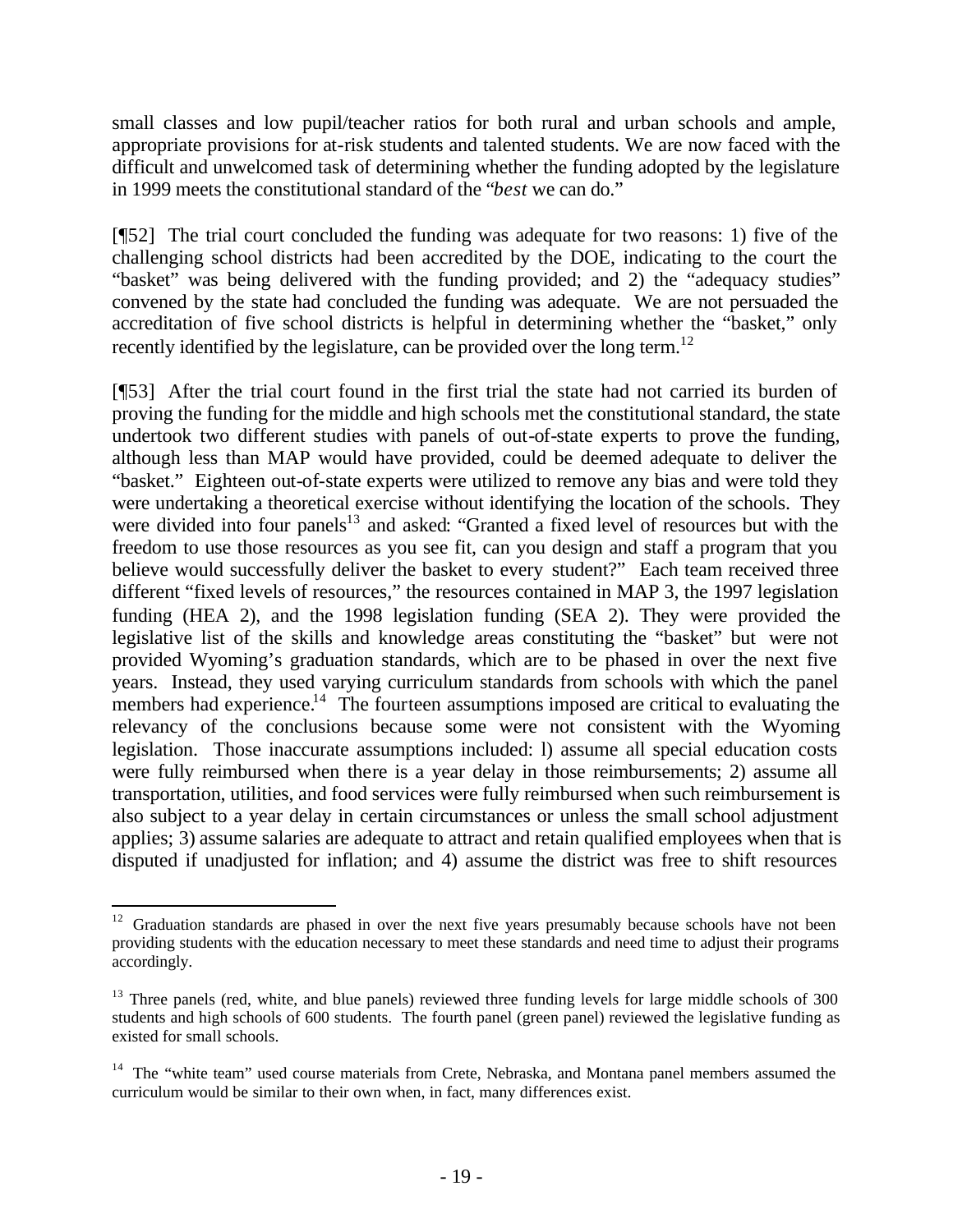among categories in any way when none of the categories in the prototype model is funded above cost.

[¶54] Each panel concluded the funding at each of the three funding levels was adequate, but each panel also added teachers to reduce the class size*.* Given the theoretical nature of the exercise, the inaccuracy of some of the assumptions, and the conclusion that more teachers and smaller class sizes were necessary, the adequacy panels can hardly be considered unequivocal endorsements of the adequacy of the 1999 funding system. We conclude the adequacy reviews are of little probative value.

[¶55] This court has no desire, nor is it our constitutional responsibility, to pass judgment on each line item of the funding model. Those are legislative choices for which the legislators are accountable to their respective constituencies. However, the fundamental question of what is an education "appropriate for the times" is a constitutional one that we must answer. The state cites no authority requiring this court's constitutional inquiry to end upon blessing of the model without examination of its inputs. Our discussion in *Campbell* regarding the application of the doctrine of separation of powers to this issue is equally relevant today.

> Constitutional provisions imposing an affirmative mandatory duty upon the legislature are judicially enforceable in protecting individual rights, such as educational rights. Although this court has said the judiciary will not encroach into the legislative field of policy making, as the final authority on constitutional questions the judiciary has the constitutional duty to declare unconstitutional that which transgresses the state constitution. When the legislature's transgression is a failure to act, our duty to protect individual rights includes compelling legislative action required by the constitution.

> In school reform litigation, defenders of the funding scheme routinely advance the argument that the judiciary's determination of the nature and extent of the constitutional right to a quality education violates the separation of powers doctrine. That argument was aptly answered by the Kentucky Supreme court:

> > The judiciary has the ultimate power, and the duty, to apply, interpret, define, construe all words, phrases, sentences and sections of the Kentucky Constitution as necessitated by the controversies before it. It is *solely* the function of the judiciary to so do. This duty must be exercised even when such action serves as a check on the activities of another branch of government or when the court's view of the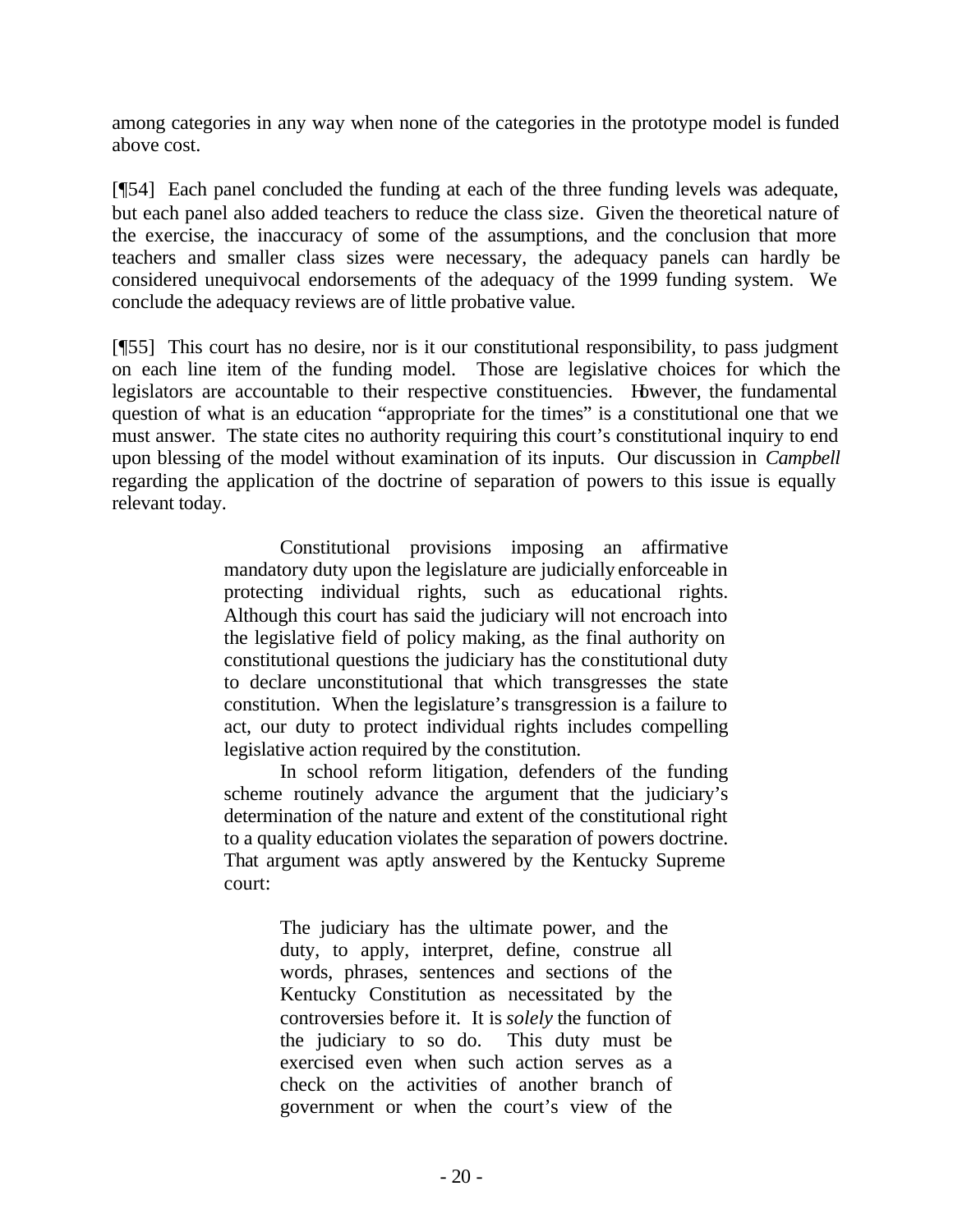constitution is contrary to that of other branches, or even that of the public.

*Rose v. Council For Better Educ. Inc.*, 790 S.W.2d 186, 209 (Ky. 1989). Our proper role is interpreting the meaning of the language of §§ 1 and 9 of Art. 7 in order to determine the duties those provisions impose upon the legislature.

*Campbell*, 907 P.2d at 1264 (some citations & footnote omitted).

[¶56] The state has argued strongly that decisions concerning the level of funding for the school finance system are a matter for the legislature upon which the court cannot encroach. The complexity of the block grant model system chosen by the legislature forces this court to scrutinize all aspects of the system because, if one assumption fails, many others are jeopardized. For this reason we now consider whether the contested components accurately reflect the cost a school district should incur to provide that component.

## **A. Teacher Salaries**

l

[¶57] By far, the most expensive component of any education system is personnel, primarily classroom teachers. The record demonstrates those costs reflect 80 percent of the total. Consequently, the estimate of this component cost deserves the closest scrutiny.<sup>15</sup> If it cannot be concluded that the estimate of teacher costs reflects the actual cost of the teachers necessary to deliver the basket, the system cannot be constitutional. There are two aspects to estimating these costs, the number of teachers needed and the appropriate salary to be paid to those teachers. The trial court found that the method of determining the teacher salary component of the MAP model was acceptable and described it as follows:

> 25. Because there is only one purchaser of teacher services, MAP determined the price of hiring a new teacher, typically with little or no experience, by studying the most competitive market in the state for professionals with similar educational qualifications. This market is in Albany and Laramie Counties.

> 26. MAP compared the beginning teacher salaries offered by the three school districts in these two counties with the statewide average or mean starting salary. The beginning salary in Albany and Laramie Counties was slightly lower than

<sup>15</sup> In *Campaign for Fiscal Equity v. State*, 2001 N.Y. Slip Op. 21051, 2001 WL 96215, at \*22 (N.Y. Sup. Jan. 9, 2001), the court recognized testimony that there was a clear statistically significant association between the performance of students and the salaries paid to teachers within a school district.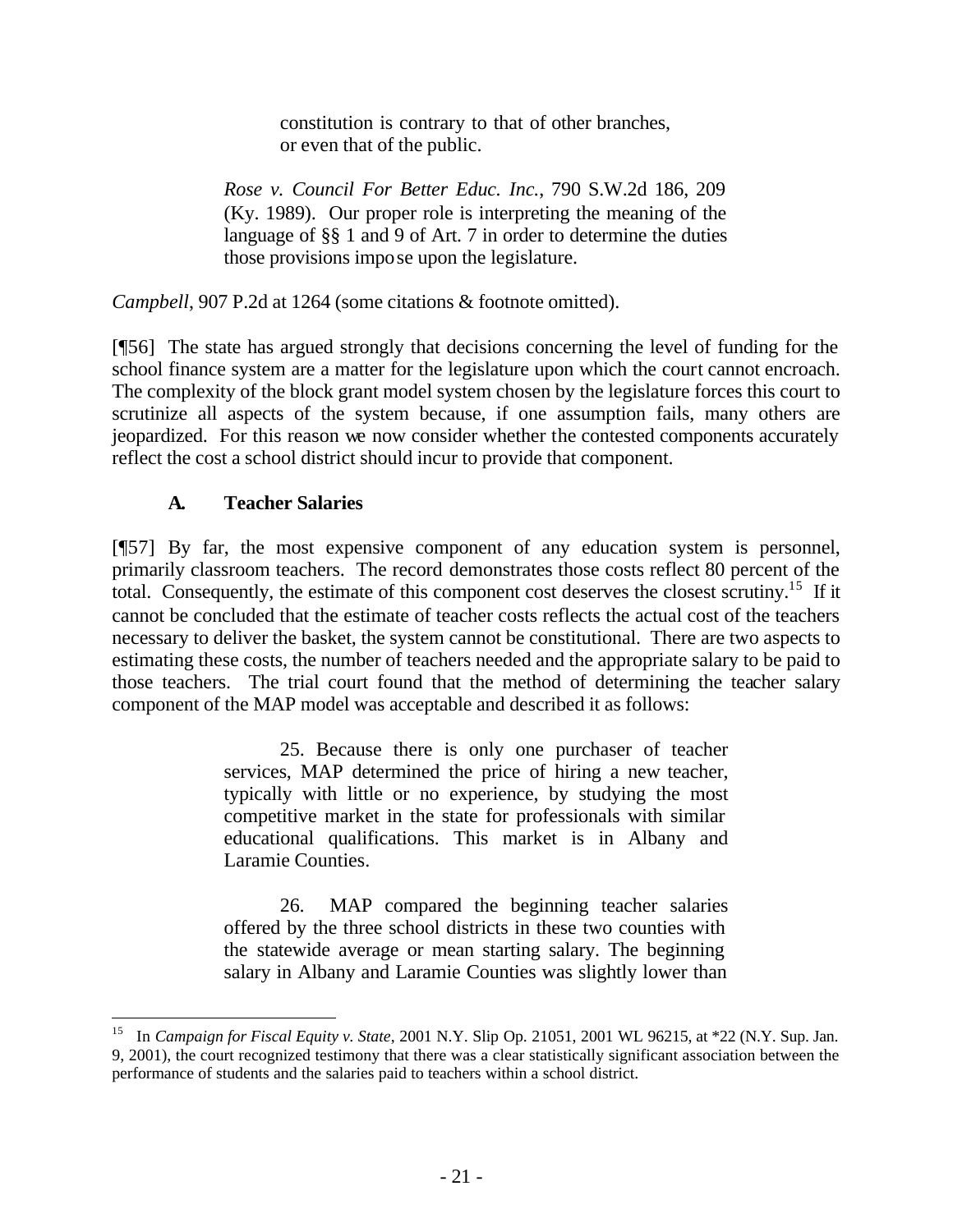the statewide average. MAP chose to use the higher figure, the statewide mean starting salary of \$20,573.00, for the model.

27. To the average starting salary (\$20,573.00), MAP added the average increase due to advanced education (\$1,796.00), and the average increase due to greater experience (\$9,389.00) for a total of \$31,758.00 as the cost per teacher in the prototypical model.

28. The "mandatory benefits" for teachers, principally social security and Medicare taxes, are added to this figure, as is the cost of health insurance. For teachers, these amount to \$6,034.00 and \$3,641.00 respectively, as shown in the elementary, middle, and high school prototypical models.

[¶58] The numbers used for the component were based upon 1996-97 school district expenditures. At that time, Wyoming's starting salary compared favorably with other states in the region.<sup>16</sup> Extensive evidence in the record indicates recruiting and retaining teachers is becoming more difficult not just in Wyoming but also nationally,<sup>17</sup> and certain communities in Wyoming may have more difficulty given the economic reality in their area. The use of a statewide average salary equalizes the previous disparity by supplementing the salary component for those districts that had lower than average salaries. The districts with higher than average salaries would presumably have paid higher salaries because of a higher cost of living, and, while the model would initially reduce their salary component to the average, it would ultimately adjust it upward based upon the regional cost-of-living adjustment.<sup>18</sup> The allocation to each district is then adjusted to account for increases in teacher seniority above the statewide average used in the salary component. Districts whose seniority increases over time receive additional funds. Likewise, districts whose teachers' seniority decreases will experience a reduction in funding. This adjustment, while revenue neutral to the state, has the potential to put additional pressure on individual districts which experience large numbers of teachers retiring in the next few years. Theoretically, as those teachers are replaced with more junior ones, the total salary costs of those districts should decrease.

[¶59] The number of teachers needed to deliver the "basket" was also determined as part of the salary component of the model. The number of students per class dictates to a large

<sup>&</sup>lt;sup>16</sup> Using 1995-96 data, Wyoming, ranked 38<sup>th</sup> nationally and was second in the region only to Colorado and ahead of Nebraska, Idaho, Utah, and Montana. However, using 1997-98 data, Wyoming, in addition to Colorado, slipped behind its neighbors Utah, Idaho, and Nebraska in classroom salaries and ranked  $42<sup>nd</sup>$ nationally.

<sup>&</sup>lt;sup>17</sup> In *Campaign for Fiscal Equity,* 2001 WL 96215, at \*23, the Supreme Court of New York noted that New York expected a need to fill 41,000 to 54,000 teacher slots in the next four years.

 $18$  The validity of the regional cost-of-living adjustment is in question and addressed more fully below.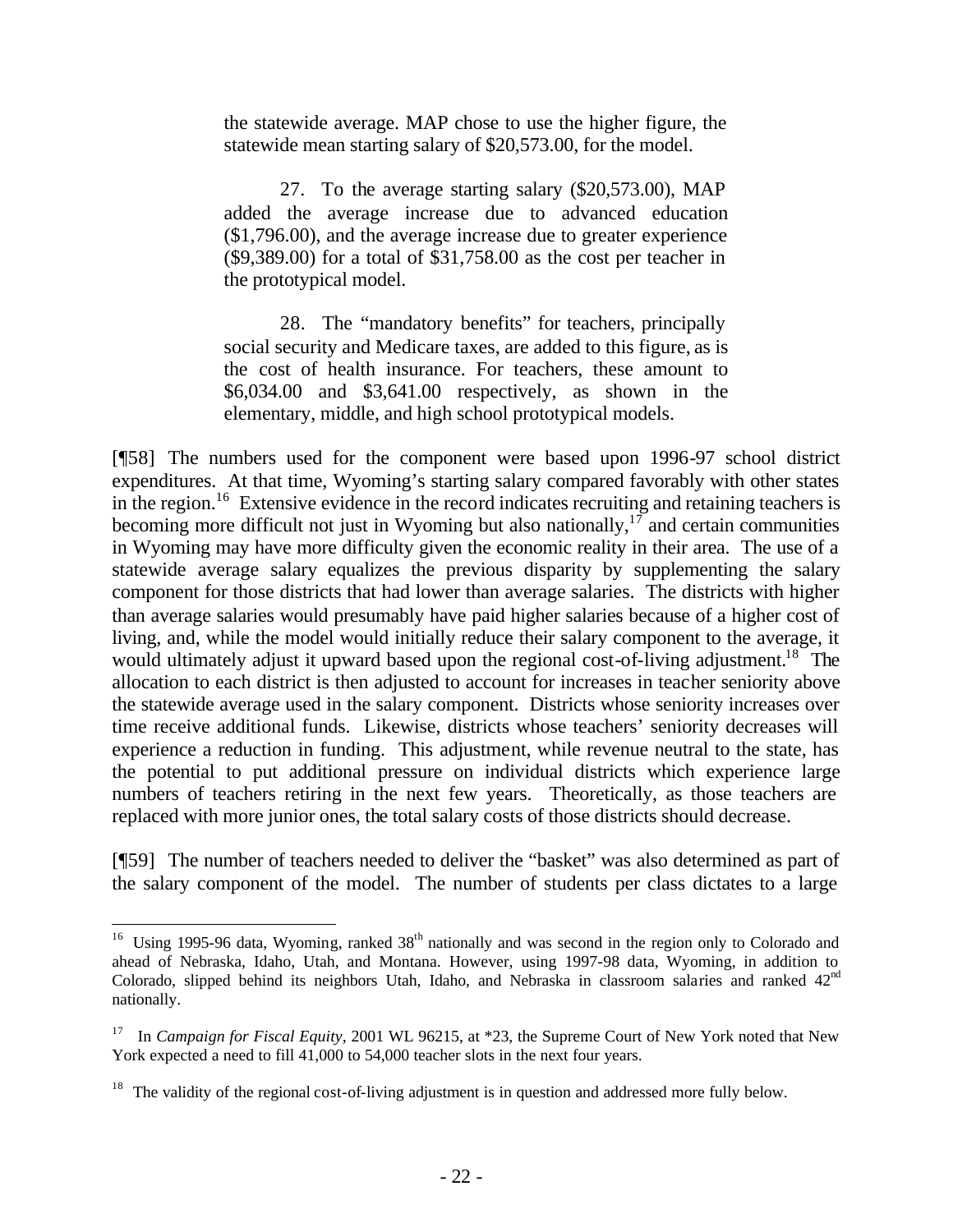degree how many teachers will be necessary. Class size is the biggest driver of education costs. At the same time, no other factor has been identified as more important to the quality of education than class size.

> The evidence demonstrates that class size has an effect on student outcomes, and that smaller class size can boost student achievement, particularly among at risk children. The advantages of small classes are clear. A teacher in a small class has more time to spend with each student. Fewer students mean fewer administrative tasks for each teacher. Student discipline and student engagement in the learning process improve in smaller classes.

*Campaign for Fiscal Equity v. State*, 2001 N.Y. Slip Op. 21051, 2001 WL 96215, at \*35 (N.Y. Sup. Jan. 9, 2001).

[¶60] MAP identified an experiment conducted in Tennessee in the 1980s which systematically varied class size and which MAP described as "one of the most powerful findings in all of instructional research." The Tennessee Student Teacher Achievement Ratio (STAR) project was a landmark study of the effect of class size on student achievement. 2001 WL 96215, at \*36.

> The STAR project demonstrated that there is a significant causal relationship between reducing class size and improving student achievement. The effects were positive and durable, particularly for students who started in the smaller classes in kindergarten and stayed in them for 3-4 years. Such students continued to perform at a higher level on average than those students in the large class sizes.

*Id.* In the study, one group of elementary classes had 15 students, and a control group had 22 students and a teacher aide. Students in the small classes experienced substantially higher achievement and continued to experience that higher achievement several years after elementary school. MAP's recommendations included what it, in consultation with Wyoming educators, believed were appropriate class sizes  $(MAP 3)$ ,<sup>19</sup> and those small class sizes were relied on as an important element of a quality education throughout the development of MAP's funding recommendations. In creating the simulations for review by the legislature, MAP also developed a slightly different class size/teacher number scenario (MAP 4), which its experts opined was capable of delivering the basket.

<sup>&</sup>lt;sup>19</sup> MAP continually referred to an acceptable class size "range" within which the legislature could choose. However, the MAP 3 class sizes were the only ones endorsed by Wyoming educators.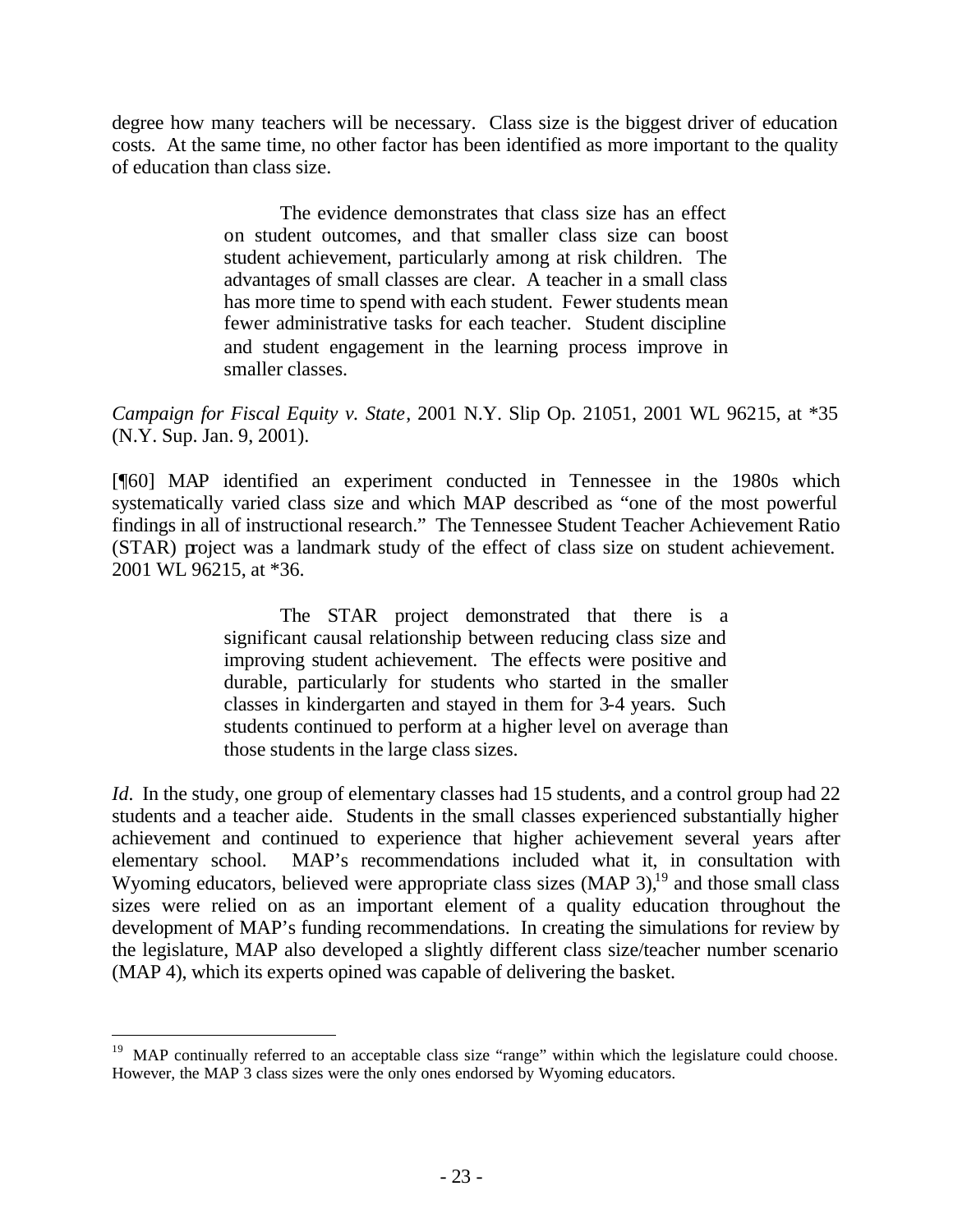[¶61] According to the MAP report, increasing class size by only one student saved \$12 million. Leaving the class size decision ultimately up to the legislature, MAP stated, "the essence of the decision facing the Legislature in this case is a determination of the most cost effective class sizes Wyoming can now afford, considering its total resources and competing priorities."

[¶62] The challengers contend the legislation ultimately adopted did not follow either the MAP  $3^{20}$  or MAP 4 approaches and utilized larger classes and fewer teachers in the distribution formula. They are correct. A comparison of the two MAP prototypes (MAP 3 based on input from Wyoming educators), the 1997 legislation after the governor's veto, and the 1999 legislation follows:

|                           | <b>MAP3</b> | <b>MAP4</b> | after Veto | 97 Legislation 99 Legislation |
|---------------------------|-------------|-------------|------------|-------------------------------|
| <b>Middle School</b>      |             |             |            |                               |
| <b>Number in Class</b>    | 20          | 21          | 23         | 21                            |
| <b>Number of Teachers</b> | 17.5        | 16.7        | 15.2       | 17.7                          |
| <b>High School</b>        |             |             |            |                               |
| <b>Number in Class</b>    | 17          | 19          | 22         | 21                            |
| <b>Number of Teachers</b> | 41.2        | 36.8        | 31.8       | 33.3                          |

[¶63] The legislature did not fully embrace either the MAP 3 or MAP 4 prototype. The elementary school model was funded basically pursuant to the MAP 3 model. However, the high school model reduced teachers from the MAP 4 model by three and a half and increased the class size by two. Considering the revenue deficits the state believed it was facing in the years 1997-99, the legislature's motivation to shave the recommended class size and avoid the corresponding costs is understandable. However, if its approach fails to provide a proper education as commanded by the constitution, this court cannot condone the result. The difficulty both this court and the legislature face is determining how small the class sizes should be to assure a constitutionally adequate education.

[¶64] At the 1999 trial, Dr. James Guthrie, a principal of MAP, testified that, since MAP began work in Wyoming, the per pupil increase in funds through the development of the school finance formula had, by the 1999 legislation, provided Wyoming educators with sufficient resources to offer an "extraordinary [and] indeed [a] superior quality of schooling for the students in this state." Dr. Guthrie was asked if there was a proper range for classroom sizes in middle schools and high schools and whether the class sizes adopted by the 1999 legislation were appropriate. He responded that, as opposed to the scientifically verified benefit of small elementary school class sizes, no such research existed with regard to middle schools and high schools. However, it was his professional opinion that a class size of 21 for the higher grade levels would clearly be within the acceptable range and would

<sup>&</sup>lt;sup>20</sup> MAP 3 provided for class sizes of 16 for elementary schools.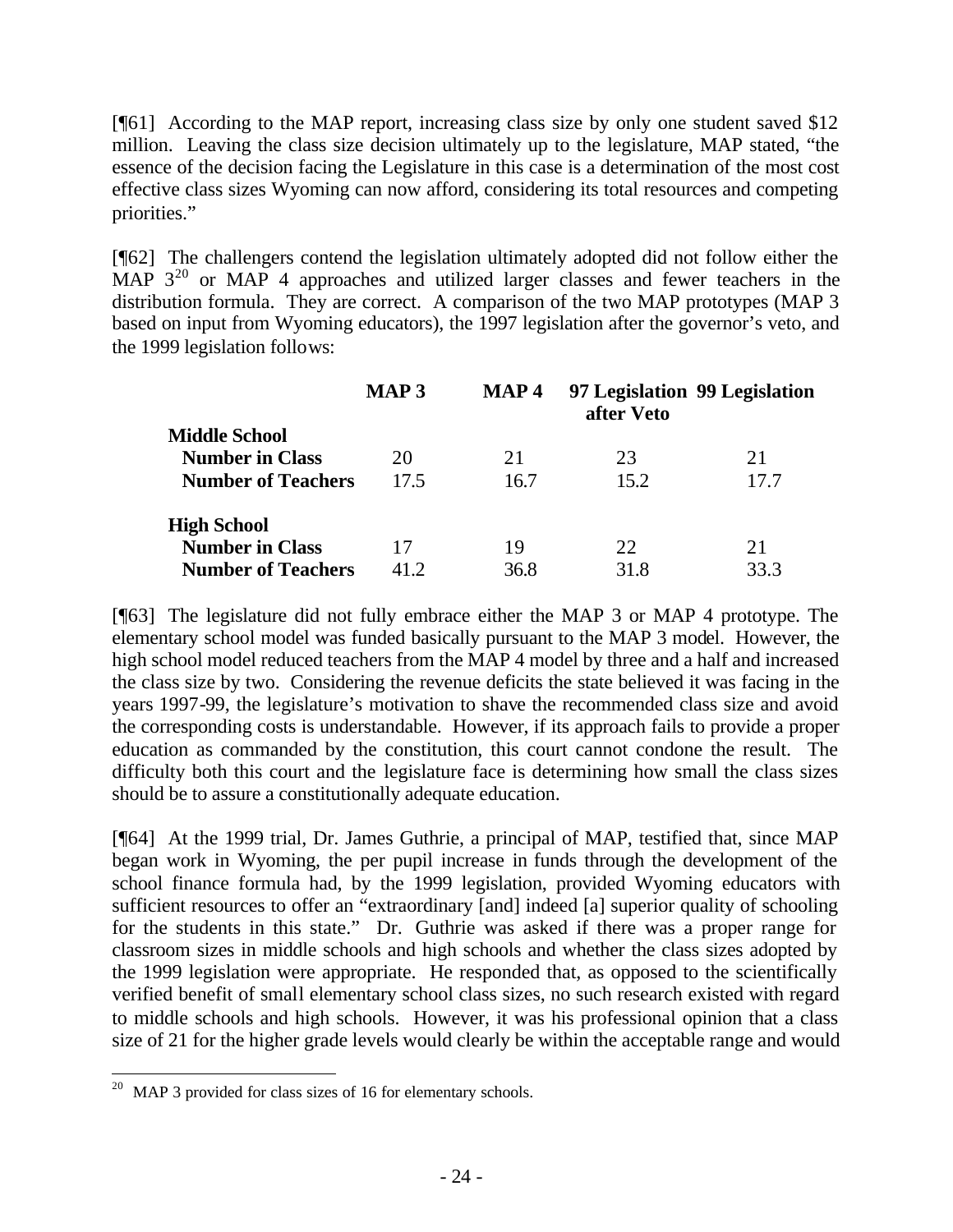enable a teacher to provide a proper education. The challengers provided no evidence to demonstrate the class size of 21 would prohibit the delivery of a proper education.

[¶65] At this time, there is a lack of scientific data to support a specific class size range for middle schools and high schools. The evidence in this record indicates the class sizes adopted in the 1999 legislation were not unreasonable. That is not to say that any further deviation from the MAP 3 or MAP 4 models would be tolerated. It only means that, based on the information and evidence available today, the middle and high school class sizes do not appear to be unreasonable. We anticipate the statewide assessment processes being developed by the DOE, namely WyCAS, Terra Nova, and the National Assessment of Educational Progress, $^{21}$  will likely provide regular insight into the adequacy of the class sizes and the system's continued ability, or lack thereof, to deliver the basket.

[¶66] A conclusion that the teacher salaries, as computed by the MAP model and as driven by class size, are reasonable is supported by the record. However, this conclusion must be qualified. The MAP experts contend the system must be reviewed on a regular basis to ensure continued cost-based components which permit delivery of the basket. Additionally, witnesses for both the state and the challengers testified to the looming teacher shortage crisis caused by one-third of teachers who will be retirement-eligible by the year 2004, significantly fewer graduates seeking teaching positions, and the aggressive recruitment of Wyoming teachers by other states offering considerably higher salaries and benefits. Already, Wyoming is documenting the failure to receive any applications to fill teaching positions in art, music, health, math, counseling, speech pathology, psychology, and administration. The legislature does not have the luxury of waiting until the crisis fully materializes before taking the action necessary to remain viably competitive regionally and nationally. During the 1999 trial, Dr. Guthrie testified that, in order to keep the model current, every five to six years the legislature must undertake a procedure to reexamine the model components to ensure their sustained validity. Therefore, we hold that, in order for teacher salaries, which comprise 80 percent of the total cost of education, and the school financing system as a whole to maintain cost-based validity, the legislature shall conduct a review of the components in 2001 and at least every five years. If, during the course of such a review process, evidence becomes available which indicates class sizes should be adjusted in order to provide Wyoming children with the best education available, the legislature shall act accordingly.

[¶67] An additional qualification on the sufficiency of teacher salaries is required. Dr. Guthrie also testified at the 1999 trial that, in order for the model to remain cost-based, an external cost adjustment for inflation or deflation, as warranted, must be applied on an annual or, at a minimum, biennial basis. The external cost adjustment is to be discussed at some length in the pages which follow, but, suffice it to say, if teacher salaries are not adequately adjusted for inflation in keeping with our holding on the external cost adjustment, they will

<sup>&</sup>lt;sup>21</sup> National Assessment of Educational Progress - an assessment which specifically permits comparison to students nationwide.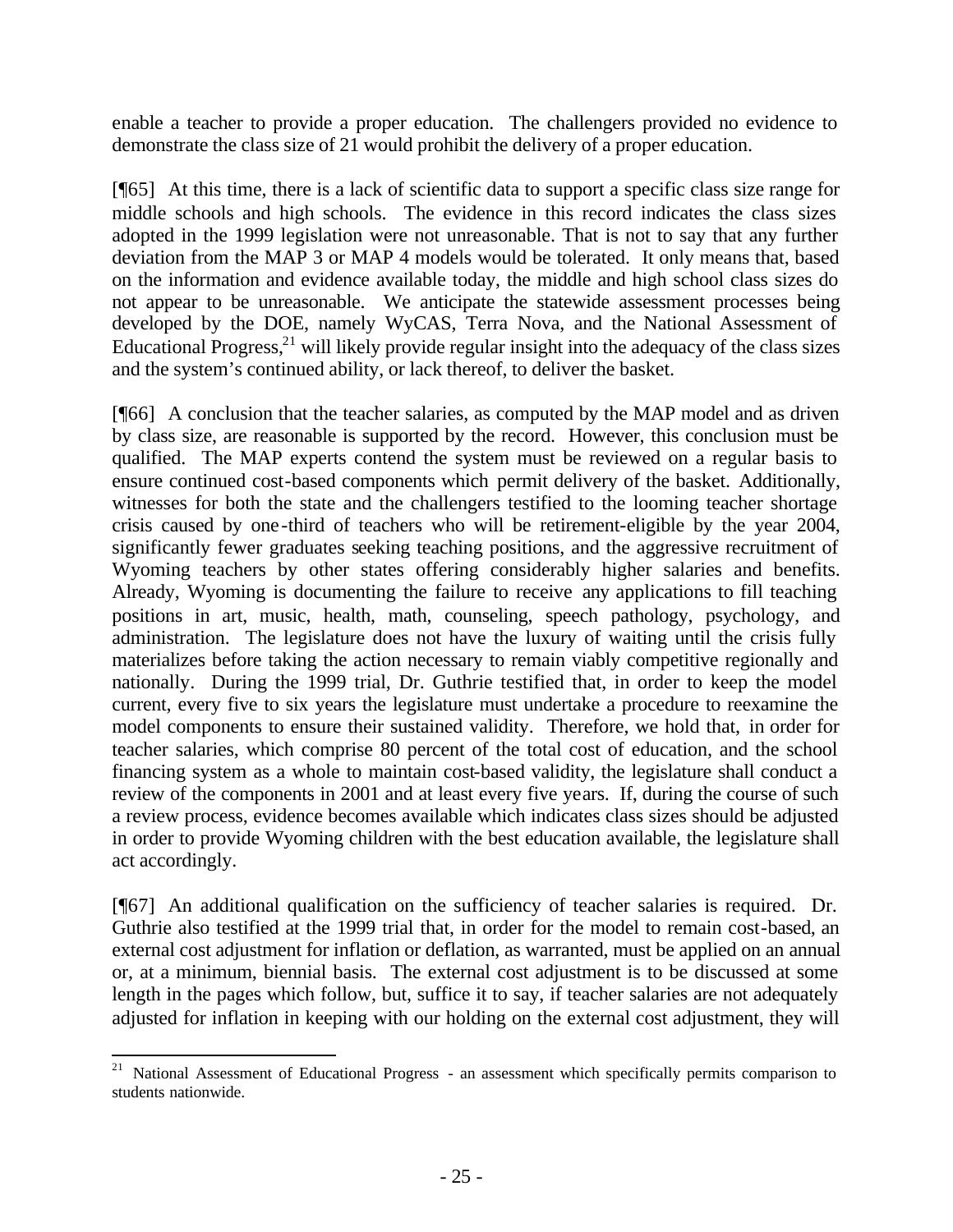no longer be constitutionally cost-based. For these reasons, as qualified, we conclude the trial court's determination that the state met its burden of proving the revised system adequately provides for teacher salaries is not clearly erroneous and affirm its decision.

# **B. Other Salaries**

[¶68] Salaries for administrators, including superintendents and principals, are based on statewide averages. The average salary bears no relationship to the size of the school or district or to the relative responsibilities of the employees. The formula provides compensation for a superintendent in the smallest district at the same rate as the superintendent in the largest district, despite greatly different responsibilities. Unlike the teacher salary component, the formula fails to provide any form of seniority adjustment for administrators or increase due to additional degrees or educational units, notwithstanding the fact that such adjustments are the accepted practice of Wyoming school districts. The effect is that the compensation for administrators' salaries bears little relationship to the actual costs incurred by any Wyoming school district and results in funding disparities for which the state has shown no compelling state interest.

[¶69] A similar approach is taken with classified personnel such as aides, clerks, and operation and maintenance personnel, with similar problems resulting in unacceptable disparities. We reverse the trial court's decision to the contrary as clearly erroneous and hold that administrative and classified salaries should be adjusted in a fashion similar to teacher salaries to account for differences in experience, responsibility, and seniority. We further hold these changes shall be implemented no later than July 1, 2002.

# **C. School District Operations**

l

[¶70] Costs of maintenance and operation, which include utility costs, are incorporated in the model based upon 1996-97 statewide averages per pupil relying again upon past expenditures by Wyoming districts. MAP recognized that a better estimate of this cost component could be achieved through a system based on the age and condition of the district's buildings rather than enrollment and suggested that a combination of per pupil costs and square footage would be the most accurate manner to approximate actual costs. However, MAP concluded that reliable information upon which to calculate such an adjustment was not available.<sup>22</sup> It recommended the data be collected and in the interim an average per pupil number be utilized because "it is unlikely that the proposed formula will work an undue hardship on school districts for the period of time required to gather the necessary information." If there is one truth we have learned throughout the history of the educational funding issue, it is that we cannot predict how long it will take for the legislature

 $22$  This conclusion is difficult to understand because DOE's "Statewide School Facilities Assessment" report, concluded in December 1997, thoroughly examined and cataloged all school facilities in the state, including square footage and condition.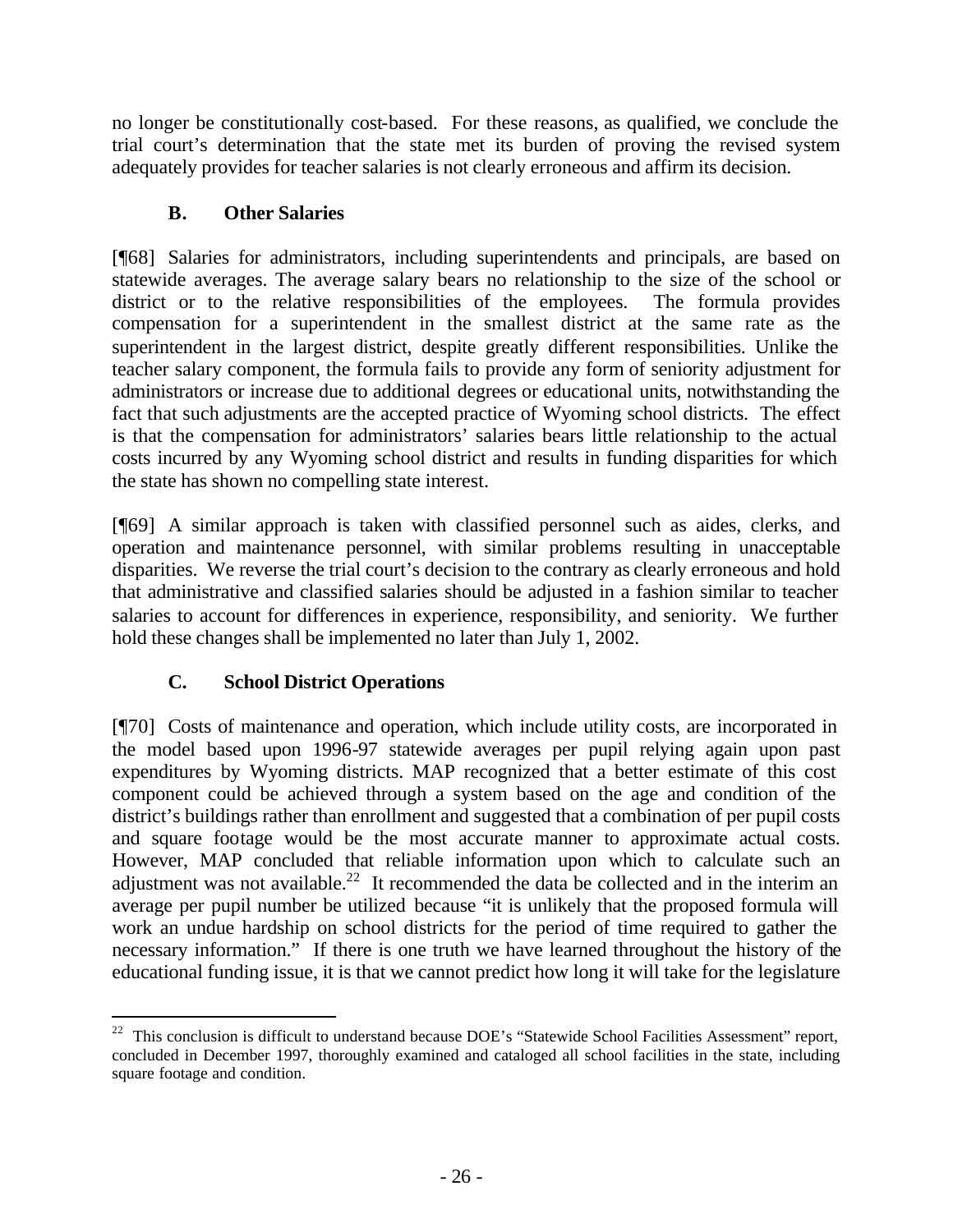to correct disparities. On its face, this component is not based upon the real and necessary costs of maintenance and operation of the state's schools. Many of these costs, utilities in particular, are not subject to the direct control of the districts and are unavoidable. Other programs should not suffer in order for districts to cover these costs. We reverse the trial court's decision and hold this component must be adjusted either by development of a formula which uses enrollment measured by ADM, building square footage, and number of buildings in the district or by reimbursement of actual costs subject to state oversight.<sup>23</sup> This change shall be implemented no later than July 1, 2002.

# **D. Transportation and Special Education**

[¶71] Pursuant to Wyo. Stat. Ann. §§ 21-13-320(b) and 21-13-321(b) (LEXIS 1999), special education and transportation costs are funded at 100 percent of a district's previous year's actual expenditures. However, the legislation provides that, if the ratio of spending on either of these two categories to total district spending increases, the amount of funding received for that category will be reduced by "the excess which is over one hundred percent  $(100\%)$  but less than one hundred ten percent  $(110\%)$ ." Wyo. Stat. Ann. §§ 21-13-320(e)(iii) (transportation), 21-13-321(b)(ii)(C) (special education) (LEXIS 1999). The following year, the DOE shall increase the amount the district receives by the amount reduced the previous year if the excess expenditures are found to be necessary to provide special education services or transportation operations for the school year in which they occurred. Wyo. Stat. Ann. §§ 21-13-320(e)(iv) (transportation), 21-13-321(b)(ii)(D) (special education) (LEXIS 1999).

[¶72] The school districts contend the 10 percent withholding limitation represents an arbitrary limit on reimbursement of actual costs incurred in providing essential educational services. However, districts experiencing an increase in spending will receive funding for the increase once they demonstrate to the DOE that these expenditures were necessary to provide services during the school year. *Id.* There is no limit upon the reimbursement of necessary transportation or special education expenditures. The legislation only requires that significant increases in expenditures be justified. Given the full reimbursement of legitimate expenses and the relatively small percentage of the budget these items represent, this does not amount to an infringement upon the right to an adequate education. We affirm the trial court's holding which stated that the special education and transportation reimbursement "is not a constitutionally actionable penalty."

# **E. Adjustments for Characteristics of Student Populations**

[¶73] As MAP explained:

 $23$  The state's suggestion that a reimbursement approach would encourage schools to be wasteful and retain unnecessary buildings is without support in the record. However, if the legislature believes state oversight is necessary to avoid that possibility, it has the authority to accomplish that oversight.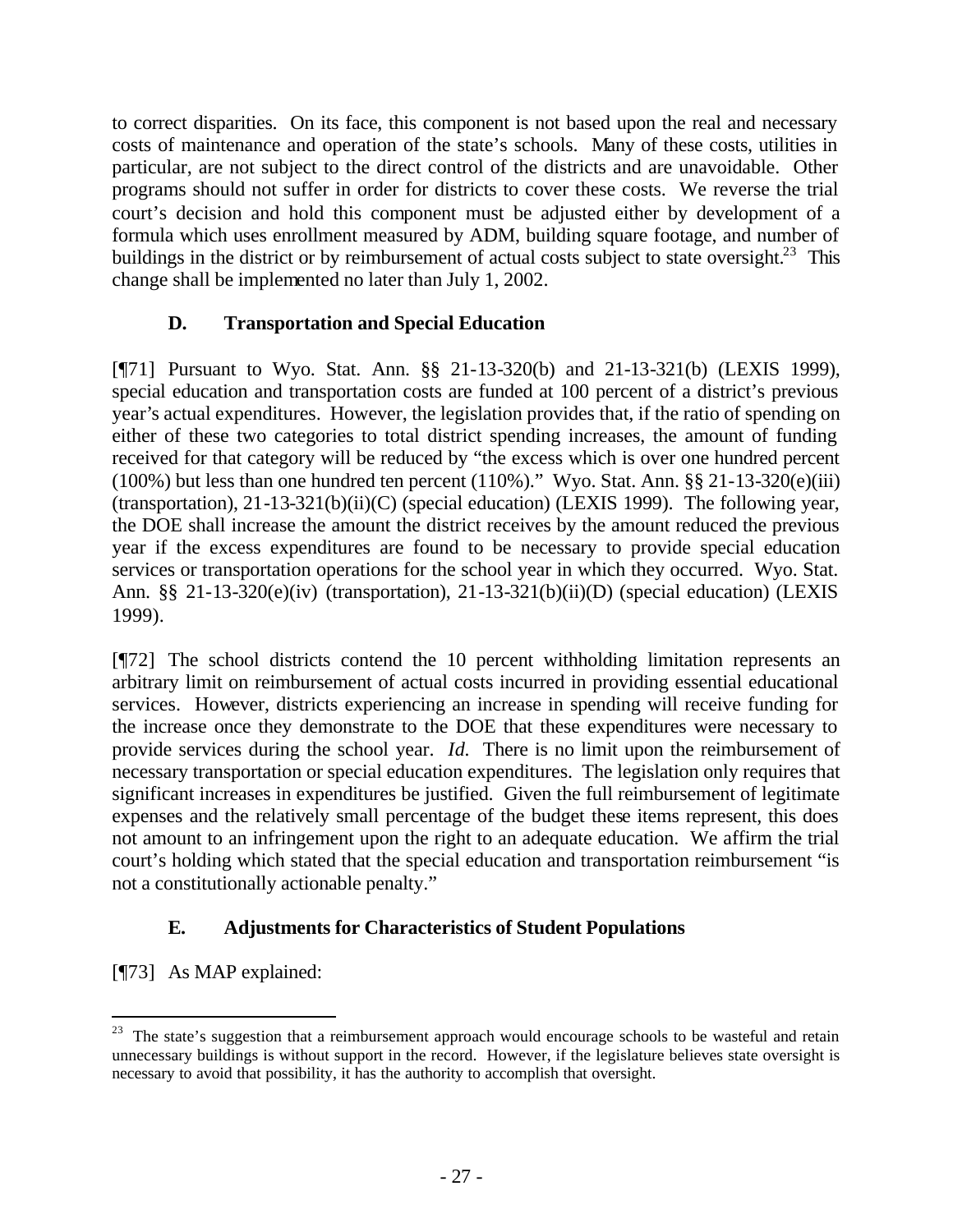Some number of students in every school district present extraordinary educational challenges that frequently require services of a nature or quantity that imply extra costs. . . .

The proposed Cost Based Block Grant Model has embedded within it a strategy for meeting the challenges presented by students with special characteristics.

Critical to the assessment of whether these adjustments for students who present special challenges are cost-based is the underlying principle that MAP built into the model of "small schools, small classes, teaching specialists, and professional development resources for teachers." If the classes and schools remain small, MAP contends the adjustments are adequate and represent the reasonable additional costs schools will incur to deal with these students. It is interesting to note that MAP makes no mention of any additional costs that may be incurred by schools which are much larger than the prototypes. Most Wyoming students attend schools that are much larger than those assumed in the prototype.<sup>24</sup>

## **1.** *Special Needs Students*

[¶74] Certain types of students require additional instruction which results in higher than average educational costs. Generally, special needs students are those considered to be "at risk" students and gifted and talented students. At-risk students include economically disadvantaged youth (EDY) and limited English speaking students (LES students).<sup>25</sup> MAP and the legislature concluded additional funding was needed to allow Wyoming schools to properly deal with students at-risk of failure. At-risk students require specially tailored programs and more time spent on all aspects of academic endeavor in order to improve their academic achievement. The primary need of schools with concentrations of these students is increased adult attention in the school setting. The record contains no evidence of any effort to determine either the actual expenditures of Wyoming schools or the cost schools should incur when dealing with at-risk students appropriately.

[¶75] In the 1997 order, the trial court determined the number of students who have applied for and are qualified to receive federally subsidized free and reduced priced lunches, used in legislation as an indicator of EDY, was questionable and the trigger for the additional funding was arbitrary.

> Using such lunch counts, particularly at the secondary levels, may under count the number of economically disadvantaged

<sup>24</sup> The MAP report states that "[m]ore than 80 percent of Wyoming's elementary students attend schools that have 200 students or more. Indeed, more than 20 percent of students attend elementary schools that are larger than 400 students. Similar patterns emerge for both middle and high schools."

 $25$  LES is also referred to as ESL which means English as a second language.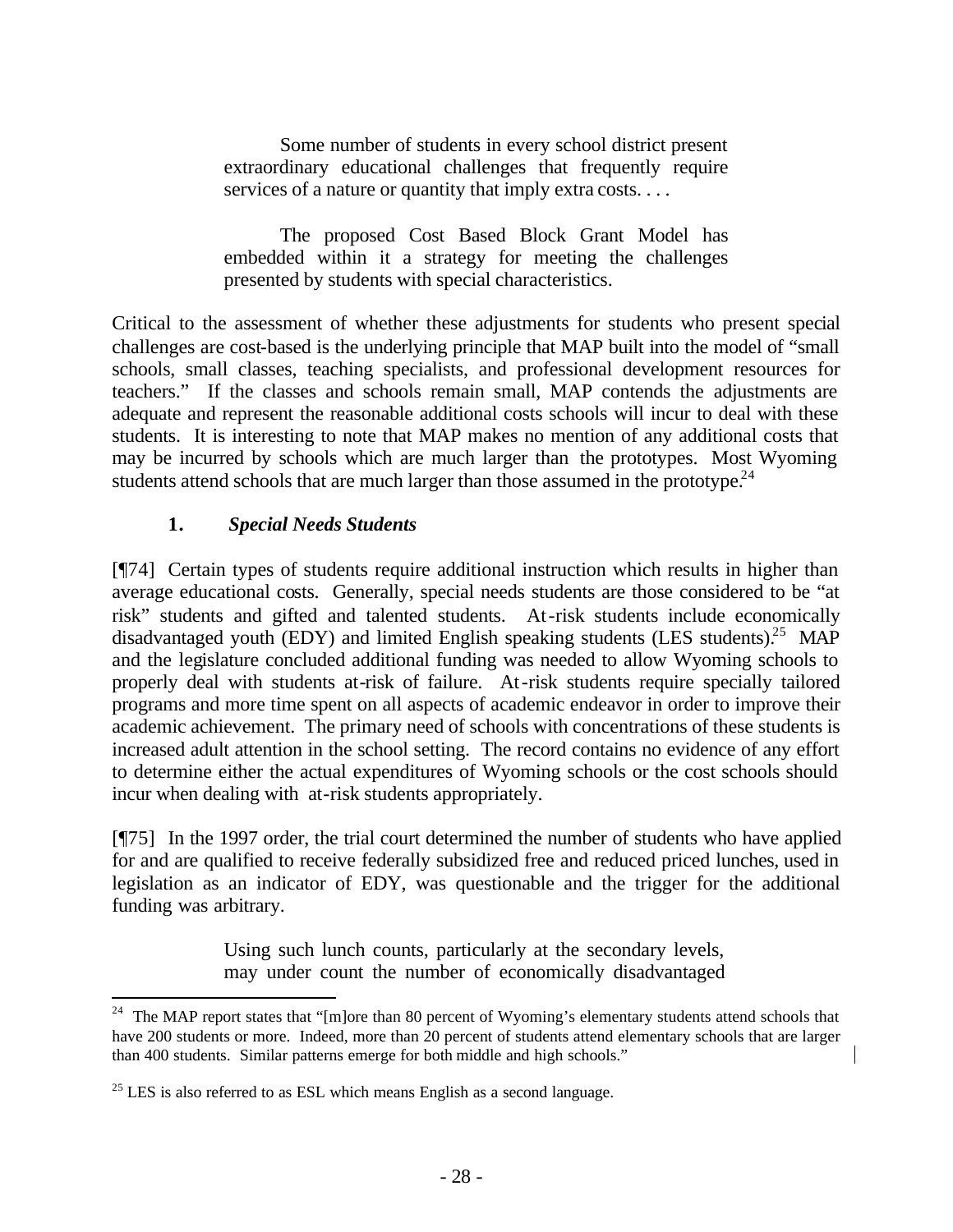youth if, for varying reasons, they do not take advantage of the federal program. The formula for eligibility for such adjustment is an arbitrary 150% of the statewide average per district. No adjustment is provided for school districts that have 149% of the statewide average and complete adjustment is made for anyone with more than 150%.

[¶76] The trial court similarly found that the adjustment for LES restricts reimbursement to an arbitrary cutoff point. It reserved ruling on these issues while the legislature reviewed this problem. However, in the 1999 order, the trial court upheld the EDY and LES adjustments even though there was no change in those adjustments and no new evidence to indicate the allocations were cost-based. The trial court was apparently convinced that the MAP model made accommodations in other areas, such as smaller class sizes, and therefore the EDY and LES adjustments were constitutional. We reverse, and our conclusion is supported by the trial court's 1997 findings.

[¶77] In addressing EDY, the model provides \$500 for each student enrolled in the free and reduced lunch program in school districts where the concentration of these students is equal to or greater than 150 percent of the statewide average. Schools with 149 percent of the statewide average and schools with students at risk for reasons other than the need to enroll in the free lunch program receive no additional funding. This formula cannot, and does not, represent the real and appropriate cost of educating EDY. The testimony of Laramie County School District No. One in this case is painfully similar to its testimony over five years earlier in *Campbell*. Then, the school district received only half of the \$1.2 million required to fund the costs of its alternative high school, an undisputedly appropriate method of dealing with at-risk students, leaving the rest to be deducted from other programs. Under the new system, Laramie County's situation remains unchanged. Not only is the EDY adjustment not cost-based, its completely arbitrary 150 percent trigger results in dramatic differences in funding even among districts that border each other and, consequently, are likely to have similar student characteristics. While use of the free lunch enrollment may serve as a partial proxy by roughly identifying EDY, it fails to capture students equally at-risk for other reasons. MAP rejected other measures such as identifying low achieving students by arguing it would reward failing schools. While that argument may have superficial appeal, it ignores the reality that a large concentration of low achieving students causes increased costs.<sup>26</sup>

[¶78] The amount of the supplement for EDY is likewise arbitrary and admittedly not based on the cost of the full range of at-risk programs. Instead the \$500 figure was based upon the approximate cost per student of a program called "Success for All" which was aimed at

<sup>&</sup>lt;sup>26</sup> In *Campaign for Fiscal Equity,* 2001 WL 96215, at \*61, the court evaluated the funding of New York's atrisk children and stated: "[T]hese formulas and weightings do not accurately account for the costs of education caused by large numbers of at risk students in a single district."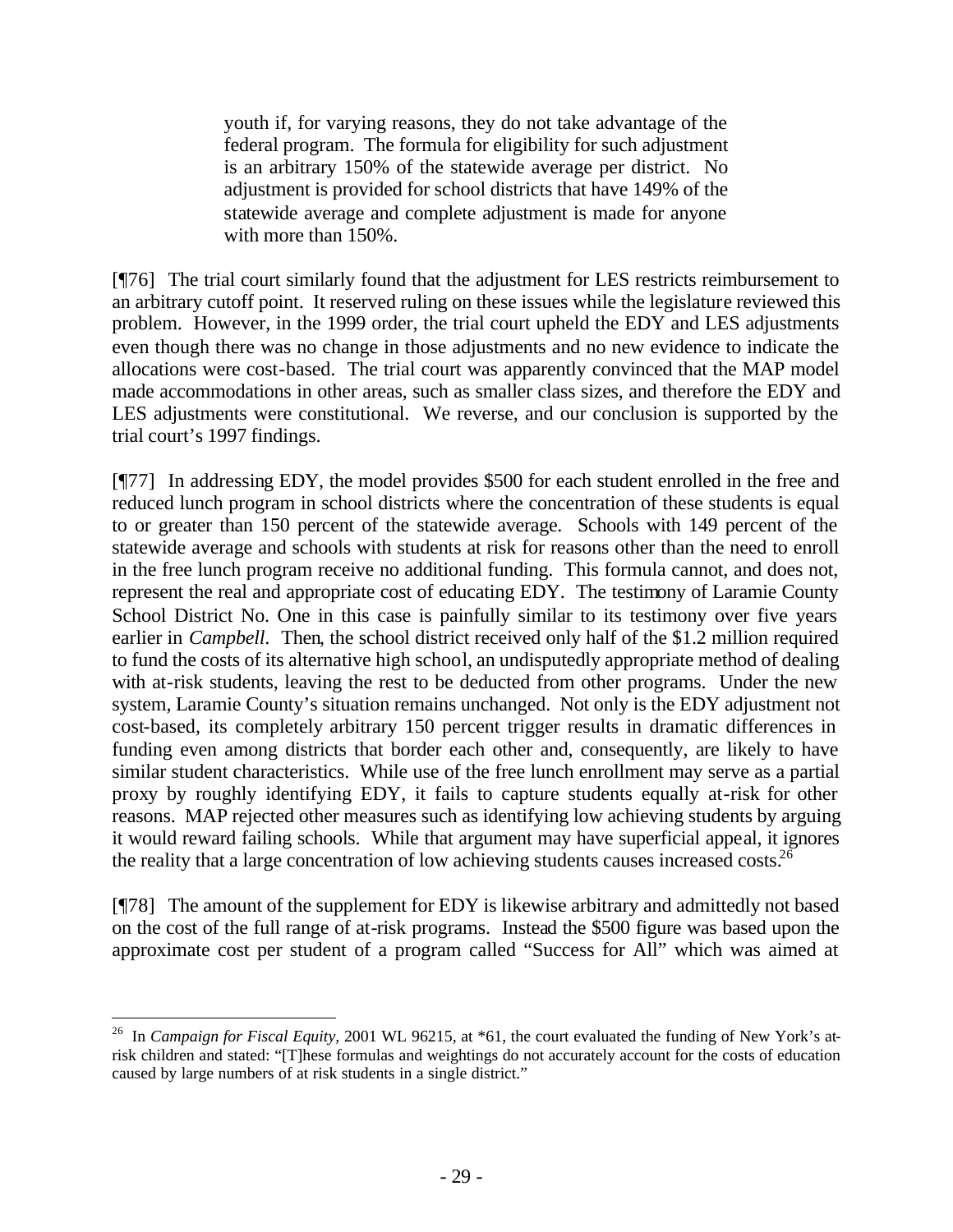improved reading at the elementary level.<sup>27</sup> While this program may be one appropriate method for dealing with at-risk elementary school children, relying on it exclusively ignores the needs of the full range of at-risk students. The record contains no evidence concerning the cost of dealing with economically disadvantaged middle or high school youth which, we can assume, requires more than enhanced reading programs and may necessitate programs and services such as alternative schools, after school programs, and additional security.

[¶79] Similar issues are raised with the formula for supplemental funding of the costs incurred in educating LES students. When certain concentrations of these students occur in a district, extra resources, such as bilingual aides and teachers, are needed. Without any evidentiary support, MAP recommended additional funding where such students exceed 20 students per grade level or 25 percent of the schoolwide ADM. Then, based upon experience in Connecticut, the funding was proposed and adopted at 1.15 times the number of identified students, or approximately \$900 per student. Given the lack of evidence that \$900 reflects the actual additional costs and the relatively small amount of funding likely to be required to cover those costs, actual reimbursement of identifiable, legitimate, state-approved costs, such as bilingual teachers, more appropriately meets the standard established in C*ampbell.* 

[¶80] The state's response to the obvious problems with these formulas repeats MAP's mantra that small schools and small class sizes are already contained in the model and are the most recognized method for dealing with at-risk students. The state further contends that schools are free to use their block grants to add more teachers and create smaller classes. This argument wears fairly thin when it is always conditioned upon the caveat that the model, and its class sizes, was only a recommendation to the legislature which was free to, and did, adopt somewhat larger classes and fewer teachers. Further, even the state agrees no other components of the models were overfunded, which leaves the schools without any real option but to take funds from other programs. To do so would damage those same programs by reducing their funds below cost.

[¶81] The problems in developing a formula to accurately capture the true cost of adequately dealing with at-risk students seem insurmountable. If so, the legislature must assure that schools are fully reimbursed for the funds necessary to educate at-risk students with the most effective and current methods possible. No one can argue the urgent need our society faces to minimize the failure of students and the increased social costs that unavoidably follow. We hold the adjustments for funding EDY and LES students result in disparities in funding which are not justified by any compelling state interest and which do not reflect the cost of adequately educating these students. The state is directed to fund the actual and necessary costs of EDY and LES students, subject to state oversight. Although we do not foreclose the possibility of the state in the future developing an accurate formula

<sup>&</sup>lt;sup>27</sup> The only other evidence concerning an actual cost of providing programs for EDY was Kentucky's funding at 15 percent greater than its foundation program which would have generated \$800-\$900 per disadvantaged student in Wyoming which MAP, apparently concerned about the cost, advised Wyoming to phase in over time.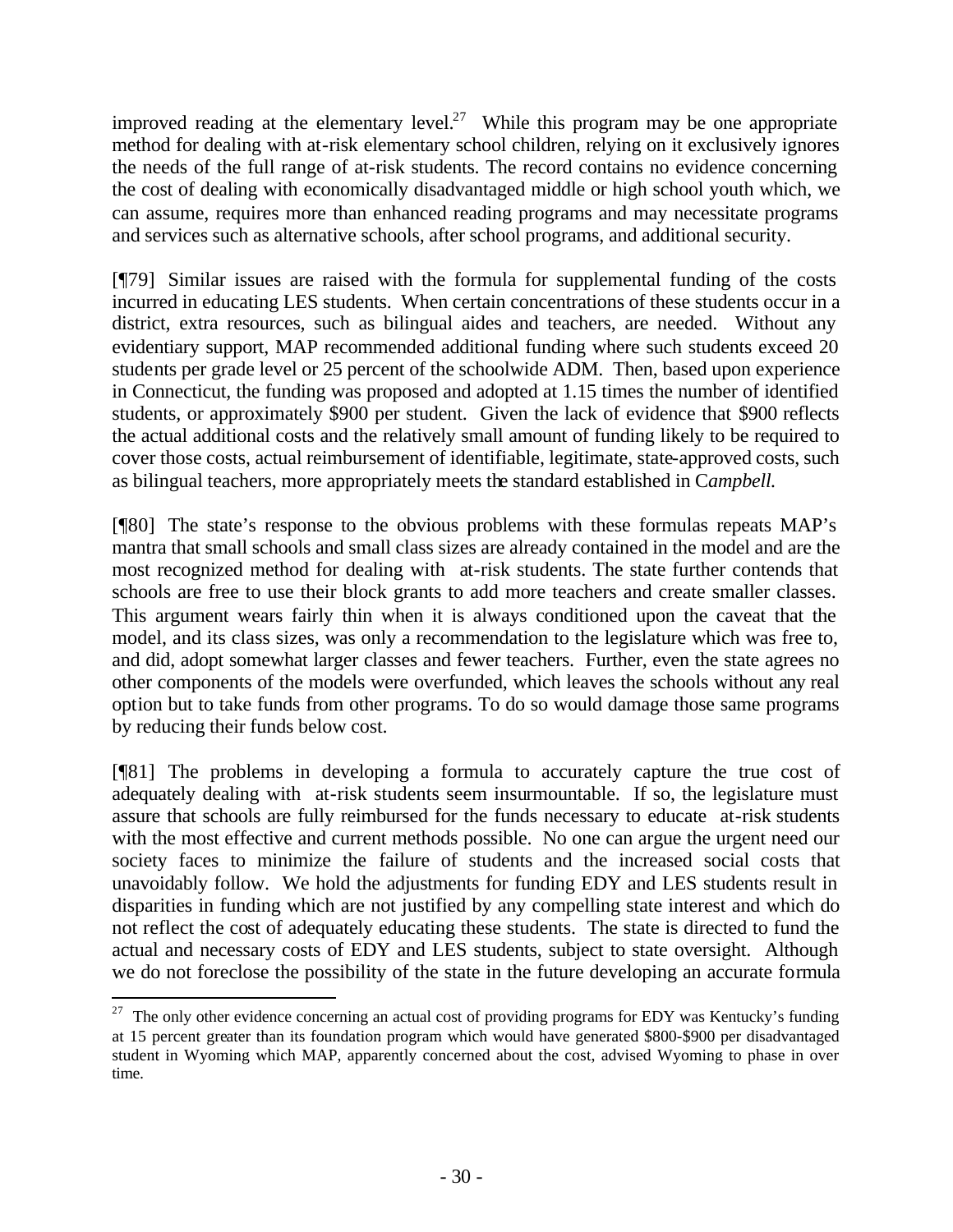with which to distribute adequate funds in lieu of direct reimbursement, for the above stated reasons, accomplishing that task will not be easy or swift. Until that time, we cannot allow the needs of at-risk students to be ignored or other students to be denied a complete education because a school's funds must be diverted to address those needs.<sup>28</sup> We do not foreclose the possibility that some portion of the actual costs may be covered by the \$500 EDY supplement and the 15 percent LES supplement and do not prohibit the use of those formulas for partial funding. These changes shall be implemented on or before July 1, 2002.

[¶82] Finally, the challengers argue the funding for gifted and talented students is arbitrary and attenuated from actual costs. MAP recommended, and the legislation provides, additional funding so that gifted and talented students' potential may be realized. The state provides an additional \$9 per total ADM to fund gifted and talented programs. This amount is based upon the "assumption that three percent of the entire student population is comprised of gifted students."<sup>29</sup> Over time, society's view and the views of educational researchers concerning intelligence and giftedness have changed. There is no objective definition of "gifted." Rather, a broad measure of intelligence has been recognized. Where there used to be a "unitary construct in which gifted students were believed simply to have more of what everyone else had," there is now a "more refined definition[] . . . where giftedness is seen as multi-dimensional."<sup>30</sup> The significance of this shift in the definition of giftedness is that "[t]here is an emerging consensus in the field that efforts should move from a focus on nurturing the talents of a few identified students to programs that aid to seek out and develop talents in as many students as possible." Students who are educated using methods focusing on the talent development of as many students as possible have been shown to perform as well as or better than students who have been taught in more dated and conventional gifted and talented programs.

[¶83] MAP recommended Wyoming revise its program due to the modern view of giftedness, and MAP recommended a "modest increase" in statewide funding for gifted and talented students. Ultimately, the legislature provided more than double the amount recommended by MAP.

[¶84] The gifted and talented program, which existed prior to the new legislation, provided that districts could identify up to 3 percent of their students as gifted and receive up to \$150

<sup>&</sup>lt;sup>28</sup> We agree with the trial court that the legislation need not provide categorical funding for "behaviorally disordered" or "compensatory education." Rather these needs are subsumed with other categories. Compensatory education is based on the notion that we can compensate for poverty through education. Compensatory education arose in connection with federal programs, from which Wyoming is a beneficiary. According to Dr. Guthrie, the EDY component of the MAP model is intended to cover compensatory education.

<sup>&</sup>lt;sup>29</sup> The 3 percent assumption is based upon a broader measure of intelligence and talent than other recognized measures which assume only 2 percent of students are gifted.

<sup>30</sup> This language was set forth in the *Wyoming Education Finance Issues Report, Programs for Students with Special Needs (Disadvantaged, Limited English Proficient, Gifted)* issued by MAP on May 18, 1998.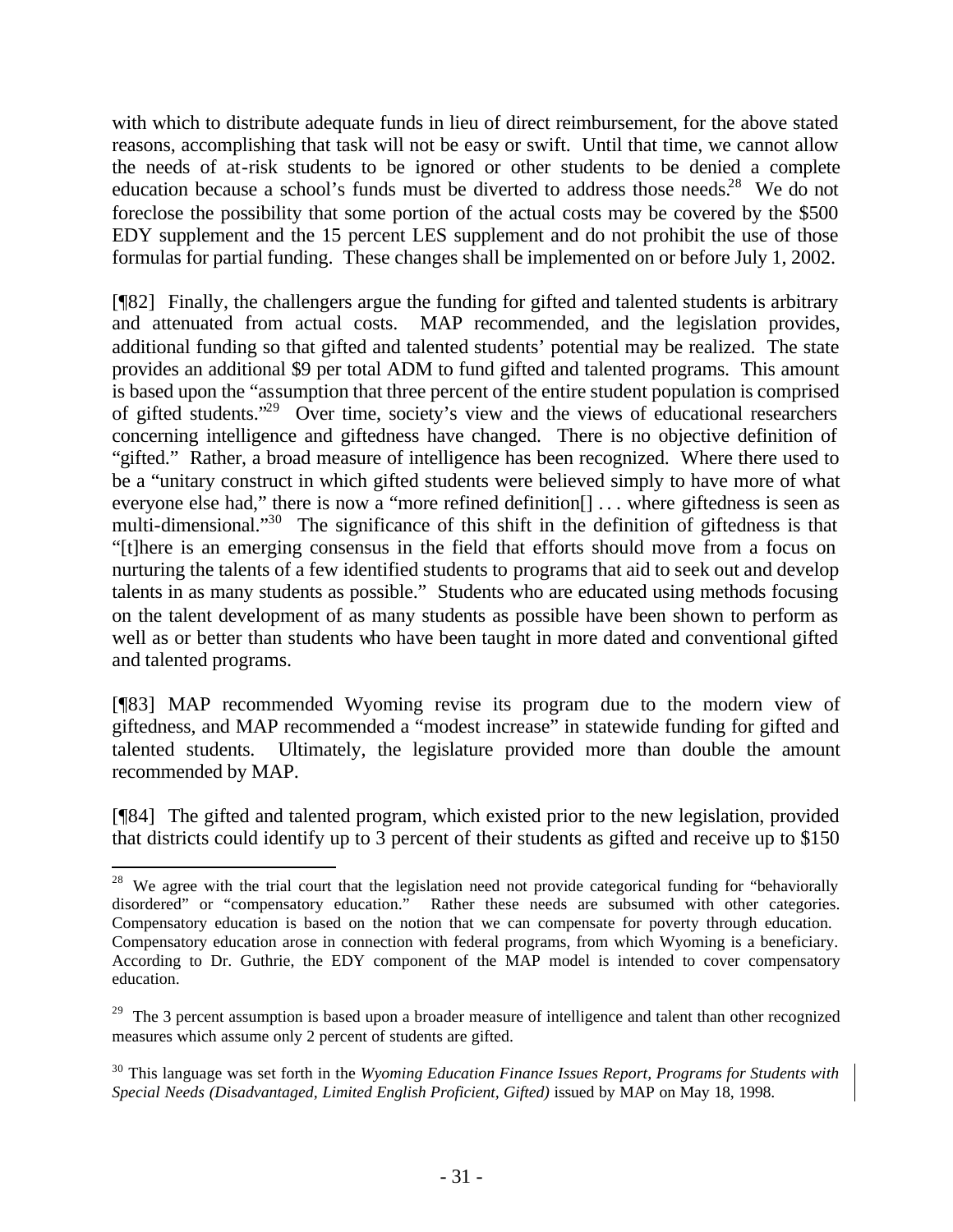per student or a prorated amount assuming the state's \$350,000 limit had been exceeded. The new statute results in approximately \$450,000 being appropriated for gifted students, but it is distributed on an ADM basis and results in approximately \$9 per ADM. There is a net increase in funding distributed on an equitable basis. While this court may have reached a different result concerning how much money is enough to allow gifted students to develop their maximum potential, that judgment is the prerogative of the legislature. No evidence exists in the record to support a finding that this approach does not meet the standards of the constitution.

# **2.** *Vocational Education*

[¶85] No adjustment is made for the admittedly higher costs of educating vocational students. The state contends those costs are contained within the assumptions in the model for numbers of teachers and costs of equipment and supplies. However, those amounts were based on statewide average expenditures, which necessarily resulted in penalizing schools with extensive vocational programs. Moreover, the trial court determined in its 1997 order: "There are higher costs associated with the provision of vocational and technical training in Wyoming schools, and there is no provision in the prototypical models for funding those higher costs." However, without any change in the model to adjust for vocational and technical training, the trial court upheld the absence of a vocational adjustment in its 1999 order. We reverse the trial court's 1999 holding as being clearly erroneous and base our conclusion on the record evidence from both the 1997 and 1999 trials which is consistent with the trial court's 1997 findings.

[¶86] The elimination of disparities required by *Campbell* did not anticipate the reduction in existing programs. Vocational and technical training is included in the legislature's "basket of educational goods and services." MAP has admitted "[i]t is generally accepted in the education community that vocational education is more expensive to provide than other forms of instruction." What has traditionally made vocational education more costly than academic education are relatively smaller classes and the need for more costly equipment and supplies. We hold that, in order to provide vocational and technical training, the actual costs of providing vocational teachers and equipment must be examined, included as a line item in the MAP model, and funded accordingly. These changes shall be implemented on or before July 1, 2002.

# **3.** *External Cost Adjustment/Inflation Adjustment*

[¶87] The cost figures in the most current legislation do not account for inflation since 1996-97. Both MAP and the trial court recognize the obvious. There will undoubtedly come a time when inflationary cost increases render the funding levels inadequate to deliver the basket. The legislature addressed this problem in § 21-13-309(r), which provides:

> (r) The joint appropriations interim committee shall submit a recommendation to the legislature and governor, not later than November 1 of each year, regarding whether an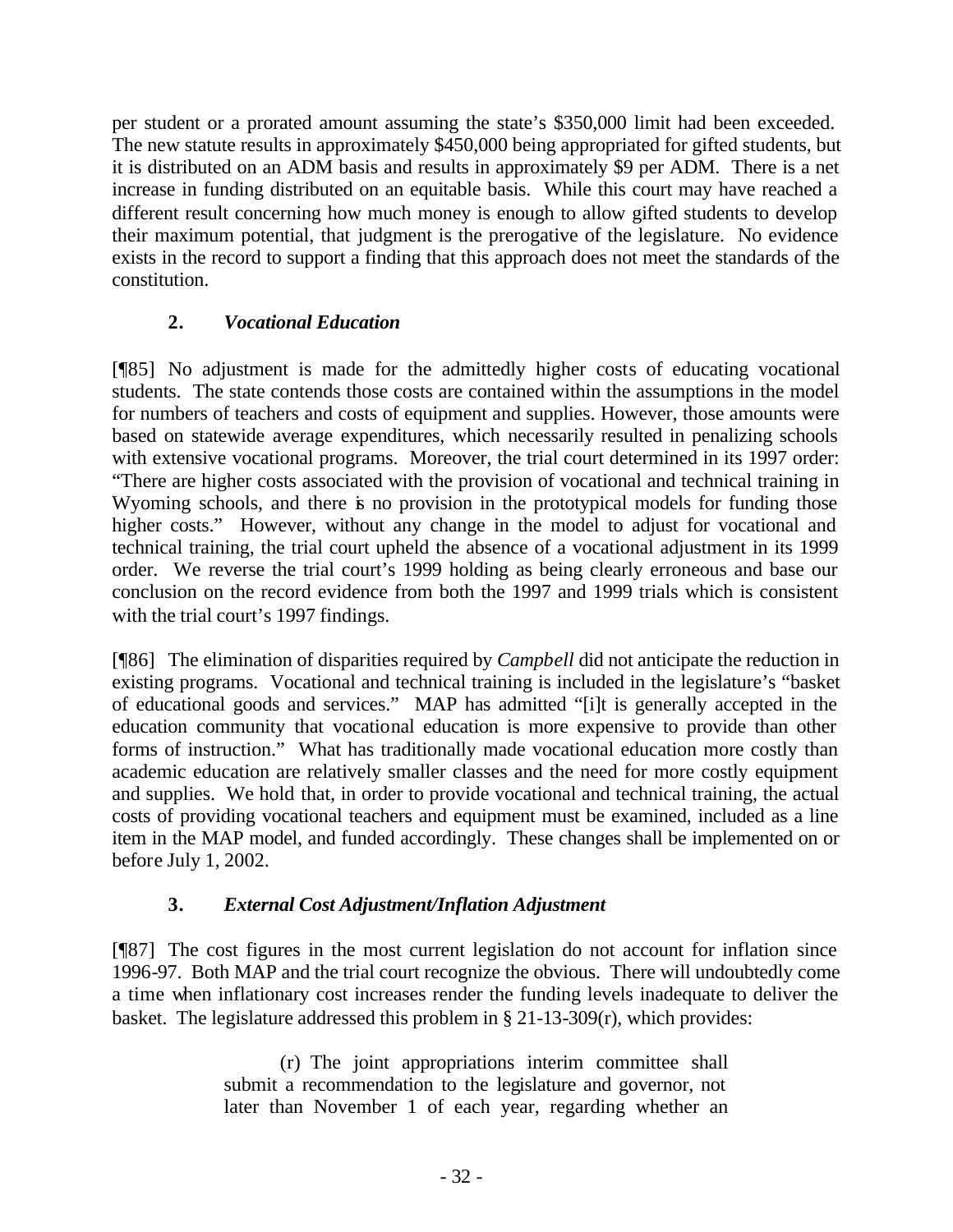external cost adjustment should be made, and if so, the amount of the adjustment.

Of course, neither the legislature nor the governor is obligated to act on such a recommendation, if made.

[¶88] In this regard, the only inflationary adjustment since at least 1996-97 has been the adoption of § 21-13-309(o)(i)(A), which provides 1.3 percent for new inflation effective for the 2000-2001 school year, but specifically excludes any inflation adjustment for the years preceding the 2000-2001 school year. *See* § 21-13-309(o)(i)(A)(II). The tough question for both the legislature and this court is when and how should inflation adjustments be made in order to ensure the finance system is consistently cost-based. Wyoming teacher salaries now rank  $42<sup>nd</sup>$  in the nation. Salaries actually being paid by districts are now 6 percent to 40 percent greater than the salaries within the statutory prototype. By pure force of logic, it is evident the 1996-97 salaries which were found to adequately reflect the cost of teachers at that time have not been held constant by the funding contained in the statute and are now significantly below  $costs$ <sup>31</sup>. While we agree that the lack of an internal, automatic cost adjustment in the statute may not in and of itself render the system unconstitutional, without such adjustments, legislative inaction appears inevitable, and, ultimately, funding of education will be below cost in contravention of the constitution. 32

[¶89] As previously noted, MAP advised the legislature that teacher salaries must be inflation-adjusted on an annual or, at a minimum, biennial basis and that the model

| WCLI (Wyoming Cost of Living Index) |         | CPI-U (Consumer Price Index/West) |         |  |
|-------------------------------------|---------|-----------------------------------|---------|--|
| <b>Ouarter/Year</b>                 | Percent | Quarter/Year                      | Percent |  |
| $2/99 - 2/00$                       | 4.3     | June $99$ -June $00$              | 3.7     |  |
| $4/98 - 4/99$                       | 3.1     | Dec. 98-Dec. 99                   | 2.7     |  |
| $4/97 - 4/98$                       | 2.2     | Dec. 97-Dec. 98                   | 1.6     |  |
| $4/96 - 4/97$                       | 2.9     | Dec. 96-Dec. 97                   | 1.7     |  |
| $4/95 - 4/96$                       | 4.8     | Dec. 95-Dec. 96                   | 3.3     |  |

 $31$  Since 1995, both state and national annual inflation rates have been documented as follows:

l

State of Wyoming, Department of Administration and Information, Division of Economic Analysis, 1997, 1998, 1999, 2000, and U.S. Department of Labor, Bureau of Labor Statistics. Annual inflation rates document the erosion of purchasing power. The WCLI and CPI represent actual inflationary increases between the dates as recorded. For example, the 4/95 – 4/96 WCLI increase of 4.8 indicates a 4.8 percent inflationary increase from the fourth quarter of 1995 to the fourth quarter of 1996.

<sup>32</sup> As previously noted in note 8, *supra*, the state points out that education funding was increased from 1997 to 1999 by \$60 million. However, the class size funded in 1997 was also larger than any MAP recommendation, and that class size was reduced in 1999 causing a substantial increase in cost. It is clear that the \$60 million enhancement did not address inflationary cost increases.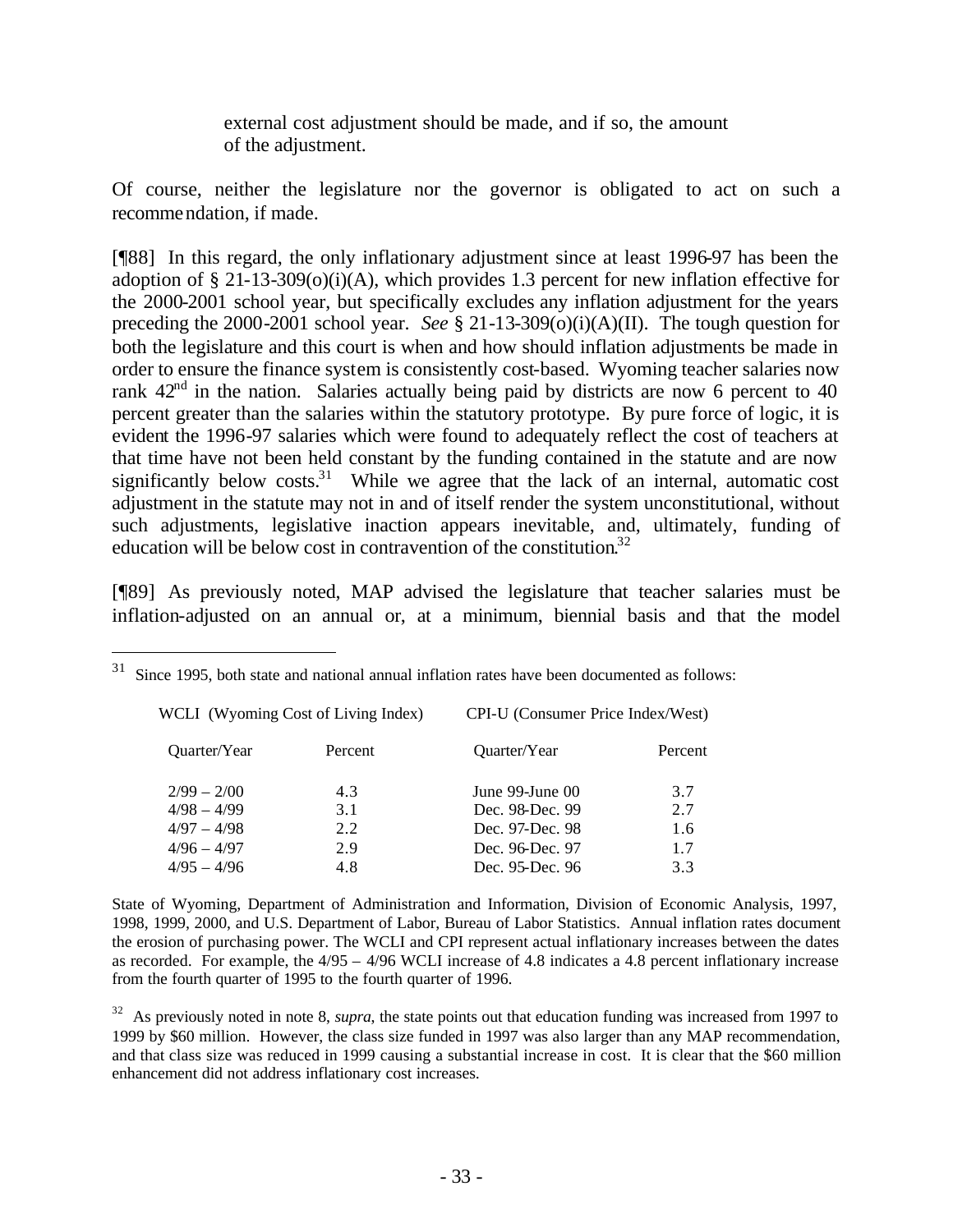components must be thoroughly reviewed every five to six years to ensure continued costbased validity. Therefore, we hold that the legislature shall conduct a review of all the components every five years to ensure that funding accurately reflects the actual costs school districts are paying because of current market or economic conditions. Because the numbers contained within the model and codified in the statute are based on actual 1996-97 costs, an inflation adjustment is overdue. Four years have passed, and only a 1.3 percent adjustment has occurred which does not reflect the actual inflation during those four years. Based on the state's own evidence in this record and common sense, we cannot condone that result.

[¶90] This court does not relish the idea of reviewing this matter on a continuing basis in perpetuity and is quite sure the legislature does not desire that result either. As long as the state continues to rely upon a cost of education model based upon historic actual costs to determine the appropriate funding for schools, regular and timely inflation adjustments are essential to funding the real cost of education. We adopt the opinion of the state's experts<sup>33</sup> and hold that the model and statute must be adjusted for inflation/deflation every two years at a minimum. Given the acceptance of all parties of validity of the WCLI, adjustments made consistent with that index will be presumed to be adequate. If other methods of adjustment are chosen by the legislature, they must be structured to assure quality of education remains adequate. It will be of great assistance to this court and all interested parties if the adjustment is adopted as a separate component of the model which would avoid the potential confusion, as occurred in this case, whether adjustments to the model for other reasons should be considered as inflation adjustments. The model and statute must be adjusted for inflation no later than July 1, 2002, and each biennium thereafter so long as a cost of education model using historic costs is relied upon for the basis of education funding. The amount of the adjustment required will depend, obviously, on the timing of the adjustment.

[¶91] Because teacher quality is critical to providing a constitutional education and all parties recognize the looming national problem of a teacher shortage, the legislature is also directed to monitor the supply of qualified teachers and take appropriate action should national conditions continue to worsen to the detriment of Wyoming schools. It is unacceptable for essential teaching positions to remain unfilled or to be consistently filled by unqualified applicants.

## **4.** *Adjustments for School Characteristics*

l

[¶92] MAP and the legislature also recognized the model needed adjustments to accommodate differences in schools due to size and location which impact their costs of education. The question we must resolve is whether the adjustments are based on actual differences in cost or whether they represent unconstitutional disparities in funding.

<sup>&</sup>lt;sup>33</sup> Lawrence O. Picus, Ph.D., testified at the 1999 trial that an external cost adjustment should ideally be applied every year but, when inflation is running as low as in the past years, an adjustment every other year might also be acceptable. Professor Shelby Gerking, a University of Wyoming economist hired as a consultant by LSO to develop an external cost adjustment, testified in the same manner.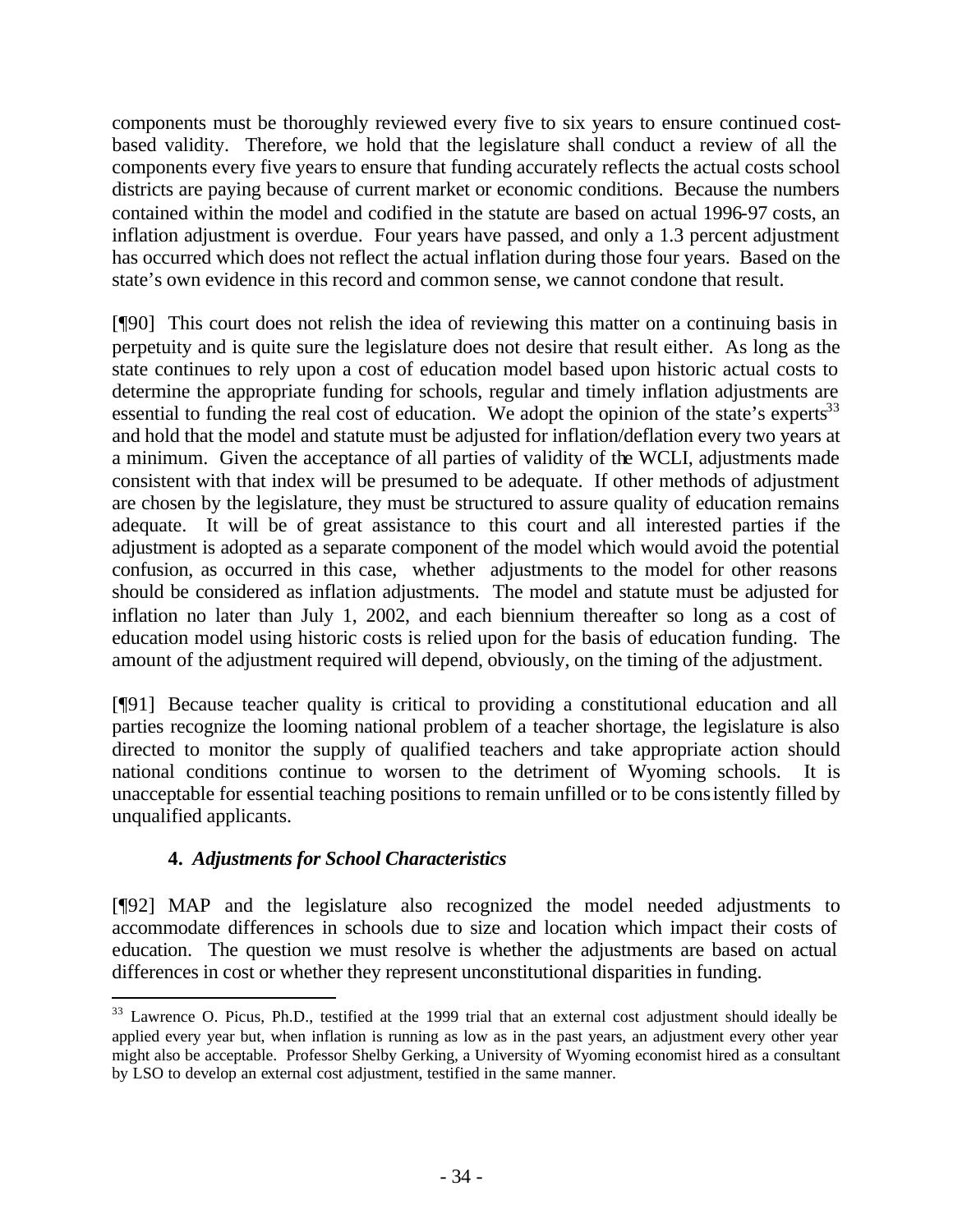### **a) SMALL SCHOOL ADJUSTMENT**

[¶93] Recognizing that small schools had certain fixed costs spread over fewer ADMs, all parties acknowledged the model probably failed to fund smaller schools at their actual cost of operation. A small school adjustment was provided consistent with the MAP study.<sup>34</sup> The statute provides that a small school's allocation shall be adjusted as specified in "the cost of education study, dated April 1997, and the spreadsheet provided by the consultant performing the study related thereto, both of which are on file in the legislative service office."<sup>35</sup> Wyo. Stat. Ann. § 21-13-309(s) (LEXIS Supp. 2000) These incremental adjustments were apparently based upon MAP's calculation of the difference between the ADM unit value generated by the original MAP model and the "small school" ADM unit value. The small school ADM unit value was determined by MAP, without any detail provided in its report, multiplied by the small school's ADM up to the 200 and 400 ADM threshold at which point the original model takes over. Theoretically, this adjustment, if the "small school" ADM unit value accurately reflects the small school's costs, would result in small schools being fairly reimbursed. In the interim between 1997 and 1999, MAP visited small schools throughout Wyoming and recommended changes to the legislature. At the same time, the small schools sought a settlement of the litigation, and the legislation ultimately adopted reflected that settlement.

[¶94] The revised statute provides for an additional adjustment to the foundation allocation for small schools which results in 100 percent reimbursement for utilities, food services, and school activities. Wyo. Stat. Ann. § 21-13-319(b)(i)-(iii) (LEXIS 1999). The state and the small schools contend this second adjustment is necessary because these are fixed costs over which the schools have little control.<sup>36</sup> However, there is no explanation why those costs are not included in the first adjustment which supposedly reflects small school costs per ADM.<sup>37</sup>

[¶95] We agree with the trial court's conclusion that two problems arise with these adjustments. First, there is no cost-based reason for the 200 and 400 ADM threshold at

<sup>&</sup>lt;sup>34</sup> The necessary small school definition is defined so as to only allow one small school in a quarter mile radius area. Wyo. Stat. Ann. § 21-13-318(a)(ii) (LEXIS 1999). That quarter mile radius area is similar to the municipal divisor struck down in *Campbell.* It is structured to phase out over a three-year period. Nevertheless, we agree with the trial court that this provision violates the equal protection provisions of our constitution.

 $35$  The court observes this is a novel manner in which to draft important legislation. This imprecise approach, adopting a critical formula by reference to a vaguely described document located in an agency office, certainly raises questions as to the accessibility to the public.

 $36$  No explanation is given why school activities are "fixed costs."

 $37$  Wyo. Stat. Ann. § 21-13-327 (LEXIS 1999) phases in the 100 percent reimbursement of utilities, food services, and activities over a three-year period for small schools established after July 1, 1998.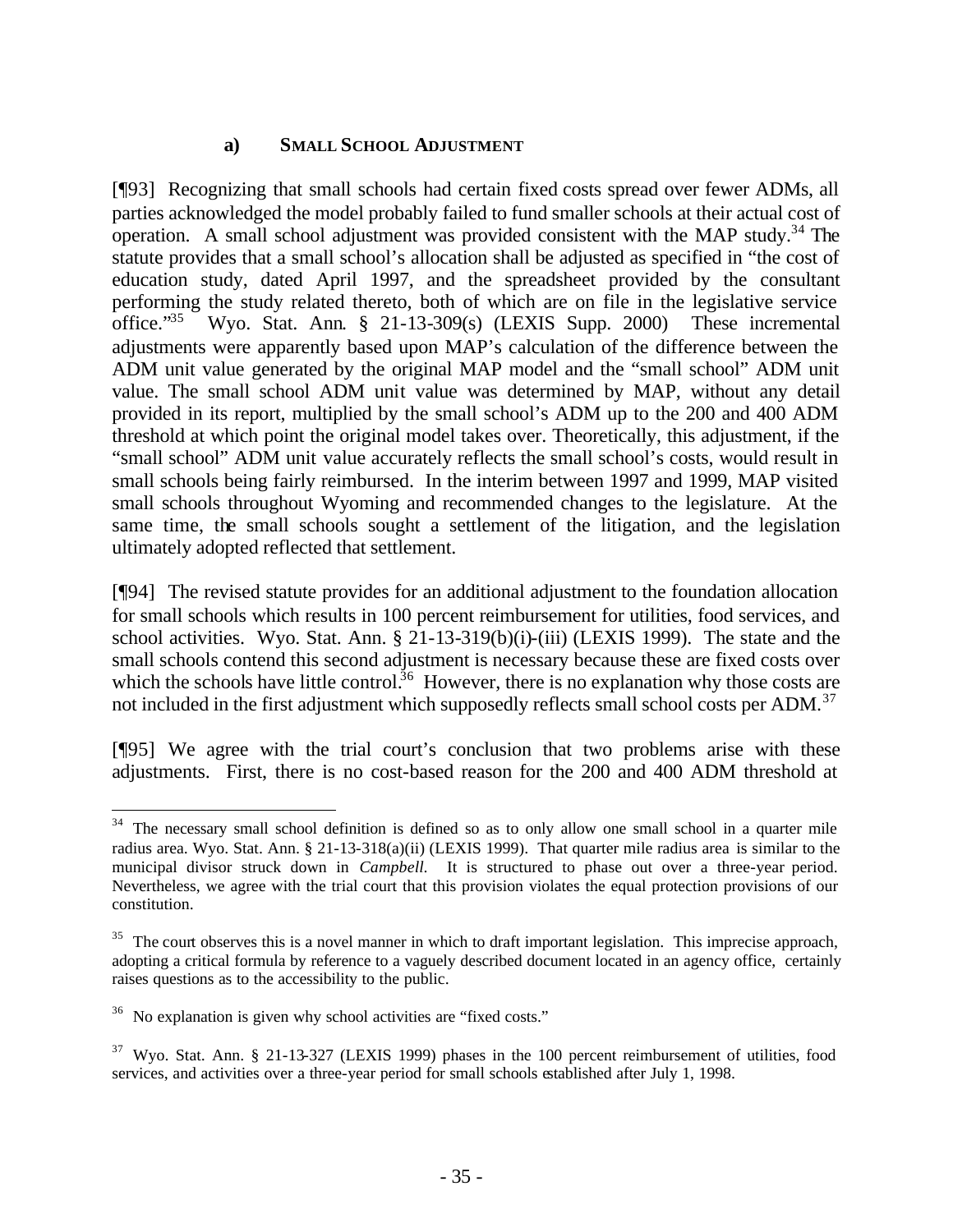which the adjustments apply. For schools below the threshold, their actual costs were compared with the costs assumed in the model, and, when a deficit was demonstrated, MAP and the legislature concluded those schools' costs were underfunded. No such comparison was made for schools above the threshold, resulting in disparities in funding not based upon costs.<sup>38</sup> Schools with 201 ADM receive neither adjustment when schools with 199 do. Yet, the economies of scale arguably continue above those thresholds. The trial court found:

> While Plaintiffs agree in principle with the concept of a small school adjustment, they contend that the adjustment as enacted in the legislation is not based on empirical data reflecting actual cost disparities. Plaintiffs' expert levied the following criticisms at the adjustment:

> > The MAP analysis fails the cost-based and rational standard on at least four counts: (1) it ignores scale economies for cost components other than instruction and instructional support salaries and benefits; (2) it sets an arbitrary limit on the maximum school size for which scale economies apply (i.e., the MAP model implies that scale economies stop at 200 for elementary and middle schools and 400 for high schools); (3) it does not fully rely on actual data from Wyoming schools to estimate the relationship between per unit costs and school size but rather uses an arbitrary scheme; and (4) ignores the possibility of scale economies due to district size.

Plaintiffs' criticisms are well taken. This court has been unable to locate any evidence which supports the legislature's determination to selectively enhance funding for certain components or to cut off such enhancements at the maximum school sizes. The legislation funds all necessarily small schools as though their costs did not decline inversely as a function of school size. . . . Moreover, the legislation assumes that a school of 201 ADM benefits from economies of scale but that a school of 199 ADM suffers from diseconomies of scale. There is evidence that a small school adjustment which utilizes a gradually declining enhancement would accurately compensate for the real differences in the cost of education in small schools, but the state has consistently ignored its own experts on this

<sup>&</sup>lt;sup>38</sup> These adjustments have the potential of perpetuating the previous small school bias in the old system noted by MAP.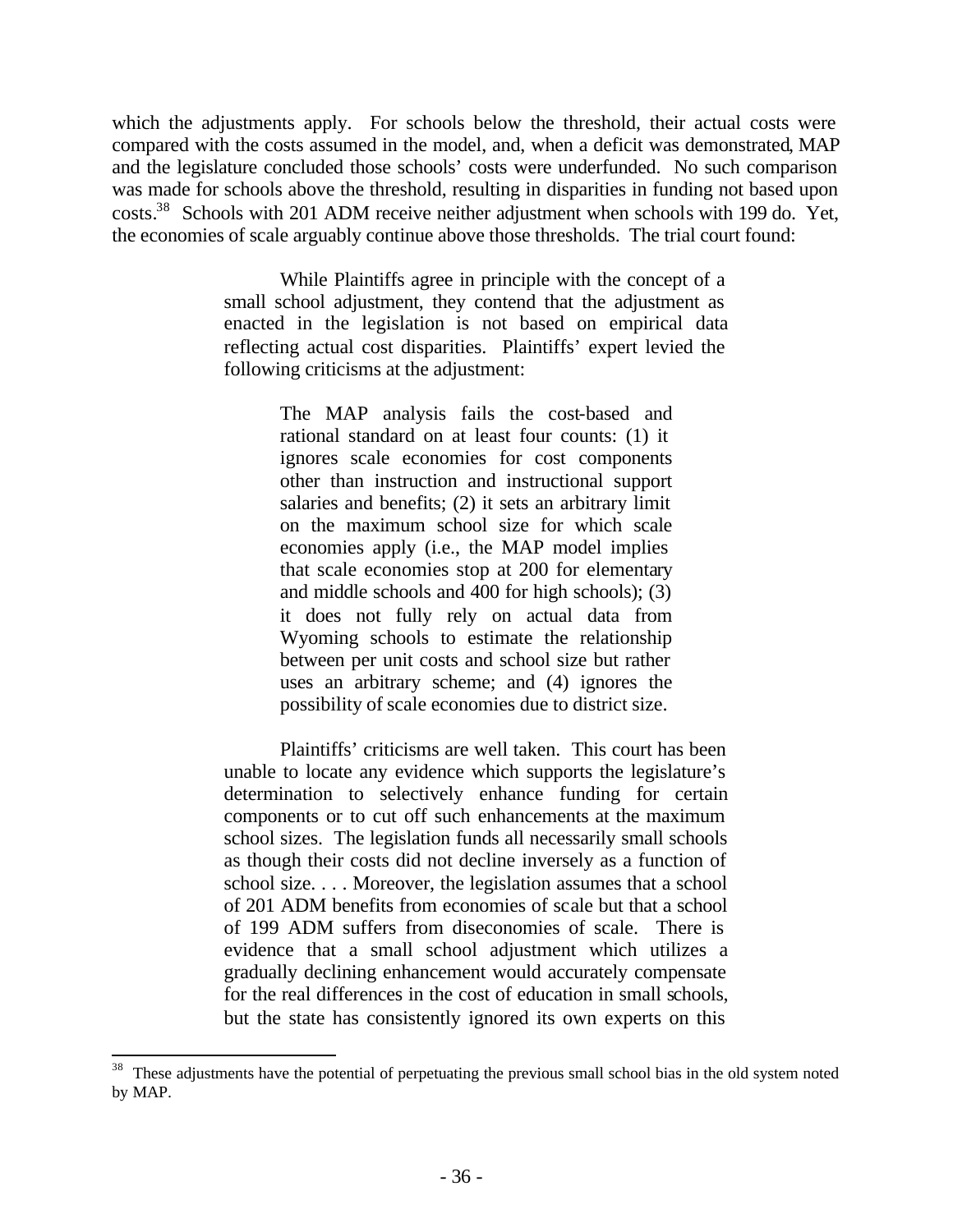point. Although it is readily apparent that a small school adjustment is necessary to protect the state's compelling interest in equality among the various schools, the state has failed to show that the adjustments reflect the actual costs of operating small schools.

[¶96] The trial court apparently did not consider the spreadsheet admitted into evidence which does provide a gradual decrease in the first adjustment as ADM increases. However, because of the finding that the 200 and 400 ADM limits, and other provisions of the adjustment, are arbitrary and not cost-based, the court's conclusion would not likely have been different had the spreadsheet been considered by the trial court. We affirm the trial court's decision and hold the small school adjustment triggering mechanism is not based upon evidence of cost differences and is, therefore, unconstitutional.

[¶97] Further, the second adjustment which provides additional supplemental funding in the form of full reimbursement of utilities, school activity costs, and food service costs insulates small schools from inflationary pressures while depriving large schools of the same protection. This adjustment also results in a "double dipping" by small schools for utility costs which were already considered in the operation and maintenance component of the model. The state fails to show any compelling state interest for this disparate treatment and instead argues the court should not be concerned about this relatively small budgetary item.

[¶98] Certainly, a good portion of these costs are largely beyond the control of all districts, and, because statewide averages were relied upon to develop the model, these costs are underfunded for some districts. Rising costs in these areas, especially those currently being experienced for utilities, places inappropriate pressure on the schools to "rob Peter to pay Paul." They cannot choose to forego paying their utility bills. Instead, other programs will suffer when those costs rise above the averages assumed in the model. We have already held that maintenance and operations costs, including utilities, should be fully funded at least until and unless the state develops a formula that more accurately captures actual costs other than the per pupil average used. Of course, such reimbursement could be conditioned on such incentive programs to control costs as are contemplated in the small school adjustment. In the area of school activities, no explanation is contained in the record of why small schools should not be subject to the average activity costs the same as large schools except that their costs vary widely. However, that same variance exists for large schools.<sup>39</sup> Absent a compelling justification for such disparate treatment, that portion of the adjustment is unconstitutional. Food service is presumed by MAP to be self-sustaining. However, it is obvious such may not be the case in some schools. Again, the evidence is absent from the record to support a conclusion concerning which schools are underfunded for food services.

<sup>&</sup>lt;sup>39</sup> We can foresee an argument that some school districts spend excessively on school activities due to local preferences. Again, the state has authority to set standards for school activities and decline to fund those activities which do not meet the standards. If school districts determine additional activities are desirable, although not authorized by state standards, those activities may be funded by a local funding enhancement.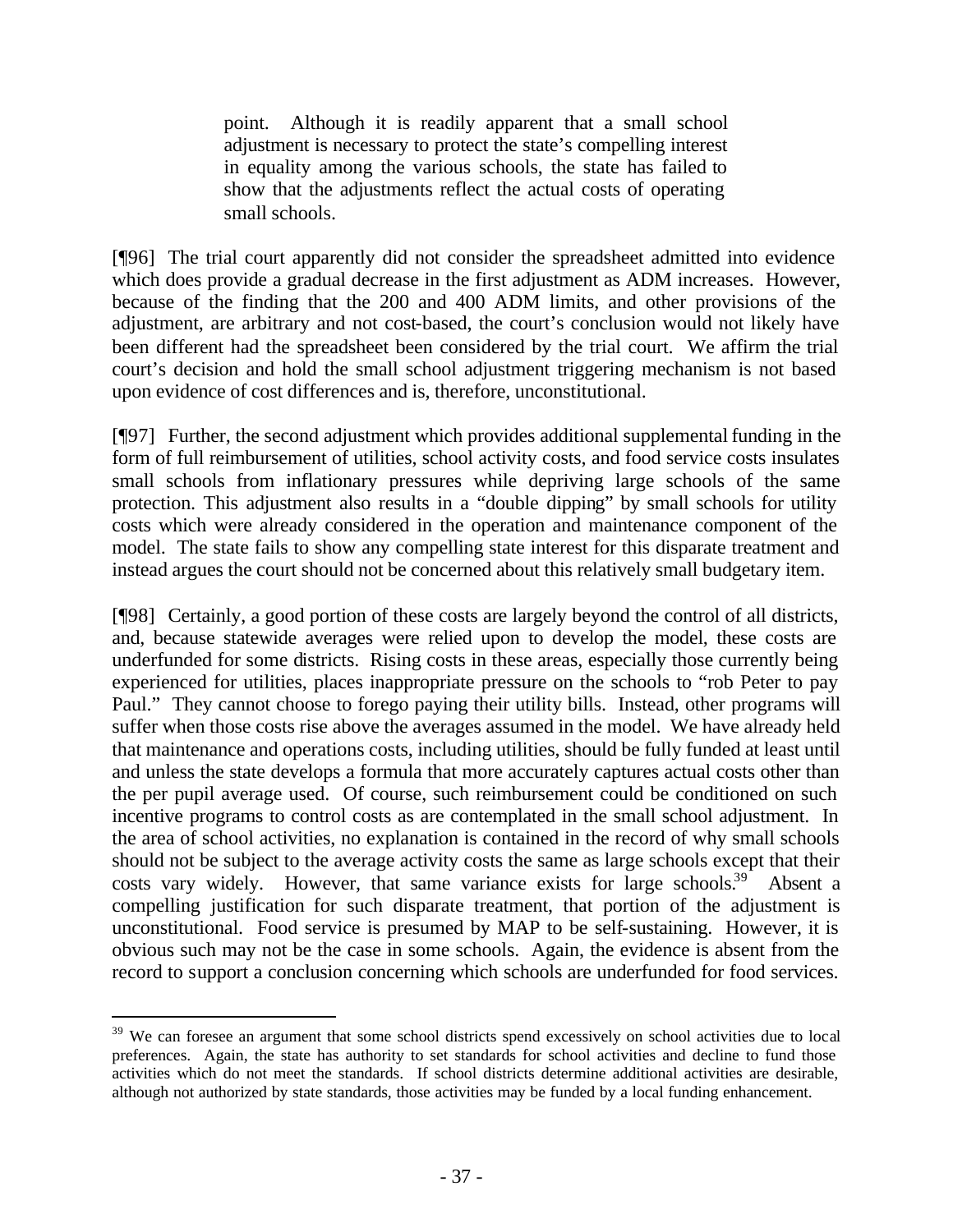We hold the actual costs of student activities and food services for all schools, both small and large, must be examined and compared to the MAP model. If the amount allocated per ADM fails to cover actual costs, the difference must be funded. These changes shall be implemented on or before July 1, 2002.

## **b) SMALL SCHOOL DISTRICT ADJUSTMENT**

[¶99] The trial court likewise found the small school district adjustment lacked justification. The statutes provide for districts with 1,350 ADM or less to receive an additional \$50,000 for each remote attendance center, districts with 1,100 ADM to also receive additional funds for maintenance and operations, and districts with 900 ADM or less to receive yet additional funds for administration. Section 21-13-328(a)-(c). The trial court found:

> Neither the original MAP proposal nor the 1997 legislation provided for a small school district adjustment. During the 1997 trial, Dr. James Guthrie, speaking to the idea of a small district adjustment for MAP said,

> > We could not find any compelling justification for keeping it. Earlier we had been advised by – at public hearings  $[that]$  small districts experienced diseconomies of scales at the districts and we wanted to genuinely explore the consequences of that embedded in a small school district reimbursement formula. But the more data that we collected, the more observations that we made, the more conversations that we had, the less justification that we could see for [a] small school district reimbursement formula and, thus, dropped it.

MAP's opinion regarding the necessity of a small district adjustment did not change over time. In a February 17, 1998, letter, MAP's Dr. James Smith stated:

> Most of the sources of diseconomies will have been addressed when MAP's recommendations regarding small school adjustments for transportation, special education, utilities, student activities, and food service are adopted. While MAP concedes that there may be a theoretical case for a small district formula, the data [sic] available at this time does not support any further adjustment for these districts in Wyoming. Thus, based on the best available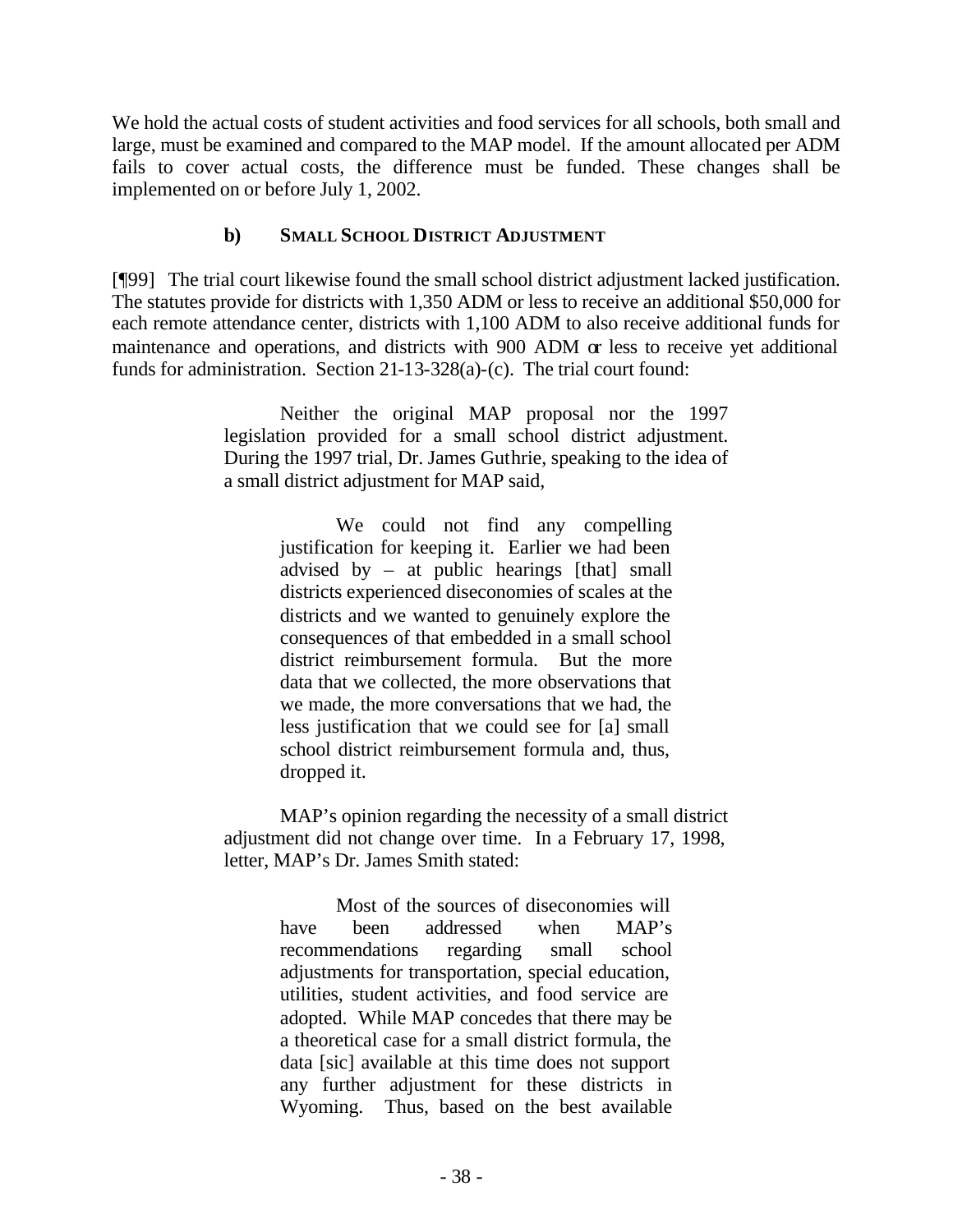evidence, MAP recommends that no small district adjustment be adopted. We do recommend that this issue be revisited in the future in light of valid and reliable information. Therefore, we recommend that the Department of Education collect and analyze, over time, data aimed specifically at determining central administrative costs associated with operating small school districts.

[¶100] The challengers contend the small school district adjustment is based upon incomplete and unreliable data and assumptions. The trial court found those claims were valid given the fact the state's expert recommended against such an adjustment. No persuasive data supported either the ADM cutoff or the  $$50,000$  amount.<sup>40</sup> Even if the data relied upon were accurate as claimed by the small school districts, no attempt was made to review data from the larger districts to determine if the cutoff made sense. Certainly, large districts also have remote attendance centers. Yet the statewide averages for administration costs were considered adequate for them. Again, disparate treatment of schools based upon arbitrary standards cannot be justified. We affirm the trial court's decision and hold the small school district adjustment unconstitutional. If the legislature is convinced small school districts are not properly funded, any adjustment must be based upon documented shortfalls under the MAP model that are not equally suffered by larger districts.

### **c) REGIONAL COST ADJUSTMENT**

[¶101] Given the geographic and economic diversity of the State of Wyoming, wide ranges in the cost of living exist. The MAP model which is based upon statewide average expenditures unavoidably resulted in estimated costs below those actually experienced in some areas of the state. That result was constitutionally unacceptable, and all parties recognized some form of a cost-of-living adjustment was essential to the validity of the new funding system. While MAP never "went shopping" as originally intended, it was understood the cost for individual school districts to purchase the necessary components of the education delivery system would be higher in some areas of the state than the average expenditures. Consequently, MAP recommended the foundation allocation produced by the model be adjusted based upon the WCLI. $41$  As noted by MAP, "[b]ecause this index has

<sup>&</sup>lt;sup>40</sup> Compounding the arbitrariness of the remote attendance center adjustment, such schools are defined by zip codes leaving remote centers located within the same zip code with the misfortune of being excluded from the funding even though, according to the state, they incur unfunded costs.

<sup>&</sup>lt;sup>41</sup> The WCLI is computed by the Department of Administration and Information on a semi-annual basis for each county of the state and uses weighting factors to determine the relative importance of the various items in a consumer market basket as developed by the Bureau of Labor Statistics in its construction of the national Consumer Price Index.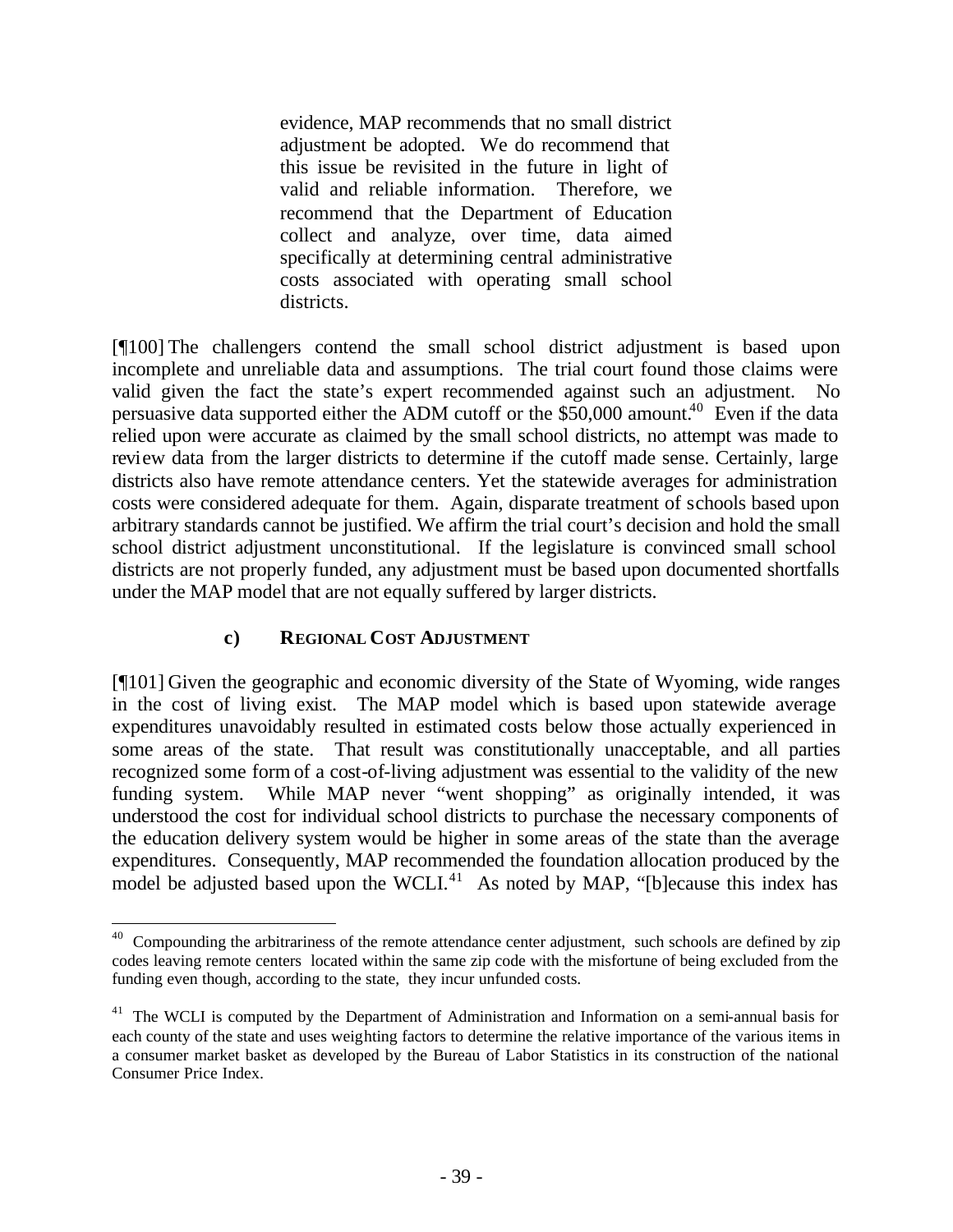been developed for the purpose of administering the state's property tax system, it cannot be subject to any suspicion that its use for purposes of education equalization is biased." The broad categories of items measured and their weighted relative importance to the consumer are: housing (40.9 percent), transportation (17 percent), food (15.8 percent), recreation and personal care (13.2 percent), medical (7.1 percent), and apparel (5.9 percent).

[¶102] MAP recommended, and the legislature agreed, to exclude the medical component of the index, modify the housing component to exclude the rental of shelter subcomponent, and apply the remainder. Section  $21-13-309(0)(ii)$ . The medical portion was eliminated because the cost of personnel as contained in the model includes the cost for medical insurance. Although MAP recognized there were some medical costs in addition to insurance, it concluded there were insufficient time and resources to explore reweighting those costs for inclusion. Further, medical costs represented only 7.1 percent of the total. MAP also recommended excluding the rental of shelter component from the index because, it reasoned, differences in those costs would be due to the relative desirability of various locations in the state. If schools were able to pay teachers more because of those higher costs, the result would be overcompensation in desirable locations because the teachers would enjoy both the "amenity" of living in those locations and higher pay.

[¶103] As discussed above, the MAP model selected by the legislature allocates funds to each district based upon statewide averages of the historic expenditures of those districts. If we can assume districts were not paying more for teachers than needed to attract and retain them, $42$  the differences in teacher salaries across the state must necessarily be due to differences in cost of living or other unique characteristics of a particular location that required higher salaries in order to attract and retain teachers. If a high cost-of-living district necessarily paying higher salaries is allocated funds based on average salaries, that allocation is not cost-based. Application of the cost-of-living adjustment was an effort to more accurately represent the actual cost of hiring personnel in a particular location.<sup>43</sup> To exclude the rental of shelter subcomponent of the WCLI is to presume a school district does not have to offer a salary that allows teachers to afford to live in that district. It is only reasonable to presume that teachers, like the rest of us, will behave over time in an economically rational manner and seek employment where they can afford to live. Consequently, to accurately reflect the cost of providing education, the funding system must enable schools to pay higher salaries if required to by the local economic conditions. Housing costs, like the cost of other

<sup>&</sup>lt;sup>42</sup> MAP concurs in this assumption and offers as evidence the fact that some districts were accumulating surpluses indicating they had more money to use for salaries and chose not to do so.

<sup>&</sup>lt;sup>43</sup> In *Campaign for Fiscal Equity*, 2001 WL 96215, at \*60, the court recognized that "[s]chool districts face signific ant variation in costs to deliver educational services, which in turn affects their ability to pay for various educational inputs." The court noted longstanding recommendations had been made by various blue ribbon panels to include regional cost estimates in the state aid formulas and the State Education Department had concluded that "[t]he failure to explicitly recognize geographic cost differences within the major operating aid formulas has led to formula allocations which are inequitable."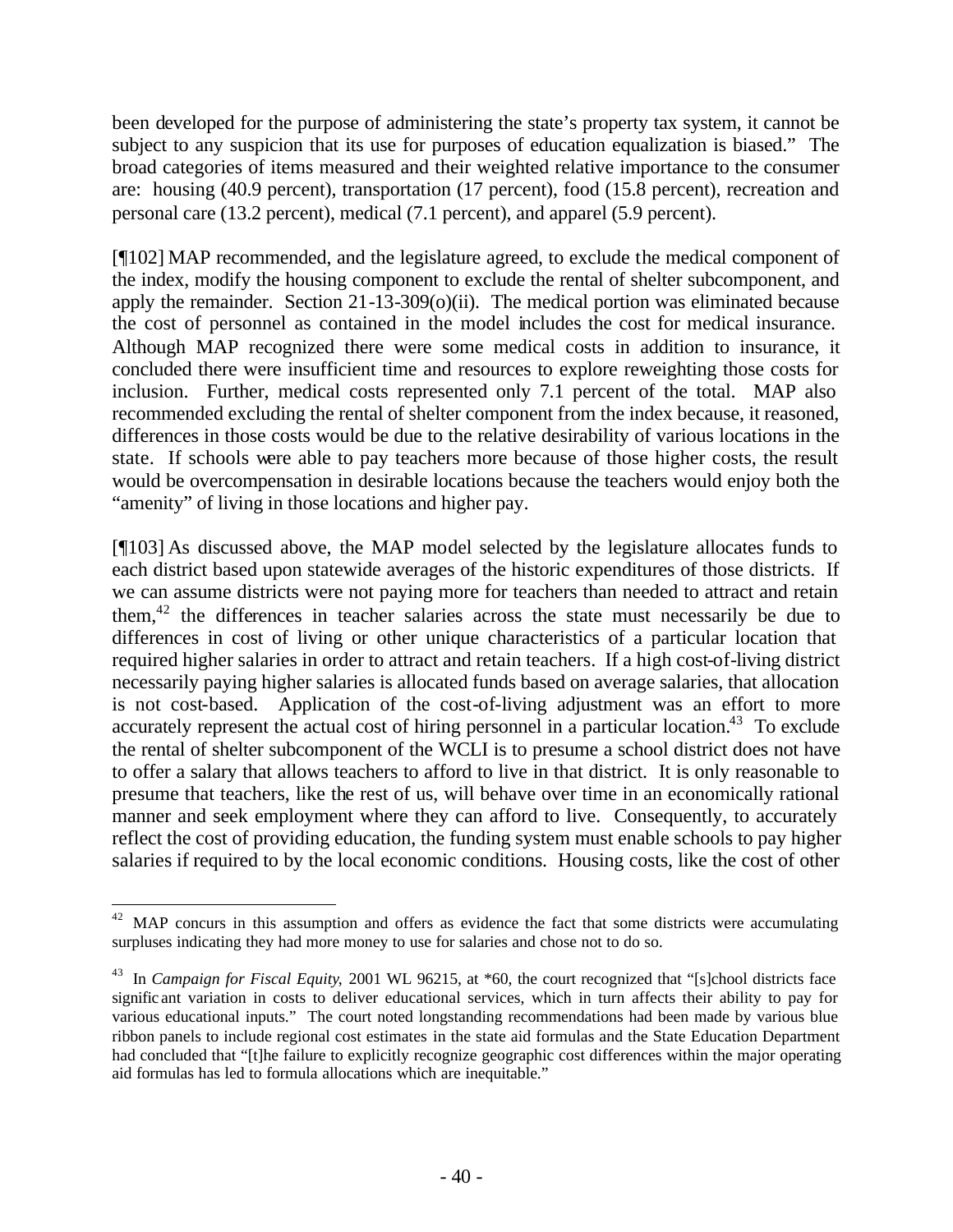commodities, are driven by supply and demand. High demand, creating higher prices, may be caused by the quality of life a location provides or economic growth fueled by external forces such as the energy booms with which we in Wyoming are so familiar. A school funding system, 80 percent of which represents personnel costs, which ignores that economic reality cannot be cost-based.<sup>44</sup>

[¶104] We question the logic of the state's position that a district's subjective "amenity value" can be accurately quantified and conclude it should not be considered an element of compensation. The record does not contain any evidence which would support an attempt to quantify cost differences based on a subjective amenity value. Many would consider communities like Lander, Sundance, or Cody to have tremendous amenity value yet the cost of living in those communities is below the state average. High housing costs in communities impacted by energy development may have little to do with amenities but instead reflect high demand. The focus must be upon what it reasonably costs a district to attract and maintain quality teachers. Therefore, we reject the use of an amenity value.

[¶105] The trial court held removal of the housing and medical components from the WCLI "undermined its validity," and the state failed to prove the amenity value of a location corresponded to the housing component of the index. The court recognized that whatever method was chosen by the legislature to reflect regional differences need not be perfect but must be a "reasonably comprehensive measure of those differences." We affirm the trial court and hold § 21-13-309(o)(ii) unconstitutional and order statewide average salaries must be adjusted for the full cost-of-living differences using either the entire WCLI or another reasonable formula which includes a full housing component, including the rental of shelter costs, and a medical component to cover costs not included in the benefits portion of the salary component. This change shall be implemented on or before July 1, 2002.

### **d) KINDERGARTEN ERROR**

[¶106] The trial court found:

<sup>44</sup> The state argued Teton County, the district challenging the cost-of-living adjustment, did not prove it was suffering under the existing adjustment which excluded housing. The trial court made no findings on that point and concluded the adjustment was invalid for other reasons. Although substantial evidence was introduced concerning the harm to Teton County's schools which we find both persuasive and not surprising, the burden of proof was on the state to prove the system's disparities were cost-based, not upon the schools to prove harm. We note that, pursuant to Wyo. Stat. Ann. § 9-2-109(e) (LEXIS 1999), the compensation commission recommended a housing allowance for state employees working in Teton County of \$678.75 effective July 1, 2000, to offset the higher cost of housing in Teton County, apparently recognizing the cost of hiring state employees in that location was higher than others. In contrast, the legislature's regional cost adjustment for Teton County teacher salaries only results in approximately \$355 per teacher under the prototypical model, approximately one half of what is allocated for state employees.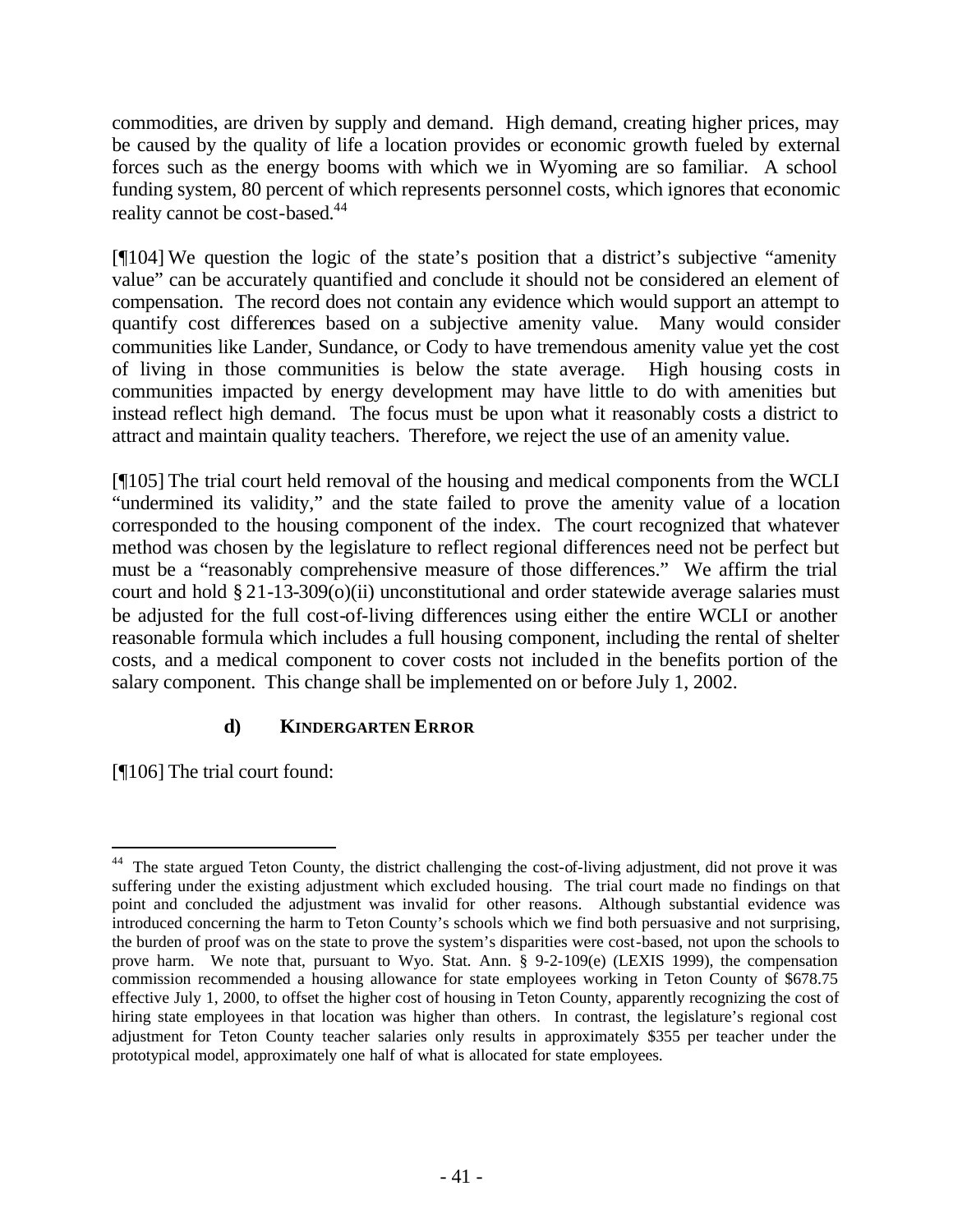Both the MAP prototype and the school funding legislation for the 1998-99 school year contained an error in the ADM calculation for kindergarten students. Kindergarteners were counted at a full rather than  $\frac{1}{2}$  ADM, even though they only attend school for half of the school day. "While it seems counterintuitive, the  $\frac{1}{2}$  K correction actually increases funding per prototypical ADM count because the numerator (expenditures) remains the same while the divisor becomes smaller, thus reflecting the actual funding of  $\frac{1}{2}$  K ADM." The 1999 revision to the school finance system corrected the  $\frac{1}{2}$  K error by dividing the ADM for each district's kindergarten students by 2. W.S.A. § 21-13-309(m)(i), (p), and (s).

The school districts claim they are entitled to payment of those funds which they would have been entitled to if the legislation had properly accounted for kindergarten students during the 1998-99 school year. Every district was underfunded in varying amounts, for a statewide total of \$13,930,000. In denying this claim, the trial court found the school districts had failed to show harm. This is an incorrect application of the strict scrutiny test burden of proof, and that burden was in fact the state's to show a compelling state interest.

[¶107] The state does not dispute the error or the underfunding but essentially claims it is "water under the bridge" since that funding was for previous years and awarding it now would result in overfunding. However, if no elements of the model are overfunded, as Joseph H. Simpson, Deputy State Superintendent of Schools, testified and as we believe is the circumstance, the money to supplement for the kindergarten error had to come from some other school district fund whether it was accumulated reserves or other components.

[¶108] The school districts' claim is not in the nature of a tort action, precluded as essentially the state suing itself. *Carbon County School District No. 2 v. Wyoming State Hospital*, 680 P.2d 773, 775 (Wyo. 1984). No damages per se are being sought, merely those funds necessary to fully fund the school districts and permit them to provide kindergartners with their fundamental right to an education. Stated another way, the school districts seek the funds which were necessary for the state to fulfill its obligation to educate, as administered by the school districts. We have, heretofore, in this opinion provided solely prospective remedies for the identified model adjustment deficiencies. However, the kindergarten error is not like these other claims, it is not based on a theoretical or legal dispute. It is an admitted mistake in calculation and recordation at a legislative level. The claim is more in the nature of a request for determination of correlative rights between state entities. *Campbell County School District v. Catchpole*, 6 P.3d 1275, 1287 (Wyo. 2000).

[¶109] The state has the obligation to appropriate the necessary monies to fund the educational basket. It does so through a model which has no overfunded components. It acknowledged an error in the kindergarten component computation which caused it to underfund school districts in 1998-99 for this component. The school districts, as the local agents of the state charged with administration of the funds to supply the basket to children,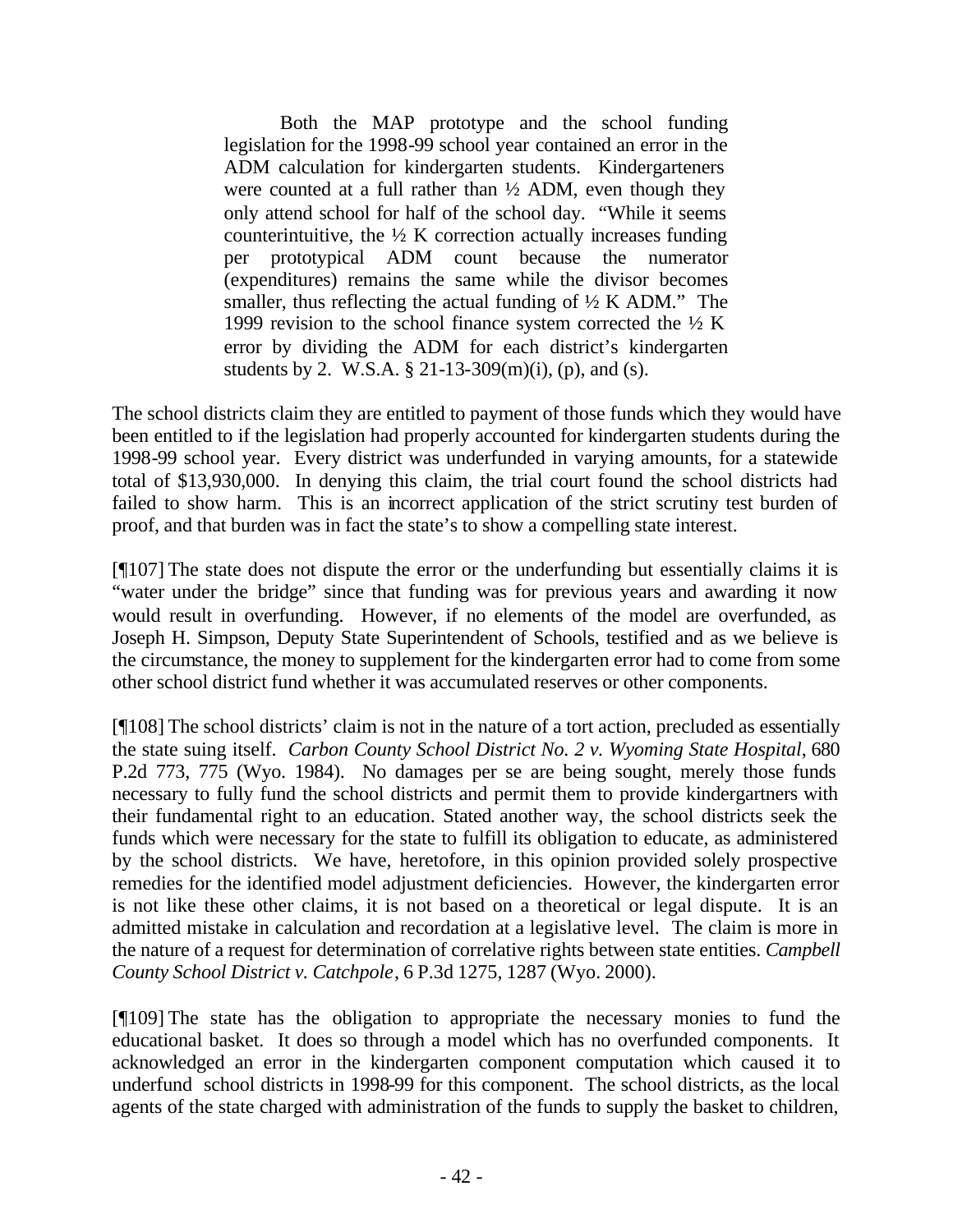had to somehow absorb the state's admitted failure to properly fund the kindergarten component. Logically, these funds came from either reserves or other components and thereby potentially endangered delivery of other aspects of the basket. Shrugging off this failure of the state as "water under the bridge" is wholly ineffectual and unacceptable.

[¶110] We reverse the trial court's denial of the claim and order the legislature, on or before July 1, 2002, to make a one-time apportioned supplement to fully fund each school district's 1998-99 kindergarten component cost, in the total aggregate amount of the \$13,930,000 funding error.

# **II. Capital Construction**

[¶111] The capital construction finance system remains unchanged in its essential elements and continues to be tarred with the "same brush of disparate tax resources." As a result, we affirm the trial court's decision and hold the current capital construction system to be unconstitutional.

[¶112] Briefly, the state's position is that the Wyoming legislature has complied with what it interprets is required for the capital construction finance system: no deficient facilities. Apparently relying on the state grant and loan program, the state asserts that each and every school district in the State of Wyoming has available for building construction or remediation the total resources of the state to the extent needed to replace deficient facilities. According to the state, the capital construction financing reforms provide for the equal treatment of all the state's school districts, and wealth-based classifications do not exist. Therefore, the state argues the trial court's determination should be overruled and the capital construction financing system should be held constitutional.

[¶113] In response, the school districts claim a comparison of the former capital construction financing scheme to the current scheme demonstrates that the state has made no substantive changes and has failed to eliminate local wealth-based disparities. The school districts contend the evidence presented in the record reveals that the unfunded capital construction needs of school districts continue to mount, and the record supports the trial court's findings and conclusions.

# **A. Funding**

[¶114] The state contends that the *Campbell* disposition of capital construction was resultoriented and provided no guidance to the legislature as to the means of accomplishing the result. The state claims the legislature looked to local bonding as the solution because *Hinkle* plainly stated that "each school district, acting separately, will have to provide financing for capital construction needs through bond issues" and there can be no wealth-based disparity caused by bond financing. Accordingly, the state insists that this court has preapproved local bonded indebtedness as the sole method by which to finance capital construction without subsequent overruling in *Washakie* and *Campbell. Hinkle* is not authority for this contention, and this assertion is incorrect. As this court has stated during thirty years of jurisprudence in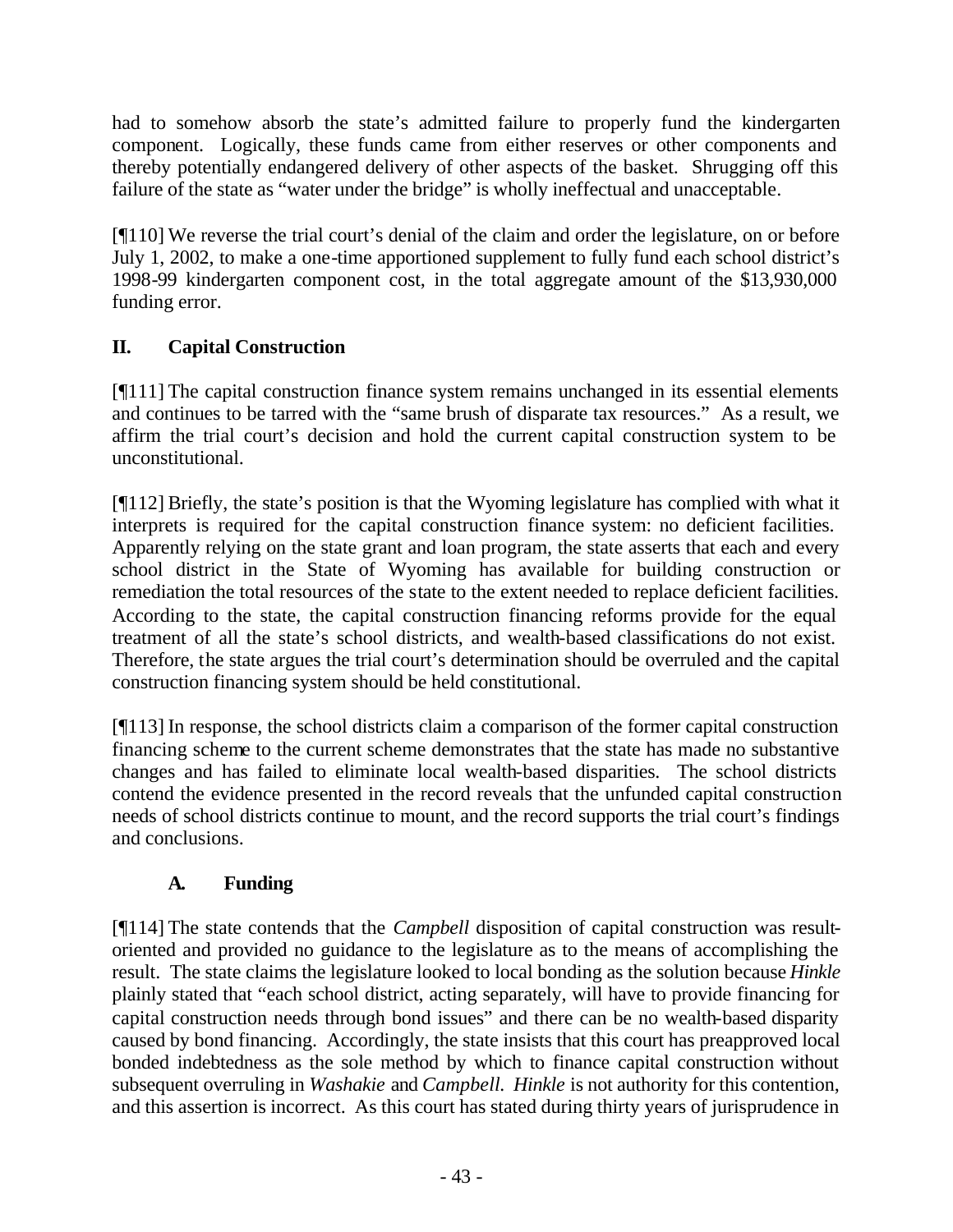*Hinkle, Washakie,* and *Campbell,* Wyoming schools are the responsibility of the state as a whole and must be financed by the state as a whole.

[¶115] Since *Hinkle*, we have offered a number of suggestions explaining how the legislature could achieve constitutional school financing. *Hinkle* was a very simple case centering around Bairoil, a rich school district. 491 P.2d at 1236. Bairoil had been aligned with Rawlins because of its close proximity; however, a Sweetwater County school district, in an effort to enhance its assessed valuation, attempted to unify with the Bairoil school district. Under facts vividly illustrating the harm of wealth-based disparities, *Hinkle* pointed out that relying upon local wealth to finance a state school system was unconstitutional. 491 P.2d at 1237. With much detail, *Hinkle* described the needed legislation required to resolve the unconstitutional wealth-based disparities. 491 P.2d at 1238. The state is correct that *Hinkle* did not disapprove of bonds issued locally; however, *Hinkle* cannot be read so simplistically as to believe that it limited capital construction funding to local school district bonding. At an early stage, *Hinkle* recognized the inherent inequities of school financing primarily dependent upon local wealth and declared it unconstitutional. Almost ten years later, this court again rejected these inherent inequities in *Washakie.*

[¶116] As *Washakie* noted, local real and personal property taxes had remained the primary source of revenue for school districts. 606 P.2d at 323*. Washakie* held that unconstitutional inequalities in the educational opportunities available to Wyoming students were created when school districts' funding levels primarily depended upon local wealth. Noting that the state constitution only *limited* bonded indebtedness, *Washakie* stated that there is no constitutional requirement that school buildings must be built by creation of debt.It offered for consideration the option of a statewide reserve fund for building construction. 606 P.2d at 337.

[¶117] Twelve years later, the situation remained unchanged, and *Campbell* reiterated this court's constitutional objections to the capital construction financing. At that time, an independent, state-commissioned study (MGT study) reported the schools' need for new construction, renovation, and repair totaled \$275 million, and the legislature had designated a mere \$5 million as capital funding. *Campbell,* 907 P.2d at 1274.

[¶118] *Campbell* noted that, under the financing statutes then in place, the primary source of revenue for major capital facilities renovation and construction remained the sale of bonds paid for out of mills levied against a school district's assessed valuation. The constitution prohibits a school district from bonding beyond 10 percent of the assessed value of the school district. Wyo. Const. art. 16, § 5. Due to low assessed valuation, five Wyoming school districts exceeded 100 percent of legal bonded indebtedness, and less wealthy districts could not rely on bonds to finance needed capital construction because total bonding capacity was far less than needed funds. At that point, bonding was futile.

[¶119] *Campbell* determined that post-*Washakie* legislative changes, in actual operation, had not removed the inequities from this vital part of the total educational package. The requirement of "statewide availability from total state resources for building construction or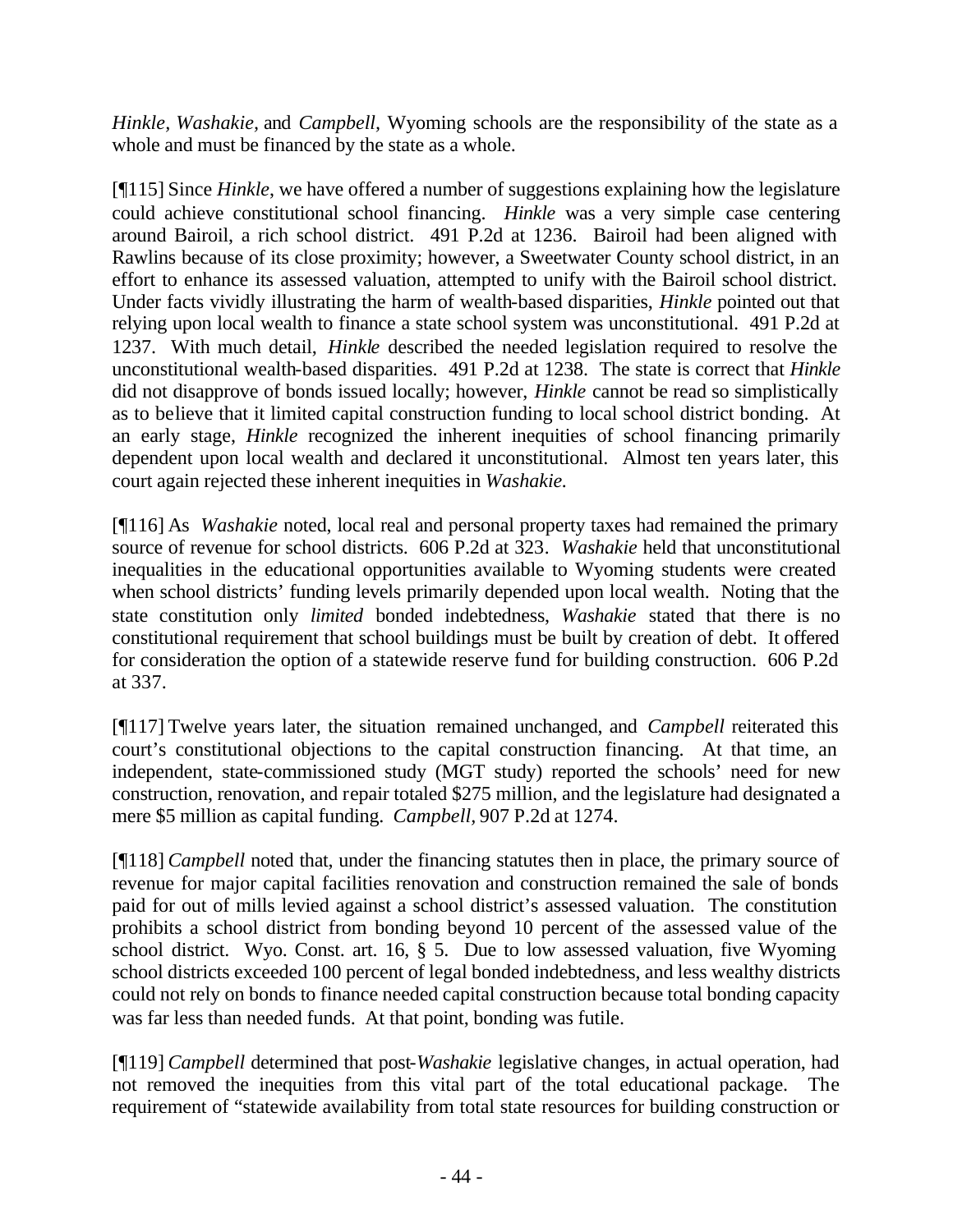contribution to school buildings on a parity for all school districts" had been virtually ignored. *Washakie,* 606 P.2d at 337. Capital construction financing was unavailable for many. *Campbell,* 907 P.2d at 1275.

[¶120] *Campbell* reiterated that safe and efficient physical facilities with which to carry on the process of education are a necessary element of the total educational process and state funds must be readily available for those needs. *Id.* Since 1971, this court has rejected wealth-based disparities, and, since 1980, this court has stated that deficient physical facilities deprive students of an equal educational opportunity and any financing system that allows such deficient facilities to exist is unconstitutional. Despite this, the state presents a capital construction financing scheme that is fundamentally unchanged, unconstitutionally wealth-based, and inadequate. Once again, we plainly state that any capital construction financing system based primarily upon a school district's assessed valuation necessarily means that the financing system is primarily dependent upon local wealth. The disparities in local wealth will produce unconstitutional disparities in educational opportunity if the school districts' funding options are a function of assessed valuation. *Washakie*'s many recommendations had one aspect in common: change the financing basis from local wealth to the "wealth of the state as a whole," as permitted by the state constitution, and collect revenues and redistribute them in a manner that ensures a constitutional education is delivered in a safe and efficient facility. 606 P.2d at 336.

[¶121] Since *Campbell,* the legislature has again studied capital construction needs, and, as must have been expected, needs have risen dramatically and now stand at over \$565,000,000 along with over \$303,000,000 in deferred maintenance. More importantly, by the state's own assessment as well as the school districts', the percentage of inadequate facilities has risen and threatens the educational opportunity and quality of yet another generation of school children.

[¶122] The legislature failed to enact any changes in capital construction financing legislation until 1999. That legislation required the DOE to establish standards for adequacy for new construction and an assessment program for existing facilities. Following assessment, school districts must be notified when a building appears on the list and must report proposed remedies back to the DOE. The DOE and its advisory committees notify the legislature when school districts either cannot or will not remedy the inadequacy because it has exceeded bonding capacity or voters refuse to pass bonds for funding. School districts can finance capital construction for deficient facilities in immediate need through either bond issuance that may earn them a state mill levy supplement for debt service<sup>45</sup> or through a

<sup>&</sup>lt;sup>45</sup> The trial court explained the mill levy supplement program:

The mill levy supplement requires districts to levy two unequalized mills before they are eligible to receive the supplement. When districts qualify for the supplement, the third mill is then equalized to the level of 150% of the statewide average per adm. The mill levy supplement program does not alter the constitutional debt limitation, but rather serves to speed repayment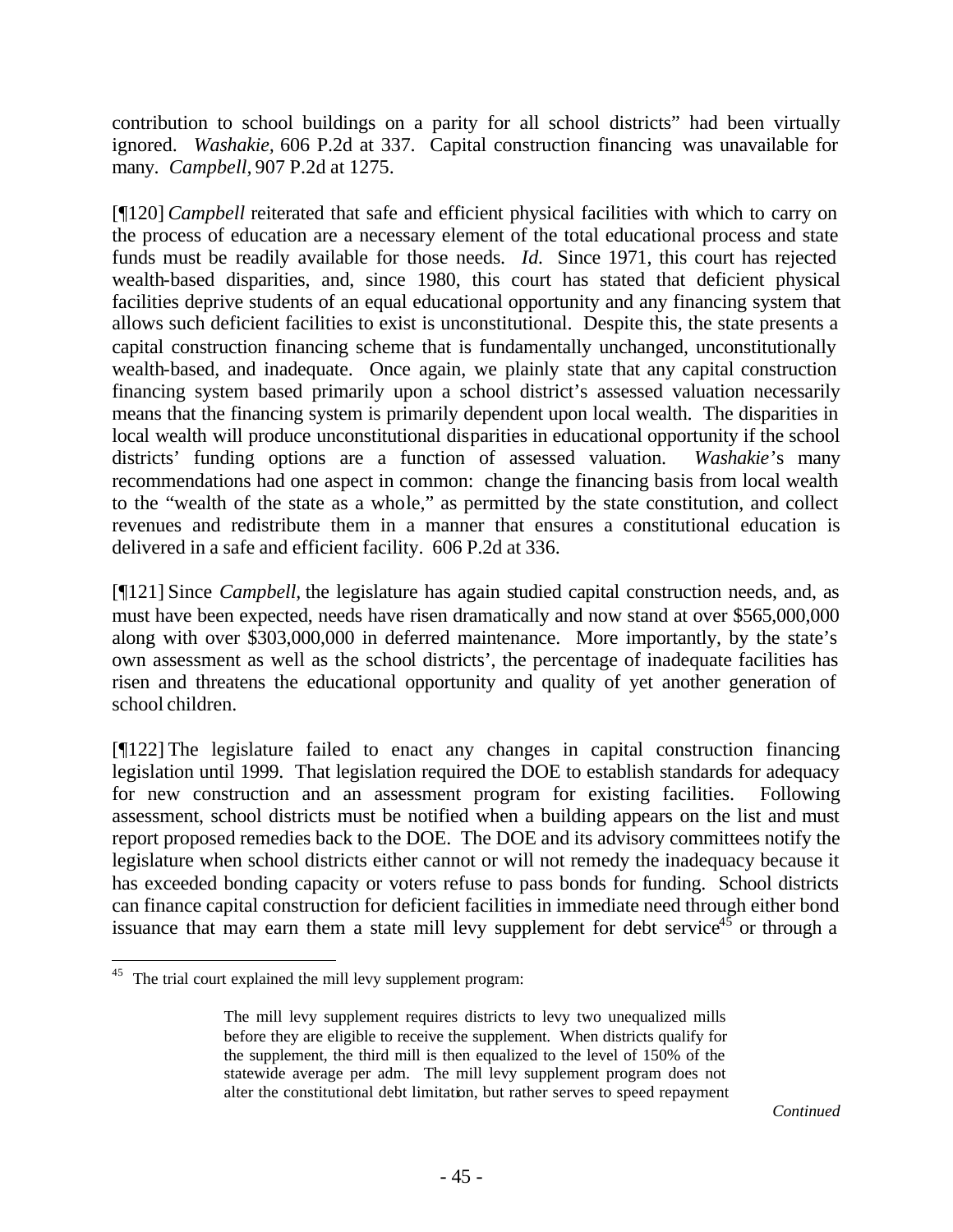lengthy, laborious application process for a state grant.<sup>46</sup> A state grant is available only if a district is at least at 90 percent of bonded indebtedness. The grant proposal is submitted to the governor and legislature for consideration by the legislature with no assurance of approval. The state argues that, because the statutes require the DOE to define and identify

In *Campbell,* we determined that the amount of money raised by local optional mills, in place at the time, was totally dependent upon the local wealth of individual school districts and the presence of such wealth bore no relationship to the expense of educating students in any particular community. The mill levy supplement program is fraught with the same wealth-based disparities. As we stated in *Campbell*, 907 P.2d at 1269*:*  "Property taxes, levied against assessed property valuation, generate different amounts of revenue for each school district since the assessed property valuation of each school district varies." The remarkable inequities that have arisen from the current capital construction finance system are illustrated in the *Statistical Report*  Series No. 1 – 1998 School District Property Valuations, Mill Levies and Bonded Debt, a report prepared by the DOE. The report reveals the disparate assessed valuations of each school district. In Wyoming, there is a disparity in the assessed county valuation of \$1,495,260,165 in Campbell County to \$33,275,890 in Niobrara County. In context, this means that a mill levied in Campbell County would yield approximately \$1.5 million a year while a mill levied in Niobrara County would yield approximately \$33,000. At trial, Dr. Picus and Richard H. Miller each testified as to the effects of such disparity which is that, with voter approval, if there is enough local wealth, a school district could build a world-class school. On the other hand, a school without such wealth and bonding capacity would not be able to build a similar school.

<sup>46</sup> The trial court accurately explained the grant program:

. . . .

\_\_\_\_\_\_\_\_\_\_\_\_\_\_\_\_\_\_\_\_\_\_\_\_\_\_\_\_\_\_\_\_\_\_\_

The grant application process involves submission of a request to the Wyoming Department of Education, review by an advisory committee, review by the State Superintendent and, if approved, submission to the Governor and Legislature for consideration. *See* W.S.A. § 21-15-111. At any step along the way, funding for the proposed project may be reduced or eliminated. The grant program requires districts to bond at 90% of their assessed valuation and demonstrate that proposed capital construction projects will remediate or replace facilities which have been determined to be not only "inadequate" but also "in immediate need of capital construction." *See* W.S.A. § 21-15-111 (c) and (e).

The grant program makes significant progress toward the goal of eliminating wealth disparity, but it falls short for several reasons. First wealthy districts are free to use local wealth to meet any need the voters may approve without being subjected to the substantial set of limitations imposed upon the other districts. Second, unlike the wealthy districts, the others must nearly exhaust their bonding capacity before they can even apply for a grant. *See* W.S.A. § 21-15-111(e). Districts with comparatively low assessed valuations do not have equal access to the State's wealth.

of a district's current bonded indebtedness. Thus, the mill levy supplement does not resolve the problem of insufficient bonding capacity in districts with comparatively low assessed valuations. Districts with needs beyond their bonding capacity must, therefore, resort to an alternative funding source.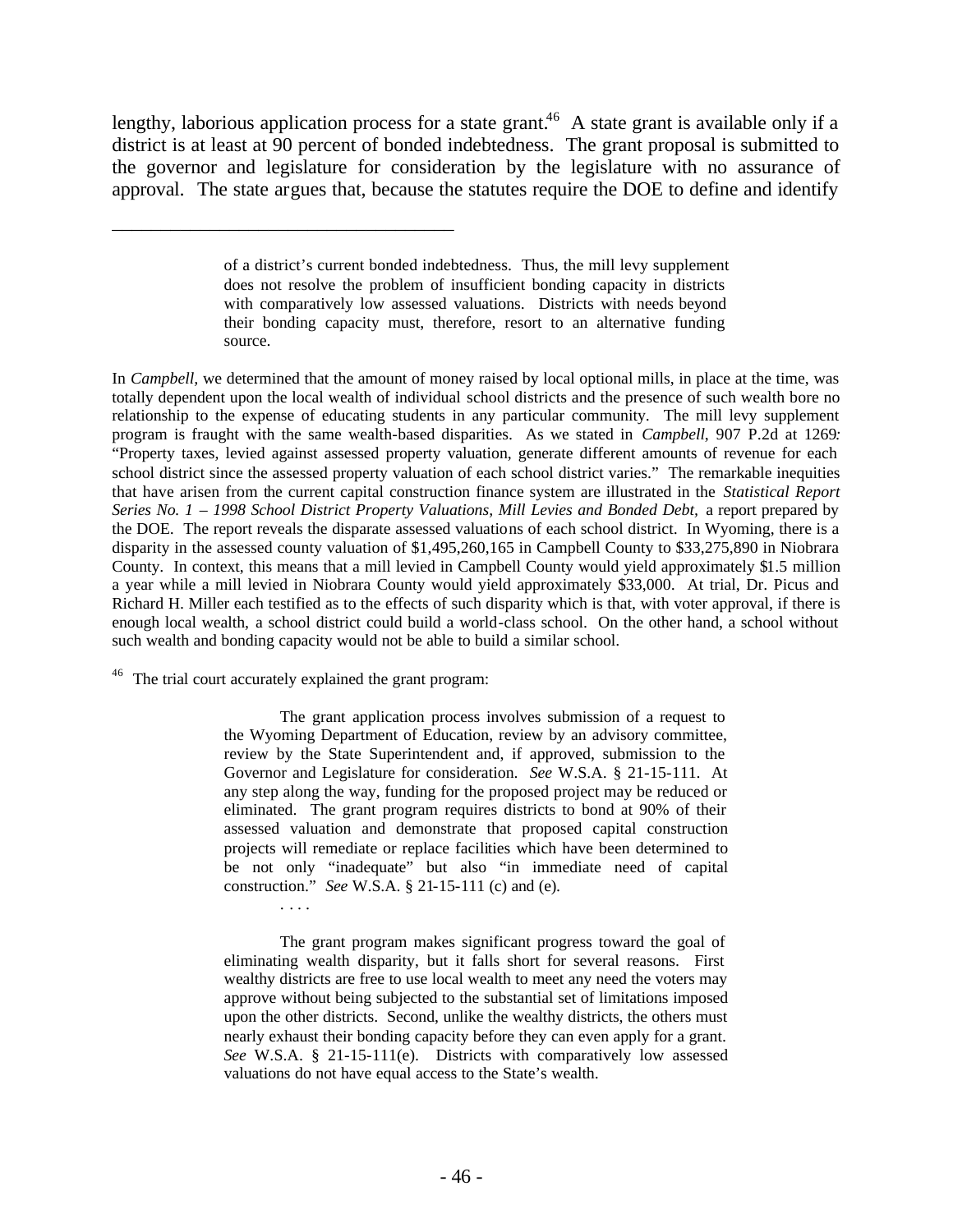inadequate facilities and to make recommendations to the legislature to eliminate those inadequacies, the statute makes the wealth of the state available to all schools. This argument fails for two reasons. First, districts which have not bonded to 90 percent, which is beyond their control, cannot qualify despite proven need. Second, the statute lacks any plan or mandate to assure legislative approval and ultimate funding. The record is devoid of evidence that the legislature has funded or intends to fund the undisputed deficiencies any time soon. Despite notice in 1998 in the MGT study that needs exceeded \$565 million, the DOE recommended only \$54.6 million between 1998 and 2001 and only \$30 million has actually been appropriated by the legislature.

[¶123] We perceive the state's failure to reform the capital construction financing system consistent with this court's direction in *Washakie* and *Campbell* is caused by the political difficulties created by such reforms. This situation, perhaps as much as any other in our state's history, underscores the need for and wisdom of three separate and independent branches of government. It is the duty of the judiciary to assure the mandates of our state constitution are followed even if it is politically unattractive. We repeat our long held conviction that any system that places the primary financial burden of providing constitutionally adequate facilities on the school districts through local mill levy taxation and local bonds is wealth-based and inherently inequitable. We again affirm that the state bears the burden of funding and providing constitutionally adequate facilities to school districts that provide an equal opportunity for a quality education.<sup>47</sup> To date, the Wyoming legislature has limited school funding taxation to property taxes although nothing prohibits it from imposing other taxation or revenue raising mechanisms. That decision, however, is the prerogative of the legislature.

[¶124] Having made the decision to fund schools by property taxation, however, the legislature is required by the state constitution to uniformly tax and assess property. Wyo. Const. art. 1, § 28; art. 15, § 11. Additionally, the taxation and revenue provisions of the Wyoming Constitution limit taxation levies, bonded indebtedness, and recapture amounts. Wyo. Const. art. 15, §§ 4, 5, 17; art. 16, §§ 1, 3, 5. Presumably because of these requirements and limitations, the present school financing statutes require a 12 mill statewide levy, a 6 mill county levy, and a 25 mill school district levy be imposed for funding of school finance operations. The levies are uniformly imposed by school district, meaning that each school district imposes a minimum of 43 mills. The legislature, however, does not impose

<sup>&</sup>lt;sup>47</sup> In *Campaign for Fiscal Equity*, 2001 WL 96215, at \*56, the defendants in the case argued the state had increased its contribution to the City of New York's public schools in recent years while the city's local effort had declined since 1986. The court's response was that "the State Constitution reposes responsibility to provide a sound basic education with the State, and if the State's subdivisions act to impede the delivery of a sound basic education it is the State's responsibility under the constitution to remove such impediments." As the New York Court of Appeals had earlier explained: "[T]he Education Article imposes a duty on the Legislature to ensure the availability of a sound basic education to all the children of the State." *Campaign for Fiscal Equity, Inc. v. State*, 655 N.E.2d 661, 665 (N.Y. 1995). The New York Supreme Court continued: "The State's power over education is plenary." 2001 WL 96215, at \*56. We find this logic to be convincing.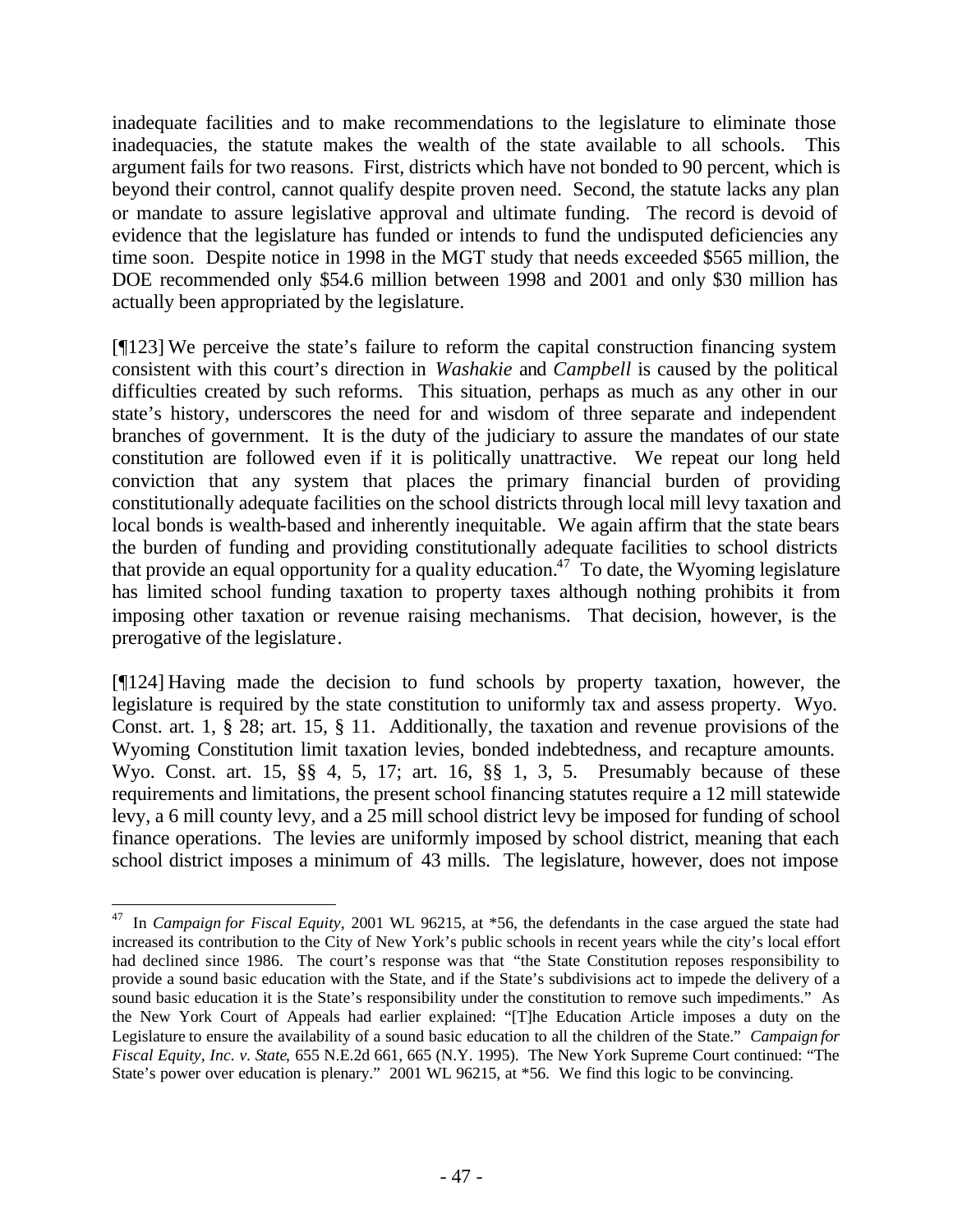any kind of statewide mill levy for capital construction financing. Since *Washakie,* the constitution was amended to authorize the legislature to "recapture" 75 percent of revenues generated by the local 25 mill school levy which exceeded an amount determined by formula.<sup>48</sup> The capital construction statutes contained in Wyo. Stat. Ann. §§ 21-15-105 to -112 (LEXIS 1999) do not direct that any recapture funds fund the state capital construction account established in § 21-15-111, and the operations finance statute, Wyo. Stat. Ann. § 21- 13-102(b) (LEXIS Supp. 2000), appears to devote the local 25 mill school levy to school operations finance.

[¶125] Instead, the present statutory scheme funds capital construction by placing the financial burden primarily on school districts through bonded indebtedness. School districts have not imposed bonded indebtedness levies uniformly. In 1998, fifteen school districts imposed no mill levies for bonding and interest, and thirty-three imposed levies ranging from 1.2 to 17.48. Additional mill levies are imposed which cause nonuniformity for the total number of school district mills levied. Those totals range from a low of 43 total mills levied to a high of 62.98 mills levied. We have recognized since *Hinkle* that this nonuniformity is directly caused by disparities in local wealth and is therefore unconstitutional. In addition, imposing the burden on the local school districts to tax locally to provide "local enhancement" denies the poorer districts the opportunity to fund "local enhancement," as authorized by *Campbell. Campbell* did not define the term but suggested that local innovations could become the standard required for the state as a whole. Specifically, *Campbell* stated:

> The constitution requires the legislature to create and maintain a system providing an equal opportunity to a quality education. That system must be a function of state wealth. Once the legislature achieves the constitutional mandate of a cost-based, state-financed proper education, then assuming the legislature has a compelling reason for providing a mechanism by which local districts may tax themselves in order to enhance their programs in an equitable manner, that appears to be

<sup>48</sup> Article 15, Section 17 of the Wyoming Constitution (emphasis added) provides:

There shall be levied each year in each county of the state a tax of not to exceed six mills on the dollar of the assessed valuation of the property in each county for the support and maintenance of the public schools. This tax shall be collected by the county treasurer and disbursed among the school districts within the county as the legislature shall provide. The legislature may authorize boards of trustees of school districts to levy a special tax on the property of the district. *The legislature may also provide for the distribution among one or more school districts of not more than three-fourths of any revenue from the special school district property tax in excess of a state average yield,* which shall be calculated each year, per average daily membership.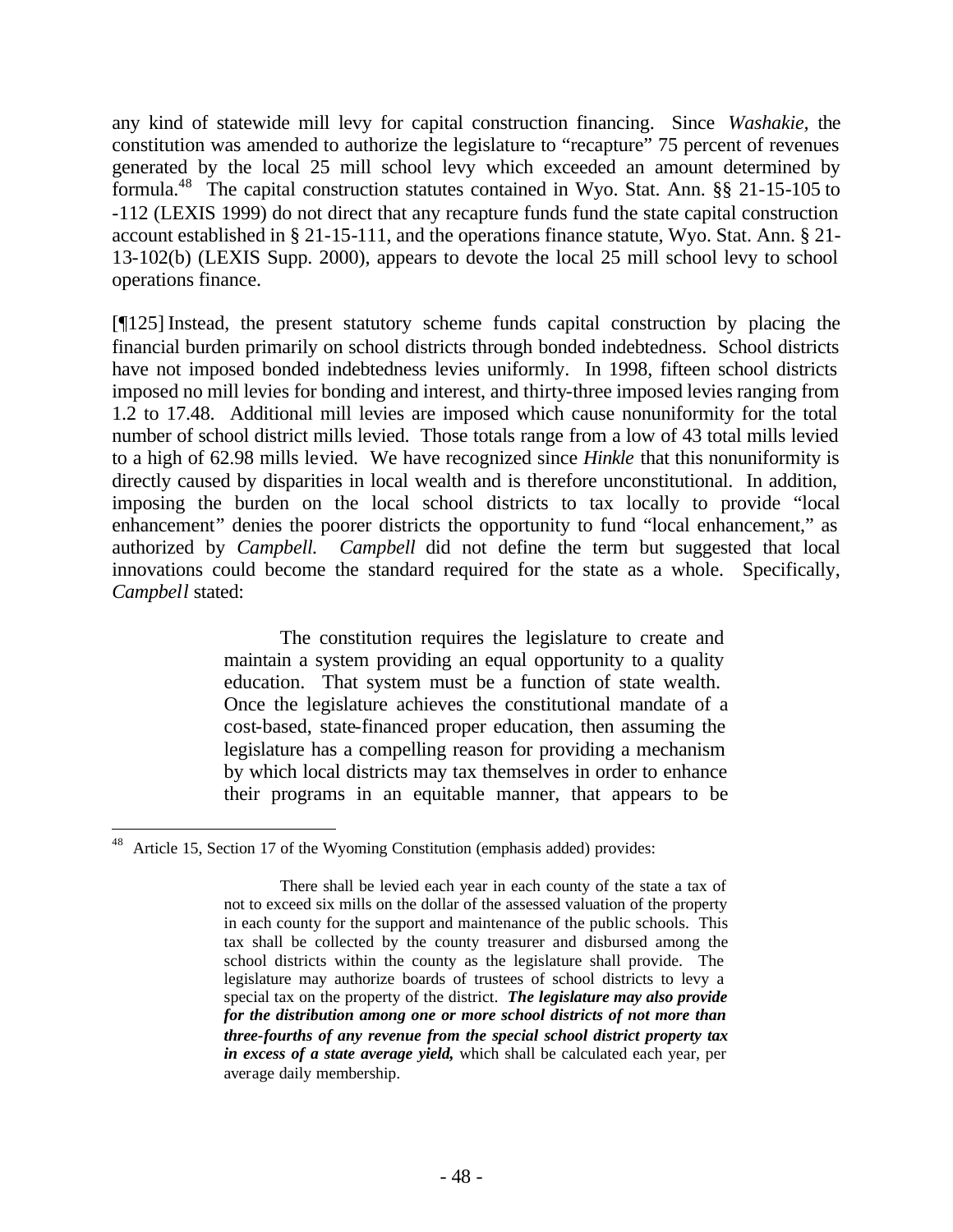constitutionally permissible. However, we inject two notes of caution. First, in *Skeen*, the two dissenting state supreme court justices did not believe strict scrutiny permits a local enhancement mechanism. *Skeen[ v. Minnesota],* 505 N.W.2d [299,] 322 [(Minn. 1993)] (Page, Gardebring, JJ, dissenting). Second, local enhancement may also result in substantive innovations which should be available to all school districts as part of a proper education. The definition of a proper education is not static and necessarily will change. Should that change occur as a result of local innovation, all students are entitled to the benefit of that change as part of a cost-based, state-financed proper education.

907 P.2d at 1274 (footnote omitted). *Campbell* discussed this concept after deciding the term "local control" could mean only a "local role" in implementing a legislatively defined proper education. Because school districts felt strongly that state control might result in "dumbing down" the education provided to students, *Campbell* defined the state's standard as the "*best* we can do" and then provided for "local enhancement" to ensure that deciding what a "proper" education was would remain dynamic and continue to evolve.

[¶126] Regarding capital construction, *Campbell* clearly allows a school district to build facilities considered innovative or world-class with money raised locally or by property taxes not subject to recapture under the constitutional provision and then leaves it to the legislature to ensure that type of local enhancement does not ultimately create a disparity in equal educational opportunity. *Campbell*'s discussion about a "local role" contemplated that, by requiring the legislature to define and fund the "proper education," the role of a local school district would necessarily change from primarily deciding how to pay for the "proper education" with inadequate funds to the new and necessary role of raising funding for "local enhancement" in order to assure innovation.

[¶127] The Wyoming Constitution does not prohibit the state from imposing a statewide mill levy taxation level for capital construction, nor does it limit the number of mills that can be levied for such a fund. Wyo. Const. art.  $15,$  §§ 4,  $15^{49}$  It merely requires that it be uniform.

Article 15, Section 15 provides:

 49 Article 15, Section 4 provides:

For state revenue, there shall be levied annually a tax not to exceed four mills on the dollar of the assessed valuation of the property in the state except for the support of state educational and charitable institutions, the payment of the state debt and the interest thereon.

For the support of the public schools in the state there may be levied each year a state tax not exceeding twelve mills on the dollar of the assessed valuation of the property in the state.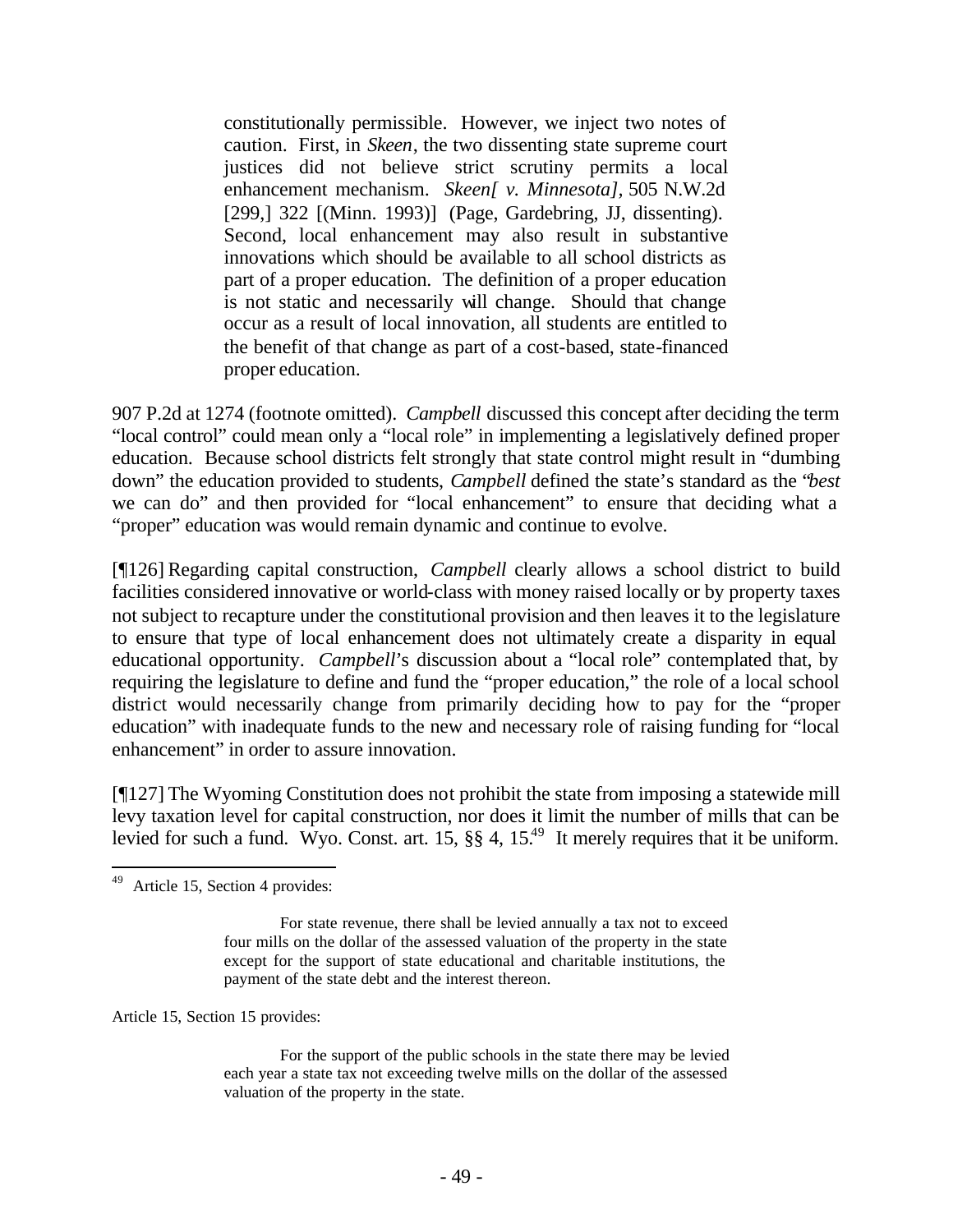Wyo. Const. art. 1, § 28; art. 15, § 11. Nothing in the state constitution prevents the legislature from raising the entire amount needed of more than \$565 million for capital construction by enacting statutes imposing a new category of statewide mill levy for capital construction at whatever level is required to raise the desired amount of money, and, if it so desires, the legislature can act within any time frame including raising all funding in a single year.

[¶128] Seizing on one sentence in *Campbell*, the state argues that the legislature's only constitutional obligation is to adopt a system that prevents "deficient" facilities. Although elimination of facilities deemed deficient according to state standards would go a long way toward meeting the constitutional mandate, equality of opportunity ultimately requires a rough measure of equality of facilities over time. Having allowed the disparities and deficiencies to develop over half a century, the legislature cannot realistically be expected to cure them quickly, and prioritizing its efforts to concentrate on truly deficient facilities is appropriate. However, all the affected parties should not lose sight of the constitutional mandate of equal opportunity, and any system ultimately adopted must be capable of providing essentially equal facilities to all Wyoming's school children over the long term.

[¶129] We hold the legislature must fund the facilities deemed required by the state for the delivery of the "full basket" to Wyoming students in all locations throughout the state through either a statewide tax or through other revenue raising mechanisms equally imposed on all taxpayers. Individual districts may fund additional facilities deemed appropriate enhancements to the delivery of education in their respective districts with locally raised revenues. The state must assure that over time appropriate local enhancements are adopted as state required facilities as the standards for an adequate education evolve. In addition, local enhancements which are not appropriate as statewide standards must not result in disparities in educational opportunities that deny students an equal education "appropriate for the times" as required by the state constitution.

# **2. Inadequacies**

[¶130] The legislature has financed two independent studies since 1995 that identified capital construction needs. Following *Campbell*'s order that constitutionally adequate funding be provided to remedy these needs, the legislature should have understood that it was obligated to enact a resource allocation plan to rebuild Wyoming's schools over some reasonable period of time. It is insufficient to simply categorize and prioritize unmet needs by DOE regulations and then place the financial burden primarily on the school districts. The legislature is required to shoulder that burden and fund those needs with statewide revenues.

[¶131] As the trial court found, the current grant and loan program does not address "inadequate" facilities nor does it ensure that even "emergency" or "immediate needs" funding will be provided at all or in a timely manner. In other words, the financing scheme has little relation to providing sufficient funds for what it actually costs to provide constitutionally adequate facilities. In fact,  $\S 21-15-107(c)$  requires the state superintendent to annually identify school districts which are inadequate *and* in immediate need. As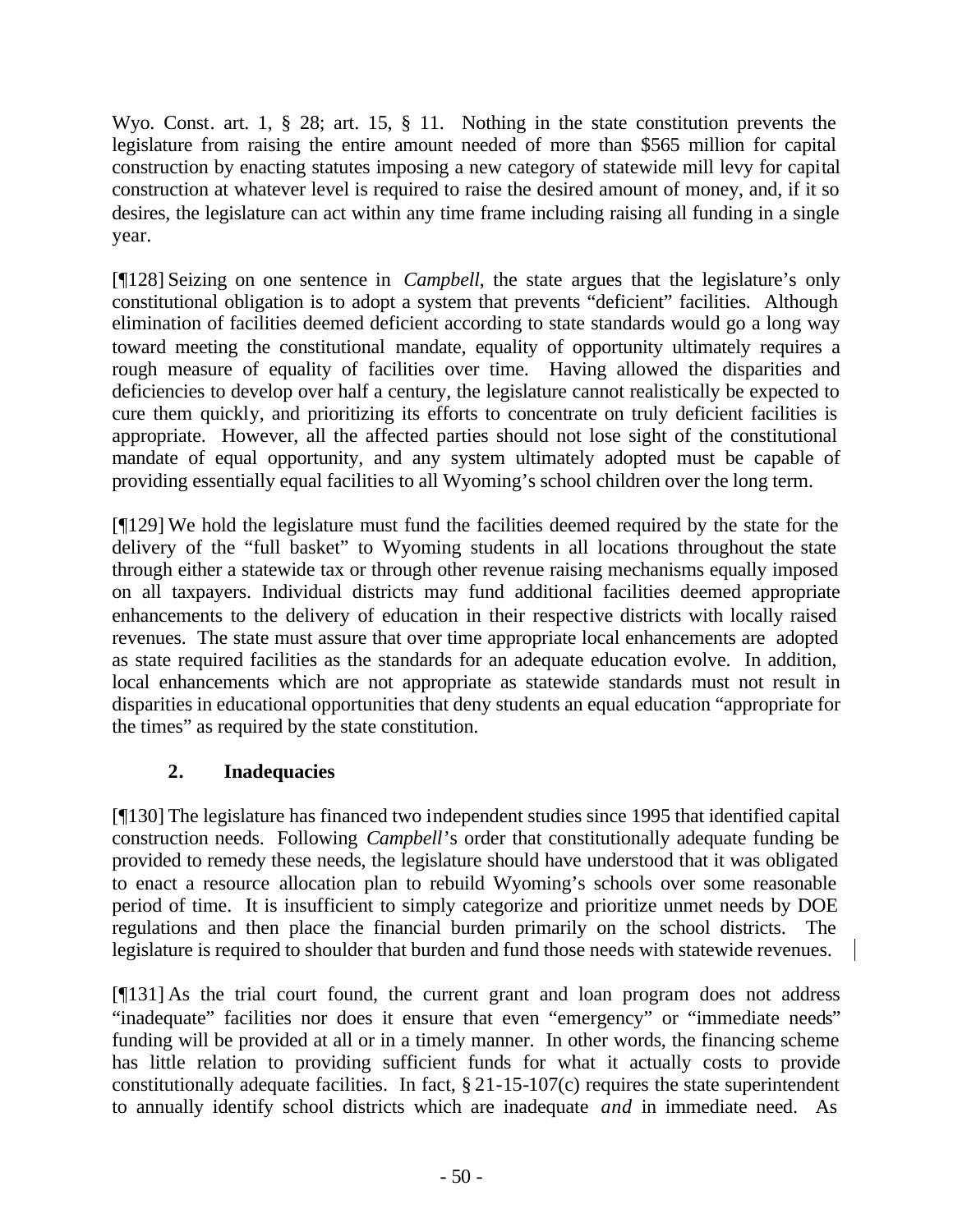Richard H. Miller testified, in order for a project to qualify for aid under §21-15-107(e), the facility must be both inadequate and in immediate need. This effectively excludes all buildings which are deemed "inadequate" but do not qualify as in "immediate need" from receiving state funds and, thus, fails to place the wealth of the state at stake to remedy admittedly inadequate facilities.

[¶132] Pursuant to the DOE rules, a study by MGT scored all buildings in each school district based upon various categories of capital construction needs. Neither the challengers nor the state complains that either the complex methodology used to assess the facilities or the resulting assessment was flawed or inaccurate. The evidence was uncontroverted, and review of the assessment indicates it sufficiently identified those educational facilities which were deficient.

[¶133] The DOE emergency rules in effect at the time of trial defined "inadequate" facilities in part as having a score of 69 or below (based upon a scale of 1-100) and "immediate need" facilities in part when scored "poor" or lower which is defined as 49 or below. To illustrate the existing deficiencies, a review of the scores for safety/building code systems compliance resulted in a score of a 46.26 out of 100. Furthermore, a review of scores for educational suitability<sup>50</sup> identified 40 school buildings that scored a 49 or below, requiring \$18,736,693 to remedy the deficiencies.<sup>51</sup> In addition, 138 buildings were identified with a score of 69 or below, requiring \$52,666,525 to remedy the deficiencies. The statewide average for technological readiness<sup>52</sup> was determined to be  $31.65$  out of 100 despite the statutory requirement that schools provide programs in applied technology and computer applications. Section 21-9-101(b). Uinta County School District No. 4 received a technological readiness score of a 2.4, and Park County School District No. 16 and Converse County School District No. 2 each received a score of 10. To remedy those facilities that are in immediate need in technological readiness would require \$26,475,754, and \$31,982,542 would be required to remedy all facilities which are deemed inadequate. A total of \$84,649,067 is required to remedy the facilities which have been found by the state to be inadequate and in immediate need of repair in both categories of technological readiness and educational suitability. Additionally, the study identified \$67,251,450 as necessary funding to assure each school district will meet the required square footage standards established by the DOE.<sup>53</sup>

<sup>&</sup>lt;sup>50</sup> Educational suitability identifies the degree to which a facility is suitable for the education program being offered.

<sup>&</sup>lt;sup>51</sup> We must make it clear that the deficiencies noted in the record are based on the MGT study which has not been updated in three years. The figures and deficiencies we note are merely illustrations. Undoubtedly, the figures and deficiencies have not remained the same.

 $52$  Technological readiness assesses the required infrastructure to support informational technology and the associated equipment, usually computers.

 $53$  The standard for school and classroom size for existing sites is as follows: elementary schools – minimum of 140 gross square feet per pupil; middle/junior high schools – minimum of 175 gross square feet per pupil; senior high schools – minimum of 210 gross square feet per pupil. Department of Education Rules for Site *Continued*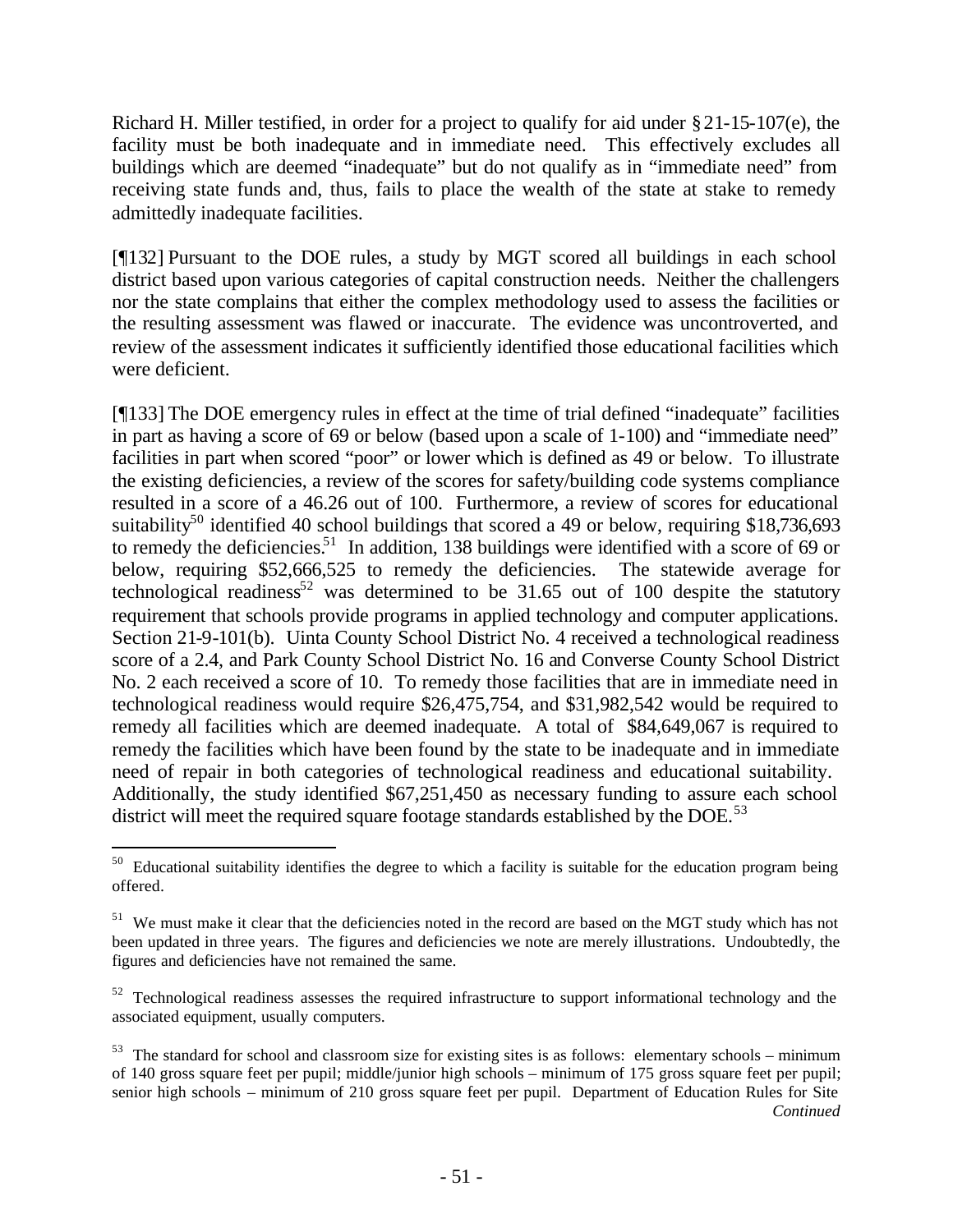[¶134] We agree with the particular methodology used in the MGT study and conclude that legislative adherence to the standards established by the DOE rules, which rely on that methodology, is required to assure "[s]afe and efficient physical facilities with which to carry on the process of education." *Campbell*, 907 P.2d at 1275. The following tables illustrate the statewide overview of the needed repairs and renovations by category:

#### **EXHIBIT 9 NEEDED REPAIRS BY SEVERITY OF BUILDING CONDITION STATEWIDE-ALL BUILDINGS**

| <b>Categories</b>                                         | <b>Subtotal</b> | <b>Cumulative Total</b> |
|-----------------------------------------------------------|-----------------|-------------------------|
| Replacement of Unsatisfactory Buildings (below 30)<br>SS. | 4,190,457       | \$4,190,457             |
| Buildings in Poor Condition (30-39)<br>S.                 | 6,115,318       | \$10,305,775            |
| Buildings in Poor to Fair Condition (40-49)               | \$41,646,164    | \$51,951,939            |
| Buildings in Fair Condition (50-59)                       | \$84,259,994    | \$136,211,933           |
| Buildings in Fair to Good Condition (60-69)               | \$107,612,766   | \$243,824,699           |
| Buildings in Good Condition $(70+)$                       | \$121,055,140   | \$364,879,839           |

#### **EXHIBIT 10 SUITABILITY COSTS BY CONDITION CATEGORY**

| <b>Categories</b>                                  | <b>Subtotal</b> | <b>Cumulative Total</b> |  |
|----------------------------------------------------|-----------------|-------------------------|--|
| Replacement of Unsatisfactory Buildings (below 30) | \$5,335,590     | \$5,335,590             |  |
| Buildings in Poor Condition (30-39)                | \$3,411,313     | \$8,746,903             |  |
| Buildings in Poor to Fair Condition (40-49)        | \$9,989,790     | \$18,736,693            |  |
| Buildings in Fair Condition (50-59)                | \$16,600,625    | \$35,337,318            |  |
| Buildings in Fair to Good Condition (60-69)        | \$17,329,208    | \$52,666,525            |  |
| Buildings in Good Condition $(70+)$                | \$46,080,850    | \$98,747,375            |  |

#### **EXHIBIT 11 TECHNOLOGY COSTS BY TECHNOLOGY CATEGORY**

| <b>Categories</b>                                  | <b>Subtotal</b> | <b>Cumulative Total</b> |
|----------------------------------------------------|-----------------|-------------------------|
| Replacement of Unsatisfactory Buildings (below 30) | \$16,605,706    | \$16,605,706            |
| Buildings in Poor Condition (30-39)                | \$5,410,211     | \$22,105,918            |
| Buildings in Poor to Fair Condition (40-49)        | \$4,459,837     | \$26,475,754            |
| Buildings in Fair Condition (50-59)                | \$2,709,095     | \$29,184,849            |
| Buildings in Fair to Good Condition (60-69)        | \$2,797,693     | \$31,982,542            |
| Buildings in Good Condition $(70+)$                | \$2,251,010     | \$34,233,552            |

Selection and School Construction for Wyoming Public School Buildings ch. XVII (General Provisions), § 7 (Standards for School Classroom Size) (1/15/01).

\_\_\_\_\_\_\_\_\_\_\_\_\_\_\_\_\_\_\_\_\_\_\_\_\_\_\_\_\_\_\_\_\_\_\_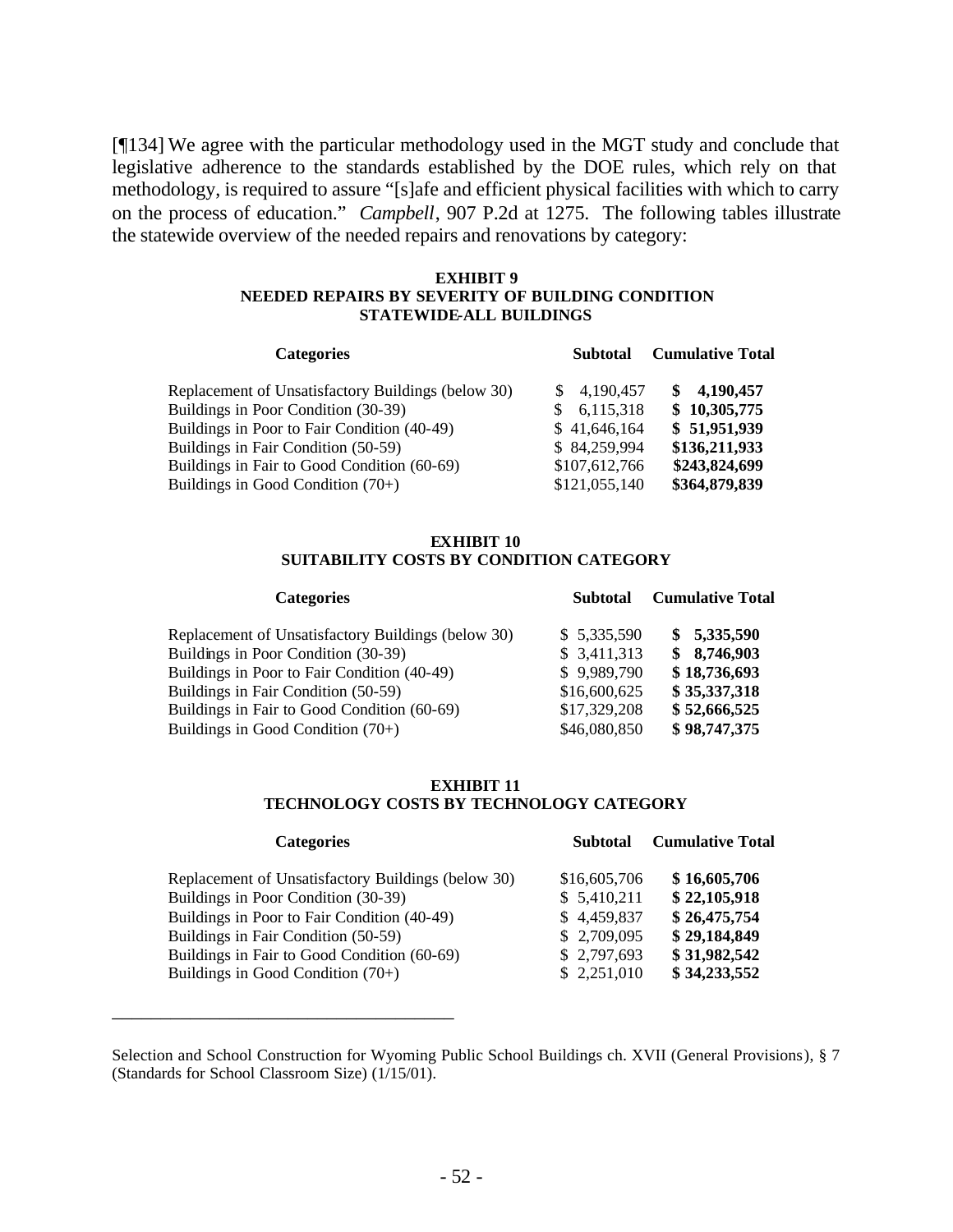#### **EXHIBIT 12 DISTRICTS AND GRADE GROUPINGS WHERE GROSS SQUARE FEET PER PUPIL IS BELOW STATE STANDARDS**

| <b>County/District</b> | <b>Type</b> | <b>Existing</b><br><b>GSF</b> | <b>GSF Per</b><br><b>Standard</b> | <b>Percent of</b><br><b>Standard</b> | <b>Amt. Where</b><br><b>Below 75%</b><br>of Standard | Amt. Where<br><b>Below</b><br>100%<br>of Standard |
|------------------------|-------------|-------------------------------|-----------------------------------|--------------------------------------|------------------------------------------------------|---------------------------------------------------|
| Albany 1               | Middle      | 155,649                       | 191,800                           | 81%                                  |                                                      | 2,711,325                                         |
| Converse 1             | Elementary  | 101,162                       | 104,020                           | 97%                                  |                                                      | \$<br>214,350                                     |
| Fremont 1              | Middle      | 56,000                        | 64,575                            | 87%                                  |                                                      | \$<br>643,125                                     |
| Fremont 25             | Elementary  | 121,802                       | 163,940                           | 74%                                  | \$3,160,350                                          | \$<br>3,160,350                                   |
|                        | Middle      | 86,104                        | 128,975                           | 67%                                  | \$3,215,325                                          | \$<br>3,215,325                                   |
|                        | High        | 194,102                       | 214,620                           | 90%                                  |                                                      | \$<br>1,538,850                                   |
| Goshen 1               | Elementary  | 89,800                        | 93,380                            | 96%                                  |                                                      | \$<br>268,500                                     |
| Laramie 1              | Elementary  | 856,753                       | 1,049,300                         | 82%                                  |                                                      | \$14,441,025                                      |
|                        | Middle      | 470,396                       | 574,350                           | 82%                                  |                                                      | 7,796,550<br>S                                    |
|                        | High        | 514,227                       | 598,290                           | 86%                                  |                                                      | 6,304,725<br>S                                    |
| Lincoln 2              | Elementary  | 164,742                       | 168,140                           | 98%                                  |                                                      | \$<br>254,850                                     |
|                        | Middle      | 67,869                        | 69,650                            | 97%                                  |                                                      | \$<br>133,575                                     |
|                        | High        | 104,210                       | 172,410                           | 60%                                  | \$5,115,000                                          | \$<br>5,115,000                                   |
| Natrona 1              | Elementary  | 814,518                       | 938,420                           | 87%                                  |                                                      | \$<br>9,292,650                                   |
|                        | Middle      | 491,950                       | 514,850                           | 96%                                  |                                                      | \$<br>1,717,500                                   |
| Park 1                 | Elementary  | 97,321                        | 119,700                           | 81%                                  |                                                      | \$<br>1,678,425                                   |
| Sublette 1             | Middle      | 22,365                        | 26,775                            | 84%                                  |                                                      | \$<br>330,750                                     |
| Sweetwater 2           | High        | 198,739                       | 249,690                           | 80%                                  |                                                      | \$<br>3,821,325                                   |
| Teton 1                | Elementary  | 113,154                       | 127,400                           | 89%                                  |                                                      | \$<br>1,068,450                                   |
|                        | Middle      | 81,196                        | 92,400                            | 88%                                  |                                                      | \$<br>840,300                                     |
|                        | High        | 105,340                       | 127,890                           | 82%                                  |                                                      | \$<br>1,691,250                                   |
| Washakie 1             | Elementary  | 97.790                        | 111,300                           | 88%                                  |                                                      | \$<br>1,013,250                                   |
| <b>Totals</b>          |             | 5,005,189                     | 5,901,875                         | 85%                                  | $$11,490,675^{54}$                                   | \$67,251,450                                      |

The following was taken from the statutorily required report pertaining to the School Capital Construction Program submitted to the legislature in November of 2000 by the state superintendent:<sup>55</sup>

<sup>&</sup>lt;sup>54</sup> "This amount is needed for districts that have less than 75 percent of the state standards. At less than 75 percent of current standards, these districts did not meet the old state standards." MGT of America, Inc., *Wyoming Department of Education Statewide School Facilities Assessment* at xiii (1/26/98).

<sup>&</sup>lt;sup>55</sup> It is within this court's prerogative to take judicial notice of the official reports of state agencies. *Dellapenta*, 838 P.2d at 1159 (citing *Washakie,* 606 P.2d at 322 n.16; *Hinkle*, 491 P.2d at 1237).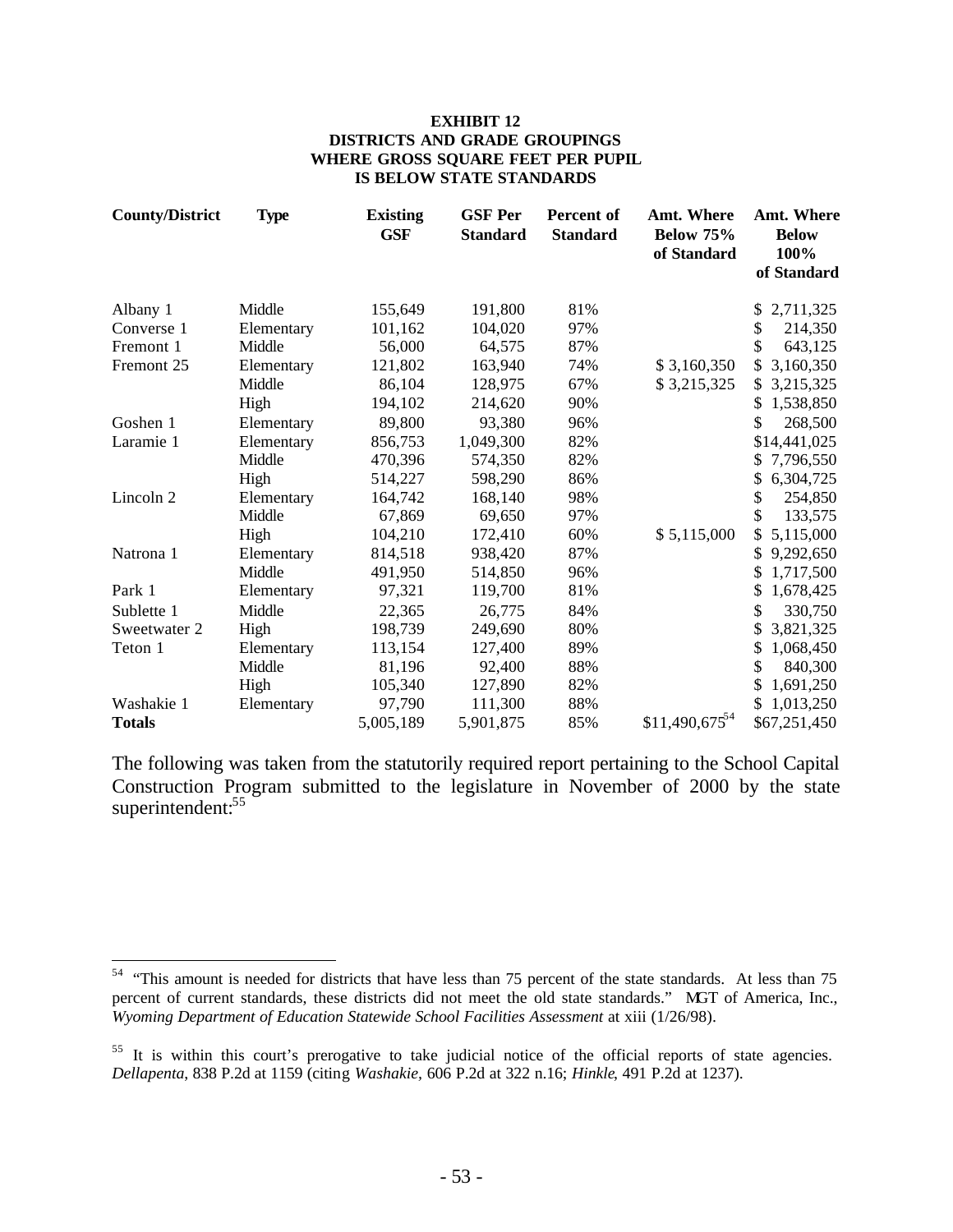#### **NOVEMBER 2000**

#### **SCHOOLS IN IMMEDIATE NEED OF CAPITAL CONSTRUCTION**

| <b>DISTRICT</b> | <b>TOWN</b>         | <b>SITE NAME</b>                       | <b>CONDITION</b> |
|-----------------|---------------------|----------------------------------------|------------------|
| Big Horn 4      | <b>Basin</b>        | <b>Hyatteville Elementary</b>          | 44.45            |
| Campbell 1      | Gillette            | Paintbrush, portable 1                 | 49.00            |
| Campbell 1      | Gillette            | Twin Spruce Jr. High, portable 3       | 48.00            |
| Campbell 1      | Gillette            | Twin Spruce Jr. High, Parish           | 47.88            |
| Campbell 1      | Gillette            | N.E. Vo-Tech main building             | 41.82            |
| Carbon 2        | Saratoga            | Hanna Elementary                       | 45.43            |
| Crook 1         | Hullett             | Hullett K-12, main building            | 44.95            |
| Crook 1         | Sundance            | Sundance Jr/Sr Little Red School House | 46.15            |
| Crook 1         | Sundance            | High School IV                         | 37.21            |
| Fremont 1       | Hudson              | <b>Hudson Elementary</b>               | n/a              |
| Fremont 1       | Lander              | Lander H.S.                            | n/a              |
| Fremont 38      | Arapahoe            | Dist-owned metal building              | 49.34            |
| Goshen 1        | Ft. Laramie         | Ft. Laramie middle school              | 40.43            |
| Goshen 1        | Torrington          | S.E. Jr/Sr Old gym                     | 30.00            |
| Goshen 1        | Torrington          | S.E. Jr/Sr Red Brick School            | 23.91            |
| Goshen 1        | Torrington          | Torrington HS Auto Mechanic Bldg.      | 43.01            |
| Johnson 1       | <b>Buffalo</b>      | <b>Buffalo HS</b>                      | 48.34            |
| Johnson 1       | Kaycee              | Kaycee, 7-12                           | 31.49            |
| Laramie 1       | Cheyenne            | <b>Clark Building</b>                  | 43.48            |
| Laramie 1       | Cheyenne            | <b>Churchill Elementary</b>            | 45.74            |
| Laramie 1       | Cheyenne            | Churchill Elem. portable               | 33.33            |
| Natrona 1       | Casper              | CY Junior High, portable #2            | 29.17            |
| Natrona 1       | Casper              | CY Junior High, portable #3            | 31.58            |
| Natrona 1       | Casper              | Natrona HS portable #2                 | 20.00            |
| Natrona 1       | Casper              | Kelly Walsh HS portable #2             | 37.50            |
| Natrona 1       | Casper              | Grant School portable                  | 33.33            |
| Natrona 1       | Casper              | Garfield School                        | 33.53            |
| Natrona 1       | Casper              | Verda James Elementary                 | 44.26            |
| Natrona 1       | Casper              | East Junior High                       | 47.72            |
| Park 1          | Powell              | Powell HS pool/auditorium              | 41.25            |
| Park 1          | Powell              | Powell HS main building                | 45.93            |
| Sheridan 1      | Ranchester          | Slack, main building                   | 42.22            |
| Sheridan 1      | Ranchester          | Slack, kindergarten                    | 48.86            |
| Sheridan 2      | Sheridan            | Woodland Park elem. main building      | 40.83            |
| Sheridan 3      | Arvada              | Arvada Elem. main building             | 46.08            |
| Sweetwater 1    | <b>Rock Springs</b> | Rock Springs East Jr. High             | 48.96            |
| Washakie 1      | Worland             | Worland Middle School                  | 47.63            |
| Washakie 2      | Ten Sleep           | Ten Sleep Elementary/Middle/High       | 45.00            |
| Weston $1*$     | Osage               | Kitty Moats, K-8                       | 45.19            |

\* The school district marked with an asterisk was included in the DOE's 2001 capital construction budget request.

[¶135] The deficiencies, which have been illustrated by the DOE's study, cannot stand. The state cannot rely on an inadequately funded grant program, available only to a small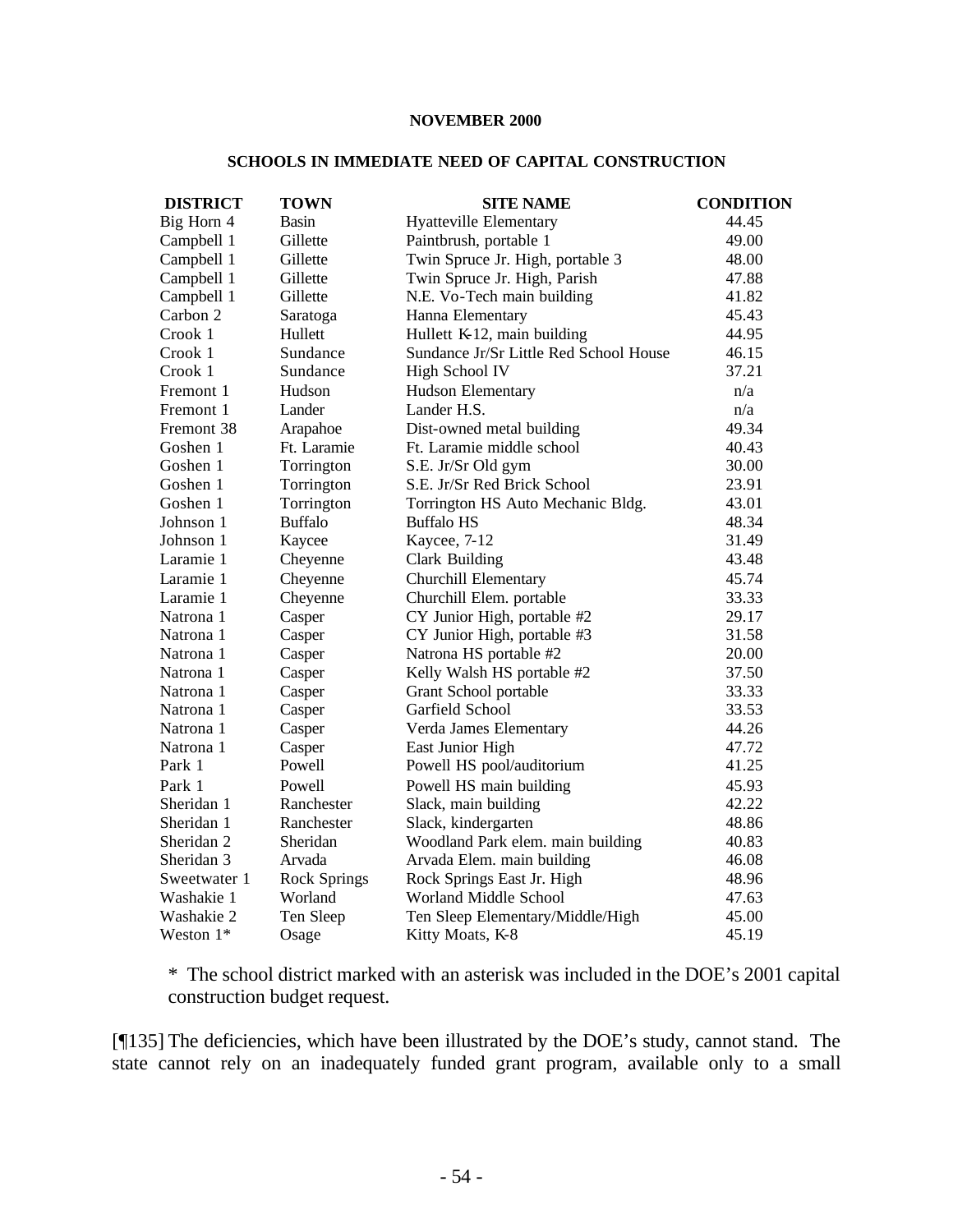percentage of districts with "immediate needs" which have bonded to 90 percent of their capacity, to correct this unacceptable, unconstitutional condition of our state's schools.<sup>56</sup> According to Mr. Miller's testimony and the state's Exhibit I-1, the legislature in 1998-99 appropriated \$4.2 million in state grants. The legislature appropriated \$30,787,404 to be expended during the two years beginning July 1, 2000, and ending June 30, 2002, for capital construction. \$20,940,612 of that amount was appropriated for a state capital construction grant to Weston County School District No. 1 for a new elementary and high school. \$8,826,692 was appropriated for a state capital construction grant to Weston County School District No. 7 for a new high school. One million dollars was appropriated for 2002 state capital construction assistance as a "place holder" until the state superintendent's recommendation was received in November of 2000. 2000 Wyo. Sess. Laws ch. 76, § 205. The DOE's 2001 capital construction budget request totals \$33,074,783, which funds the needs of only two districts.<sup>57</sup> It is unclear how the state superintendent selected the schools that were fortunate enough to receive a recommendation and decided against seeking funding for the other multitude of schools that the DOE deemed inadequate.<sup>58</sup> It would be fair to assume her assessment of what amount would be politically acceptable necessarily would have been a consideration as well as the required deduction from the needed amount the districts could raise if they bonded to 90 percent of their bonding capacity. This can hardly be considered putting the wealth of the state at risk.

[¶136] In providing a remedy in similar cases involving the constitutionality of public school finance systems, courts have taken a number of approaches including detailing requirements and setting up timetables for compliance,<sup>59</sup> appointing a special master,<sup>60</sup> or providing an initial opportunity to present a plan that assures immediate attention to achieve constitutional compliance.<sup>61</sup> In *Campaign for Fiscal Equity*, 2001 WL 96215, at \*35, the court ordered the defendants to put in place school financing reforms designed to redress constitutional and regulatory violations. The court provided a specific date to implement those reforms. In addition, the parties were ordered to appear before the court on a specific date to describe the progress of their reforms. The court also retained jurisdiction over the matter for as long as

<sup>&</sup>lt;sup>56</sup> We do recognize that designing and planning school construction takes time and many of these schools may be in different stages of that process.

<sup>57</sup> The budget request includes funding for Weston County School District No. 1 and Weston County School District No. 7. We reiterate that it is within this court's prerogative to take judicial notice of the official reports of state agencies. *Dellapenta*, 838 P.2d at 1159 (citing *Washakie*, 606 P.2d at 322 n.16; *Hinkle*, 491 P.2d at 1237).

<sup>&</sup>lt;sup>58</sup> We also note that districts must first meet 90 percent of their bonding capacity which may or may not occur.

<sup>59</sup> *See Jones v. Wittenberg*, 440 F. Supp. 60 (N.D. Ohio 1977).

<sup>60</sup> *See Palmigiano v. Garrahy*, 443 F. Supp. 956, 986-89 (D. R.I. 1977).

<sup>&</sup>lt;sup>61</sup> See Holt v. Sarver, 309 F. Supp. 362, 385 (E.D. Ark. 1970), aff'd, 442 F.2d 304 (8<sup>th</sup> Cir. 1971).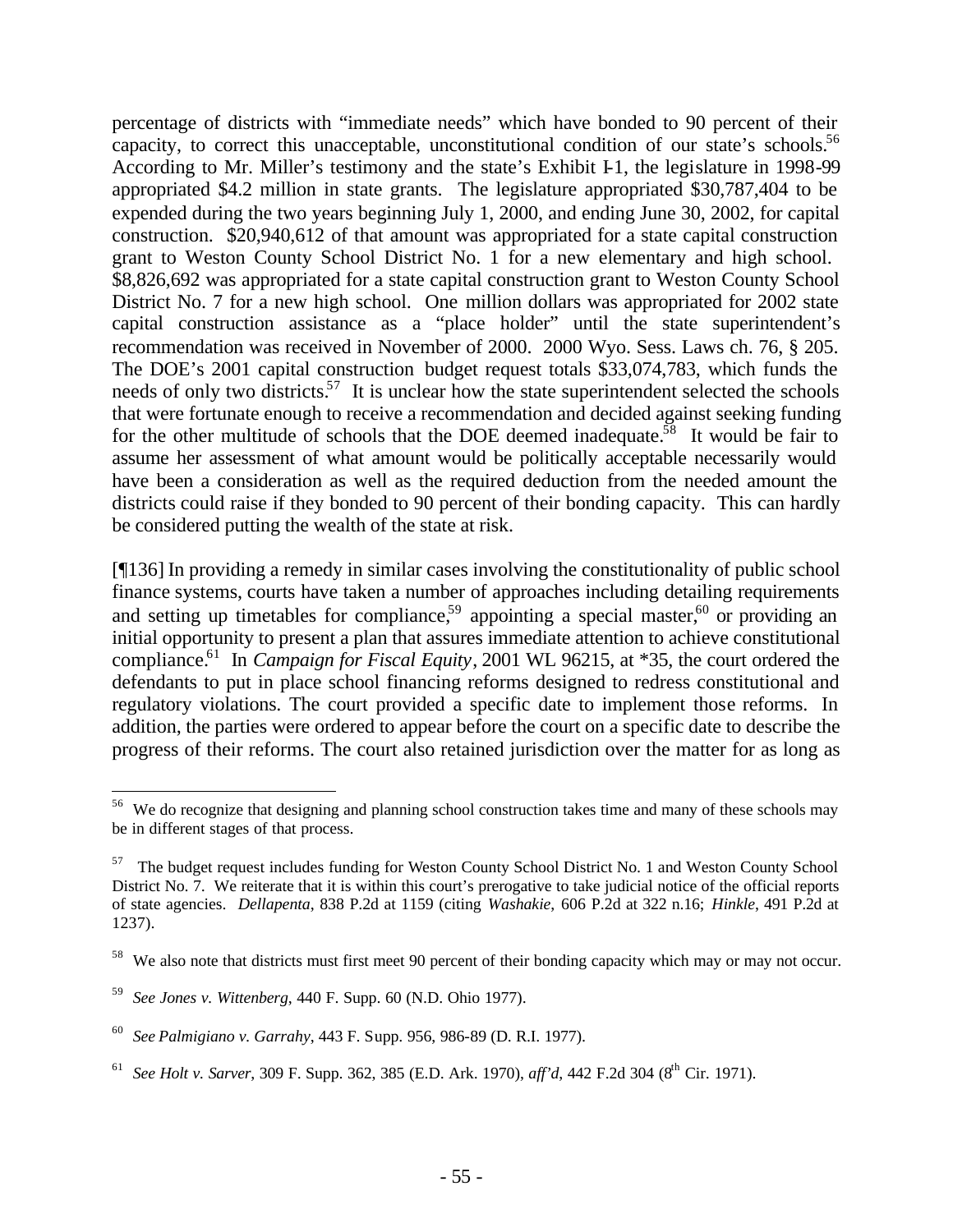necessary to ensure the constitutional and statutory/regulatory violations were corrected. In addition, the United States Supreme Court affirmed the broad equitable power of lower courts to remedy continuing constitutional violations, especially where there have been repeated opportunities to resolve the problems. *Hutto v. Finney*, 437 U.S. 678, 687-88, 98 S. Ct. 2565, 57 L. Ed. 2d 522 (1978). We find this authority persuasive, and, although we are extremely reluctant to direct specific action by the legislature, it is clear from the inaction on capital construction over the last several decades, despite explicit rulings by this court, that a stronger message is needed.

[¶137] We order all facilities must ultimately be made safe and efficient. The goal for providing facilities which are safe and efficient is to attain a score of 90 or above for building condition, an educational suitability score and technological readiness score of 80 or above, and a score of 4 for building accessibility. These scores will assure each facility achieves a rating of "good." The total cost identified in the MGT study to comply with this test is \$563,099,986 in 1998 dollars. We recognize that realistically these capital construction costs ought to be phased in over time. As a result, we hold that the legislature must provide a plan by July 1, 2002, to remedy these deficiencies within 6 years. In the interim, those facilities which are identified as in immediate need must be given the highest priority. In addition, we will presume that any facility which falls below the established square footage requirements is in immediate need and must also be given the highest priority. We order immediate need facilities and those facilities that fall below the square footage requirements must be remedied within two years which computes to \$164,415,836 in 1998 dollars which will need to be adjusted for inflation at such time as the grants are made. Facilities that are deemed inadequate must be remedied within four years which computes to an additional  $$231,309,380<sup>62</sup>$ 

### **CONCLUSION**

[¶138] We recognize and respect the substantial time and effort expended by the legislature over the years in an effort to reform our state's public school finance system. We also note that much of this effort took place in an environment of tax revenue shortfalls. However, as *Campbell* made so very clear, the constitution provides that education funding is a fundamental right of our citizens and "lack of financial resources will not be an acceptable reason for failure to provide the best educational system." 907 P.2d at 1279. We have reached the point where we can no longer allow the youth of Wyoming to be denied their constitutional right to an education "appropriate for our times."

[¶139] This case clearly demonstrates the quality of education is profoundly impacted by class size. As noted above, the evidence contained in the record supports the legislature's

 $62$  We recognize the need for state oversight to ensure funding requests are appropriate. However, we strongly caution against using state oversight as a mechanism to reduce funding or to impede the ability to satisfy needs sufficiently established by the MGT study. The state may not second-guess what facilities have already been held deficient by this court and the trial court based upon the state's own uncontroverted evidence.